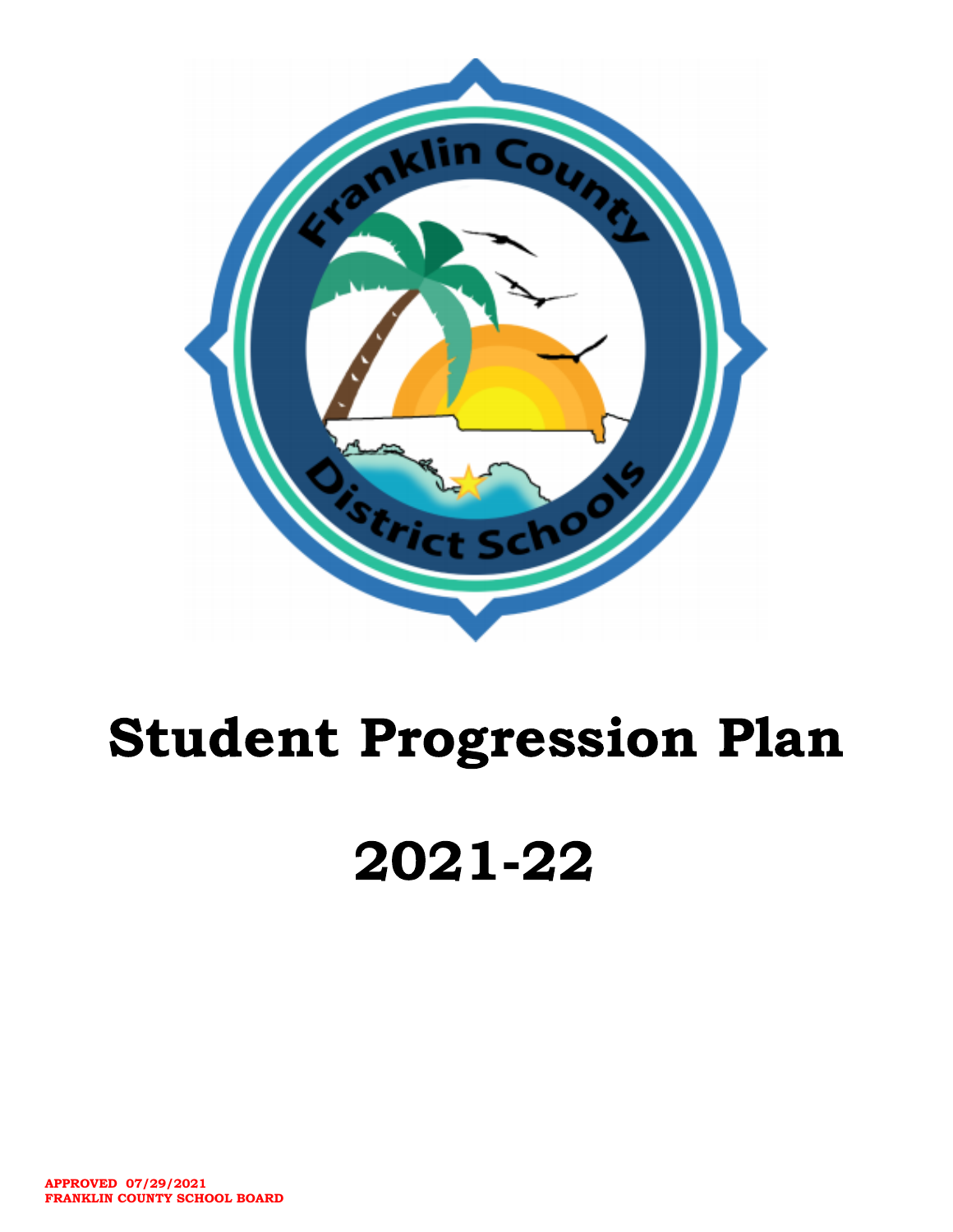| SECTION 1: SPECIAL CONSIDERATION FOR ELEMENTARY STUDENTS                                                                                                                                                                                                                                                                                                                                                                                                                                          | 6              |
|---------------------------------------------------------------------------------------------------------------------------------------------------------------------------------------------------------------------------------------------------------------------------------------------------------------------------------------------------------------------------------------------------------------------------------------------------------------------------------------------------|----------------|
| STUDENT PROGRESSION - ELEMENTARY (K-5)                                                                                                                                                                                                                                                                                                                                                                                                                                                            | 6              |
| <b>ADMISSION</b>                                                                                                                                                                                                                                                                                                                                                                                                                                                                                  | $\overline{7}$ |
| Kindergarten Admission                                                                                                                                                                                                                                                                                                                                                                                                                                                                            | $\overline{7}$ |
| Florida Kindergarten Readiness Screener (FLKRS)                                                                                                                                                                                                                                                                                                                                                                                                                                                   | 8              |
| <b>First Grade Admission</b>                                                                                                                                                                                                                                                                                                                                                                                                                                                                      | 8              |
| English Language Learners (ELL) Students (State Board of Education Rules<br>6A-6.0900-6.09091 and 6A6.0905)                                                                                                                                                                                                                                                                                                                                                                                       | 8              |
| ELEMENTARY GRADING SCALES (K-5)                                                                                                                                                                                                                                                                                                                                                                                                                                                                   | 9              |
| PROMOTION REQUIREMENTS                                                                                                                                                                                                                                                                                                                                                                                                                                                                            | 10             |
| Kindergarten to First Grade:                                                                                                                                                                                                                                                                                                                                                                                                                                                                      | 10             |
| First Grade to Second Grade:                                                                                                                                                                                                                                                                                                                                                                                                                                                                      | 11             |
| Second Grade to Third Grade                                                                                                                                                                                                                                                                                                                                                                                                                                                                       | 11             |
| Third Grade to Fourth Grade: (Please refer to page 13 for good cause promotional                                                                                                                                                                                                                                                                                                                                                                                                                  |                |
| requirements)<br>Fourth Grade to Fifth Grade:                                                                                                                                                                                                                                                                                                                                                                                                                                                     | 11             |
| Fifth Grade to Sixth Grade:                                                                                                                                                                                                                                                                                                                                                                                                                                                                       | 11<br>12       |
| REMEDIATION AND DIAGNOSTIC TESTING                                                                                                                                                                                                                                                                                                                                                                                                                                                                | 12             |
| ASSESSMENT AND REMEDIATION                                                                                                                                                                                                                                                                                                                                                                                                                                                                        | 12             |
|                                                                                                                                                                                                                                                                                                                                                                                                                                                                                                   | 13             |
| MULTI-TIERED SUPPORT SYSTEM (MTSS)<br><b>REMEDIATION</b>                                                                                                                                                                                                                                                                                                                                                                                                                                          | 13             |
| MULTI-TIERED SYSTEM OF SUPPORTS (MTSS)                                                                                                                                                                                                                                                                                                                                                                                                                                                            | 13             |
| REPORTING STUDENT PROGRESS                                                                                                                                                                                                                                                                                                                                                                                                                                                                        | 14             |
| <b>GOOD CAUSE PROMOTION TO GRADES OTHER THAN FOURTH</b>                                                                                                                                                                                                                                                                                                                                                                                                                                           | 15             |
| READING DEFICIENCY-INTENSIVE READING INSTRUCTION                                                                                                                                                                                                                                                                                                                                                                                                                                                  | 16             |
| READING DEFICIENCY AND PARENTAL NOTIFICATION Section 1008.25 (5) (a) - Florida                                                                                                                                                                                                                                                                                                                                                                                                                    |                |
| Statutes provides that any student who exhibits a substantial deficiency in reading, based upon<br>locally determined or statewide assessments conducted in kindergarten or grade 1, grade 2, or<br>grade 3 or through teacher observations, must be given intensive reading instruction<br>immediately following the identification of the reading deficiency. (c) The parent of any student<br>who exhibits a substantial deficiency in reading, as described above must be notified in writing |                |
| of the following:                                                                                                                                                                                                                                                                                                                                                                                                                                                                                 | 16             |
| THIRD GRADE PROGRESSION GUIDELINES                                                                                                                                                                                                                                                                                                                                                                                                                                                                | 17             |
| Good Cause Promotions to Fourth Grade                                                                                                                                                                                                                                                                                                                                                                                                                                                             | 17             |
| Summer Reading Camp                                                                                                                                                                                                                                                                                                                                                                                                                                                                               | 18             |
| Mid-Year Promotions for Retained Third Graders                                                                                                                                                                                                                                                                                                                                                                                                                                                    | 18             |
| FS 1002.20 (15) Notice To Parents of Third Grade Students Who Are Retained                                                                                                                                                                                                                                                                                                                                                                                                                        | 19             |
| Successful Progression for Retained Readers                                                                                                                                                                                                                                                                                                                                                                                                                                                       | 19             |
| REQUIRED INSTRUCTION- F.S. 1003.42 (2)(s)                                                                                                                                                                                                                                                                                                                                                                                                                                                         | 20             |
| HOSPITAL/HOMEBOUND GUIDELINES                                                                                                                                                                                                                                                                                                                                                                                                                                                                     | 20             |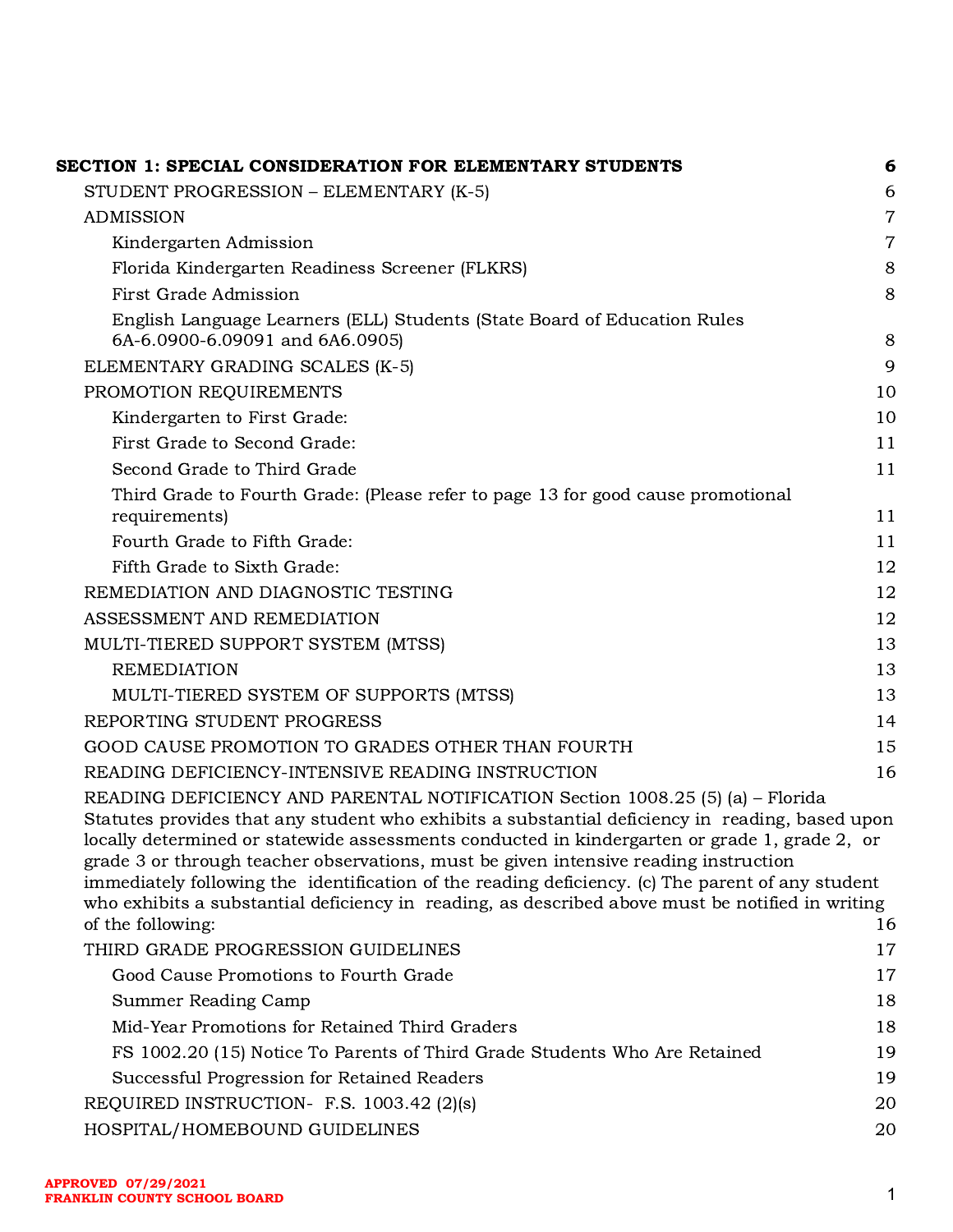| SECTION II – SPECIAL CONSIDERATIONS FOR MIDDLE SCHOOL STUDENTS         | 21 |
|------------------------------------------------------------------------|----|
| ADMISSION AND PLACEMENT                                                | 21 |
| FLORIDA CURRICULUM FRAMEWORKS AND STATE STANDARDS                      | 21 |
| <b>GRADES</b>                                                          | 21 |
| GENERAL REQUIREMENTS FOR GRADES 6-8: FS 1003.4156                      | 22 |
| HIGH SCHOOL CREDIT                                                     | 23 |
| <b>VIRTUAL INSTRUCTION</b>                                             | 23 |
| MIDDLE SCHOOL REQUIREMENTS FOR PROMOTION                               | 23 |
| Sixth Grade to Seventh Grade                                           | 23 |
| Seventh Grade to Eighth Grade                                          | 23 |
| Eighth Grade to Ninth Grade                                            | 24 |
| <b>COURSE RECOVERY</b>                                                 | 24 |
| Promotion to High School                                               | 24 |
| PROFICIENCY LEVELS                                                     | 25 |
| MULTI-TIERED SUPPORT SYSTEM (MTSS)                                     | 25 |
| <b>REMEDIATION</b>                                                     | 25 |
| MULTI-TIERED SYSTEM OF SUPPORTS (MTSS)                                 | 25 |
| REPORTING STUDENT PROGRESS                                             | 26 |
| HOSPITAL/HOMEBOUND GUIDELINES                                          | 27 |
| SECTION III-SPECIAL CONSIDERATIONS FOR HIGH SCHOOL STUDENTS            | 27 |
| FLORIDA CURRICULUM FRAMEWORKS AND FLORIDA STATE STANDARDS              | 27 |
| COURSE CURRICULUM FRAMEWORKS                                           | 27 |
| <b>GRADES</b>                                                          | 27 |
| HOURLY CREDIT REQUIREMENTS- FS 1003.436                                | 28 |
| <b>ATTENDANCE REGULATIONS</b>                                          | 29 |
| HOSPITAL/HOMEBOUND GUIDELINES                                          | 29 |
| CREDIT EARNED THROUGH OTHER PROGRAMS                                   | 30 |
| TRANSFER OF CREDITS                                                    | 30 |
| GRADES FOR ENTERING STUDENTS NOT ENROLLED IN ANY SCHOOL                | 31 |
| GRADES FOR ENTERING STUDENTS ENROLLED IN FEWER THAN 7 COURSES          | 31 |
| HOME EDUCATION TRANSFER GUIDELINES- FS 1002.41                         | 31 |
| FRANKLIN COUNTY VIRTUAL SCHOOL (FULL TIME)                             | 33 |
| GRADE FORGIVENESS PROCEDURES- FS 1003.4282 (5)                         | 33 |
| PROMOTION REQUIREMENTS-24 CREDIT STANDARD DIPLOMA                      | 33 |
| 9TH GRADE TO 10TH GRADE                                                | 33 |
| 10TH GRADE TO 11TH GRADE                                               | 33 |
| 11TH GRADE TO 12TH                                                     | 34 |
| <b>SECOND YEAR SENIORS</b>                                             | 34 |
| MAXIMUM AGE FOR HIGH SCHOOL STUDENTS                                   | 34 |
| GRADUATION REQUIREMENTS- 24 CREDIT STANDARD DIPLOMA                    | 34 |
| 18 CREDIT OPTION- F.S. 1002.3105 (3)- STUDENT ELIGIBILITY REQUIREMENTS | 36 |
| F.S.1002.3105 (4)(c,d)- ACCEL REQUIREMENTS-                            | 37 |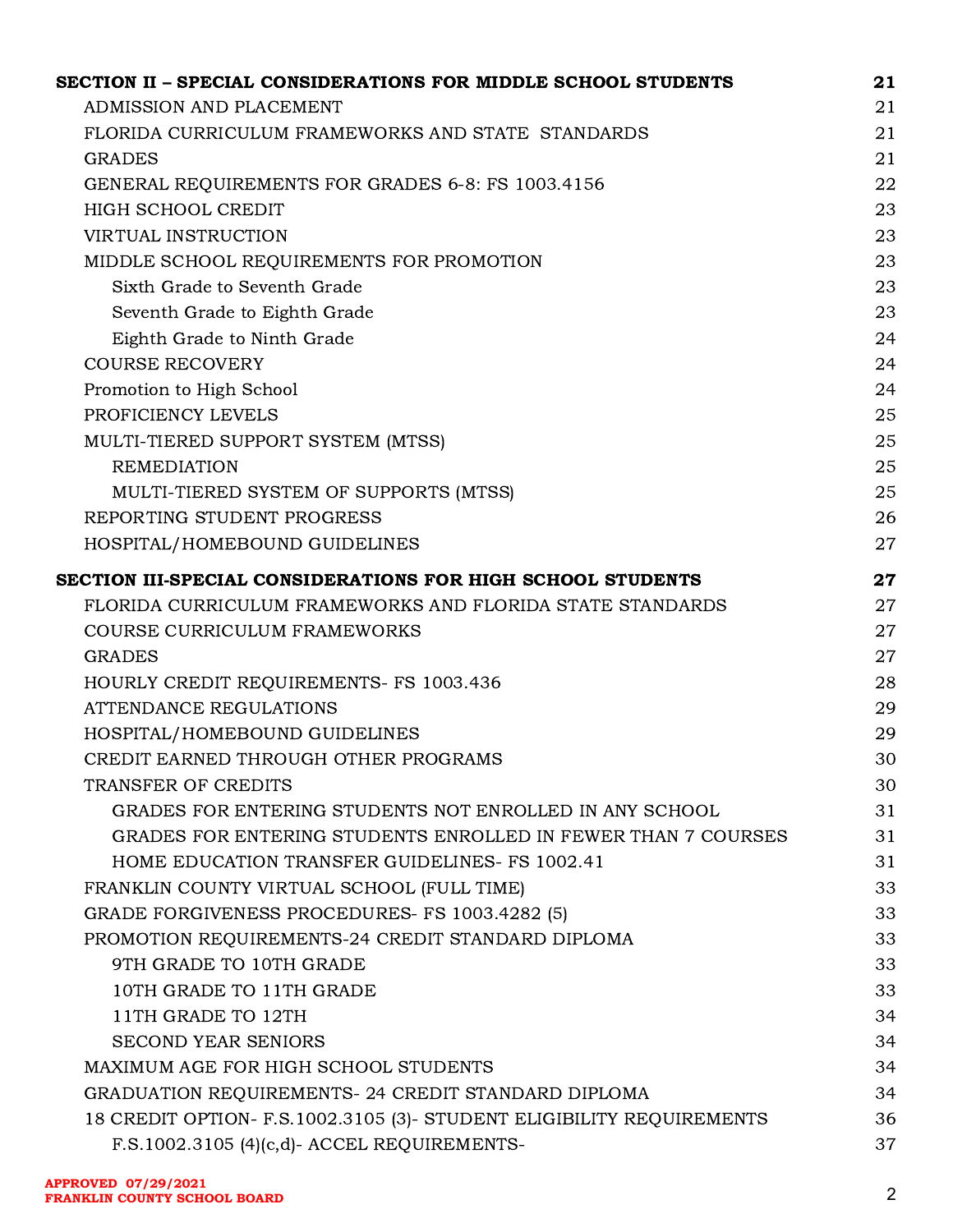| F.S.1003.4282 (11) - CAREER AND TECHNICAL EDUCATION GRADUATION PATHWAY<br><b>OPTION</b>                                         | 37 |
|---------------------------------------------------------------------------------------------------------------------------------|----|
| STANDARD DIPLOMA SCHOLARS DESIGNATION F.S. 1003.4285 (1)(a):                                                                    | 39 |
| STANDARD DIPLOMA MERIT DESIGNATION                                                                                              | 39 |
| FOREIGN EXCHANGE STUDENTS                                                                                                       | 39 |
| GENERAL EDUCATION DEVELOPMENT (GED) DIPLOMA                                                                                     | 39 |
| WEIGHTED GRADE POINT AVERAGE                                                                                                    | 39 |
| VALEDICTORIAN and SALUTATORIAN                                                                                                  | 40 |
| <b>GRADUATION HONORS</b>                                                                                                        | 40 |
| PARTICIPATION IN GRADUATION CEREMONIES                                                                                          | 41 |
| <b>END OF COURSE EXAMS</b>                                                                                                      | 41 |
| REQUIRED INSTRUCTION- F.S. 1003.42                                                                                              | 41 |
| PHYSICAL EDUCATION                                                                                                              | 42 |
| <b>DUAL ENROLLMENT - ACADEMIC</b>                                                                                               | 42 |
| DUAL ENROLLMENT - CAREER / TECHNICAL                                                                                            | 42 |
| GRADUATION UNDER EARLY ADMISSION- HIGH SCHOOL                                                                                   | 43 |
| <b>ACCELERATED GRADUATION</b>                                                                                                   | 43 |
| STANDARDIZED TESTING REQUIREMENTS                                                                                               | 43 |
| MULTI-TIERED SUPPORT SYSTEM (MTSS)                                                                                              | 44 |
| <b>REMEDIATION</b>                                                                                                              | 44 |
| MULTI-TIERED SYSTEM OF SUPPORTS (MTSS)                                                                                          | 44 |
| REPORTING STUDENT PROGRESS                                                                                                      | 45 |
| SECTION IV-SPECIAL CONSIDERATIONS FOR ADULT EDUCATION PLACEMENT                                                                 | 46 |
| PROGRAMS OF STUDY                                                                                                               | 46 |
| GENERAL EDUCATION DEVELOPMENT TEST (GED) AND HIGH SCHOOL EQUIVALENCY                                                            | 46 |
| SECTION V-SPECIAL CONSIDERATIONS FOR EXCEPTIONAL STUDENT EDUCATION                                                              | 47 |
| <b>INSTRUCTION</b>                                                                                                              | 47 |
| COOPERATIVE PROGRAMS FOR EXCEPTIONAL EDUCATION STUDENTS                                                                         | 48 |
| STATE MINIMUM STUDENT PERFORMANCE STANDARDS                                                                                     | 48 |
| DISTRICT ESE ASSESSMENT PROGRAM                                                                                                 | 49 |
| TEST ACCOMMODATIONS                                                                                                             | 49 |
| STUDENT PROGRESSION REQUIREMENTS IN GRADES K-5                                                                                  | 50 |
| Academic Grades for Student with Disabilities Following Regular State Student Performance<br>Standards:                         | 50 |
| Academic Grades for Students with Disabilities Following Access Points for Students with<br>Significant Cognitive Disabilities: | 50 |
| PROMOTION AND RETENTION IN GRADES K-5                                                                                           | 51 |
| Students with Disabilities Following State Standards:                                                                           | 51 |
| Students with Disabilities Following Access Points:                                                                             | 51 |
| STUDENT PROGRESSION REQUIREMENTS IN GRADES 6-12                                                                                 | 52 |
| Grading and Reporting Student Progress in the Middle and Secondary School (Grades 6-12)                                         | 52 |
| A. Enrollment in Courses                                                                                                        | 52 |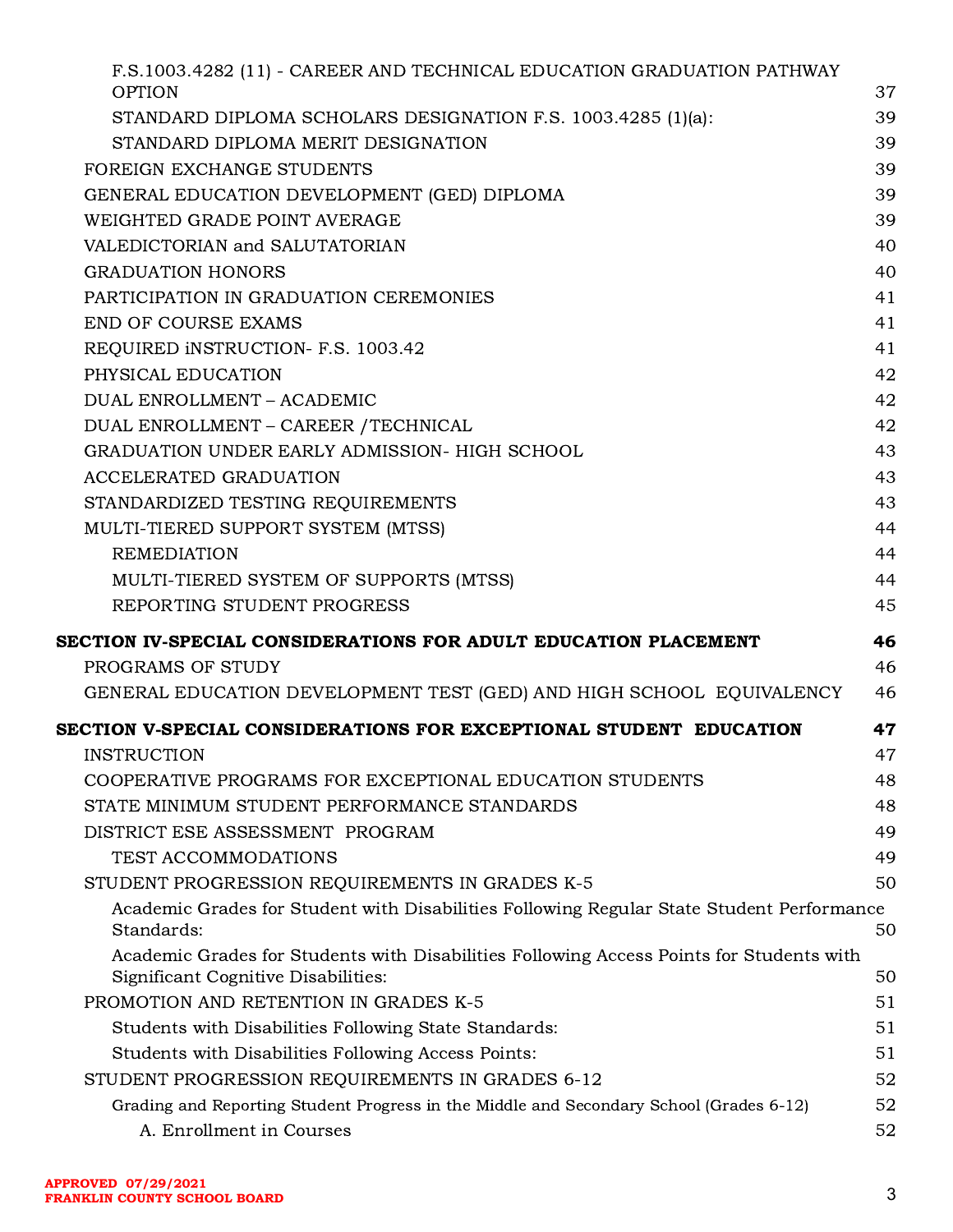| B. Academic Grades for Students with Disabilities Enrolled in Standard Education and/or<br>Vocational Education Courses<br>PROMOTION AND RETENTION AT THE SECONDARY AND MIDDLE SCHOOL LEVEL (GRADES 6-12)<br><b>GRADUATION REQUIREMENTS</b> | 52<br>53<br>53 |
|---------------------------------------------------------------------------------------------------------------------------------------------------------------------------------------------------------------------------------------------|----------------|
| SECTION VI- GENERAL INFORMATION (GRADES K-12)                                                                                                                                                                                               | 54             |
| PARENT REQUEST FOR CHANGE IN CLASS ASSIGNMENT                                                                                                                                                                                               | 54             |
| <b>STUDENT RECORDS</b>                                                                                                                                                                                                                      | 55             |
| ATTENDANCE REGULATIONS                                                                                                                                                                                                                      | 55             |
| PLEDGE OF ALLEGIANCE                                                                                                                                                                                                                        | 55             |
| ALTERNATIVE PROGRAMS                                                                                                                                                                                                                        | 55             |
| REQUIRED INSTRUCTION                                                                                                                                                                                                                        | 55             |
| ANNUAL/CONTINUOUS NOTICES OF NONDISCRIMINATION                                                                                                                                                                                              | 56             |
|                                                                                                                                                                                                                                             |                |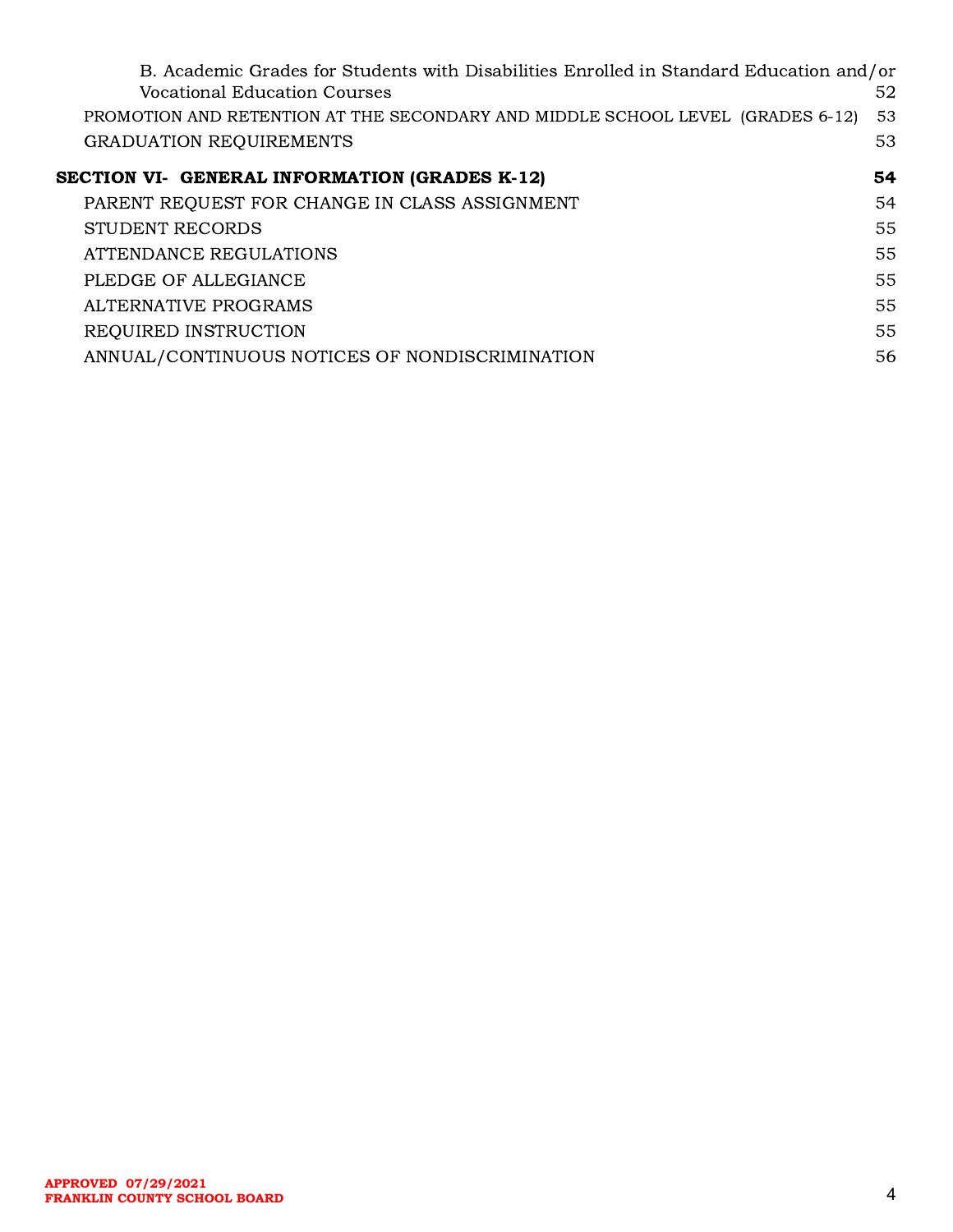# *INTRODUCTION*

It is expected, with appropriate motivation, that the majority of the students in Franklin County Schools can make satisfactory progress through the grades. It is also expected that most will be able, each year, to achieve a level of academic proficiency and social and emotional development which will enable them to benefit from instruction in the next grade level. However, for a variety of reasons, individuals may require more than the usual amount of time to develop their educational potential. Therefore, this Student Progression Plan for the Franklin County School Board, which implements Board Policy and establishes procedures to be followed, has been developed to provide the guidelines under which each student is to be given the maximum opportunity to succeed in school. This plan is designed to inform school personnel, parents, pupils, and other interested citizens of the Florida legislative and local school board student progression plan requirements.

It is intended that grade placement be made to serve the best interest of each student. Promotion, retention, or special assignment procedures contained in this plan propose to assure that each student will be placed in an instructional program designed so that the student can achieve academically and develop emotionally, socially, and physically.

This document contains the introduction, foreword, and six (6) sections describing the student progression plan for Franklin County Schools. Section I describes the general procedures which are applicable to decisions made in regard to students of all grade levels. Section II describes the special considerations and specific standards required for promotion from each grade level for elementary grades. Section III describes the special considerations and specific standards required for promotion for the middle school grades. Section IV describes the special considerations and specific standards required for promotion which are applicable to the high school level. Section V describes those areas dealing with requirements for adult students. Section VI describes the special considerations and specific standards for exceptional students.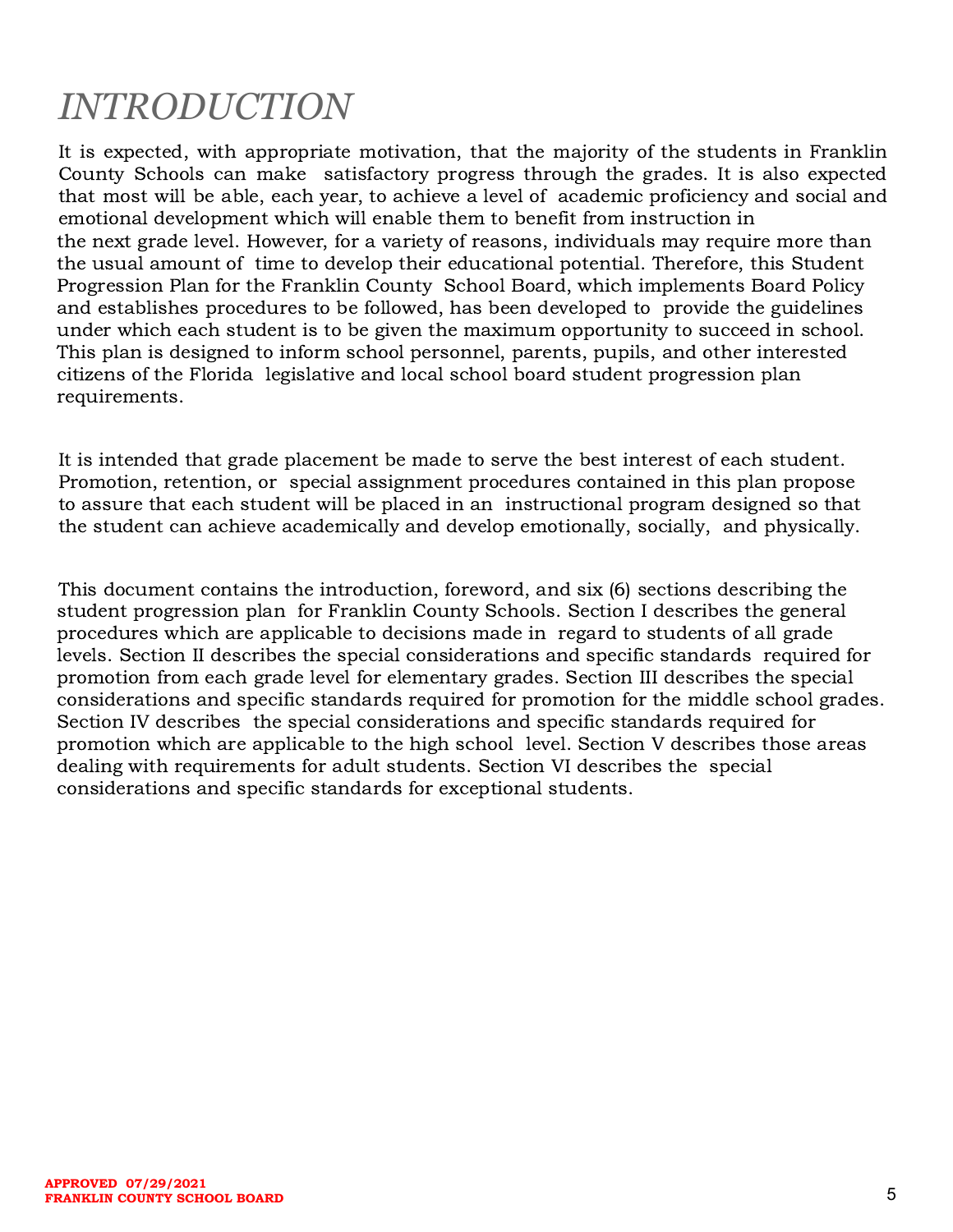# *FOREWORD*

The Florida State Legislature enacted the Educational Accountability Act of 1976, which requires that each school district in the state of Florida establish a comprehensive program for student progression.

#### State Statute 1008.25 on Student Progression mandates that:

1. Each district school board shall establish a comprehensive program for student progression which shall be based upon an evaluation of each pupil's performance, including how well he masters the Florida State Standards and Next Generation Sunshine State Standards approved by the State Board in reading, writing, science and mathematics.

2. The district program for student progression shall be based upon local goals and objectives which are compatible with the State's plan for education and which supplement the Florida State Standards and Next Generation Sunshine State Standards approved by the State Board of Education. Other pertinent factors considered by the teacher before recommending that a pupil progress from one grade to another shall be prescribed by the district school board in its rules. The Student Progression Plan has been developed to respond to the State's accountability legislation and to fulfill the requirements of School Board Policy.

# <span id="page-6-0"></span>SECTION 1: SPECIAL CONSIDERATION FOR ELEMENTARY STUDENTS

## <span id="page-6-1"></span>STUDENT PROGRESSION – ELEMENTARY (K-5)

Student progression decisions are the responsibility of the school principal. The options available to the school principal are directly related to the student's achievement and the student's ability ( academically, socially, and emotionally) to handle the rigor of the next grade. Teacher recommendation, which reflects teacher judgment concerning standardized test results, classroom performance, and documentation of student work are considered. Options for student progression at the elementary level (K-5) include:

#### 1. Promotion to the next grade

The student has met all of the requirements for promotion and demonstrates proficiency in reading and mathematics. A description of proficiency is found beginning on page  $\overline{20}$ . Note: There are mandatory state requirements for promotion to 4th grade.

#### 2. Retention at the same grade level

The student has not met all of the requirements for promotion and has not demonstrated proficiency in reading and/or mathematics. Note: There are mandatory state requirements for retention in 3rd grade.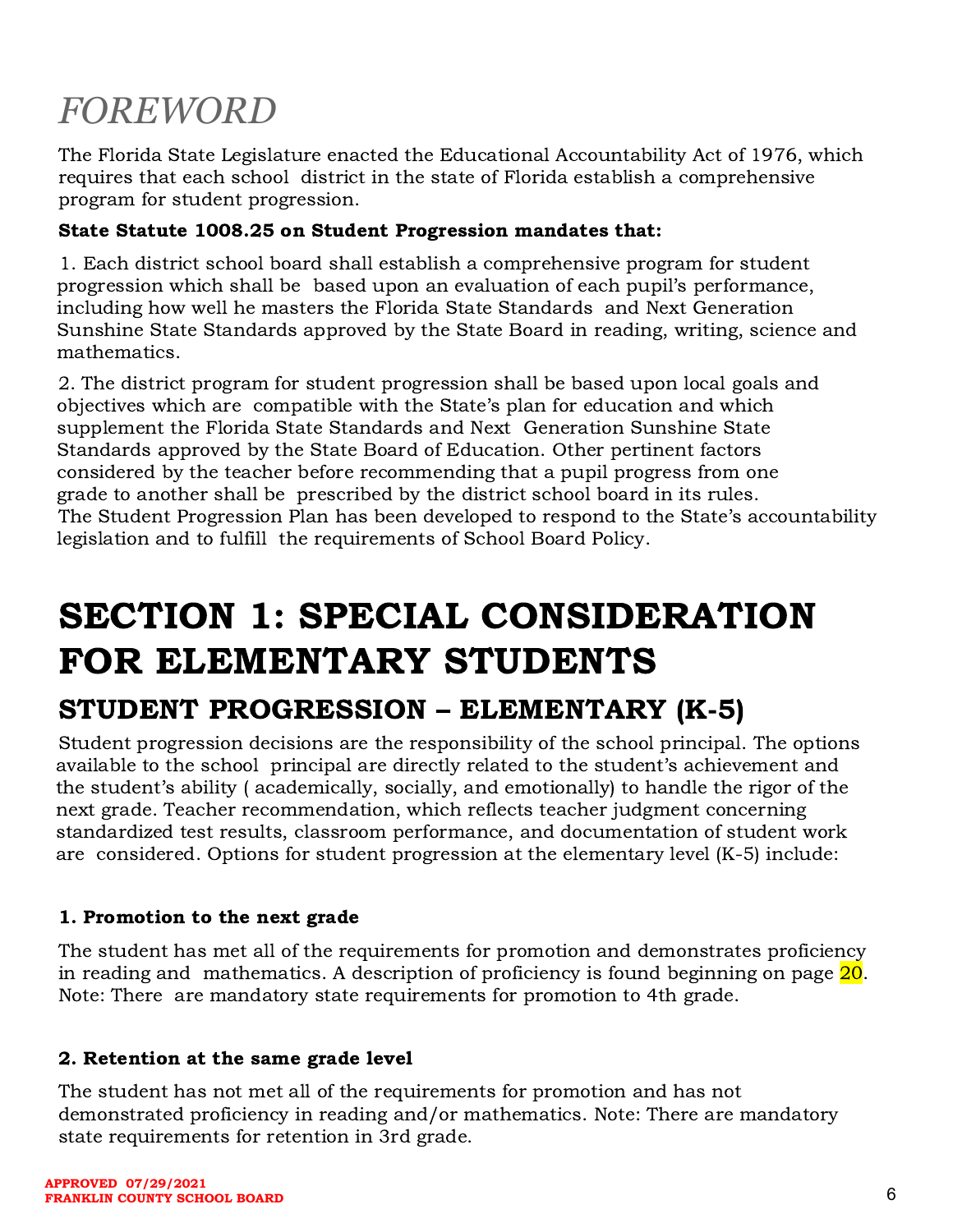#### 3. Promotion with Good Cause

Although a student may not have achieved all performance levels for regular promotion, conditions may exist that make retention more adverse to student progress than a promotion. Under such circumstances a student may be promoted with "Good Cause". (Good cause circumstances are outlined on page 11).

#### 4. Double Promotion/ Acceleration

This option is used rarely in specialized circumstances that involve exceptionally high academic achievement, and the student's ability to emotionally and socially benefit from such a promotion is strongly considered. Parents are always involved in this decision and shall give consent before such placement is made.

# <span id="page-7-0"></span>ADMISSION

In order to be admitted to elementary schools in Florida, a student must provide the following data:

1. Evidence of date of birth in accordance with FS 1003.21;

2. Evidence of immunization against communicable diseases as required by FS 1003.22; students may not attend school until a current immunization record is submitted to the school.

3. Evidence of a medical examination completed within the last twelve months in accordance with FS1003.22.

4. Evidence of residence of the child's custodial parent or legal guardian at an address within Franklin County or approval through the open enrollment procedures.

**FS 1008.25 (6a).** No student may be assigned to a grade level based solely on age or other factors that constitute social promotion.

### <span id="page-7-1"></span>Kindergarten Admission

Children who will have attained the age of 5 years, on or before September 1 of the school year, are eligible for admission to public kindergarten during that school year. (FS 1003.21) Any student who transfers from an out-of-state school and who meets the admission age requirement for that state, but who does not meet regular age requirements for admission to Florida public schools may be admitted if the transfer of the student's academic credit is acceptable under the rules of the school board. Prior to admission, the parent or guardian must also provide the data required in the **State** Board of Education Rule 6-A-6.024.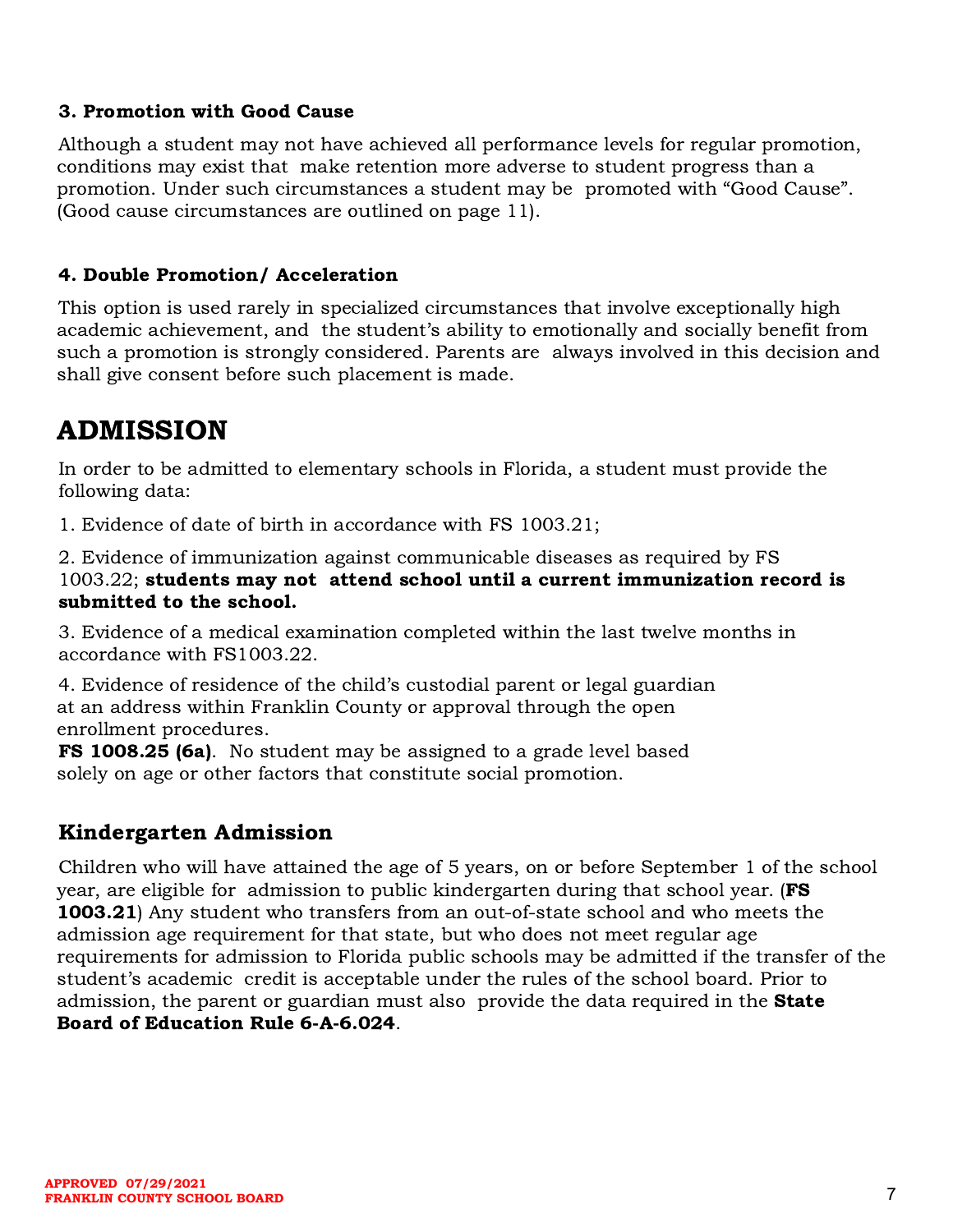### <span id="page-8-0"></span>Florida Kindergarten Readiness Screener (FLKRS)

All school districts are required to administer the school readiness uniform screening implemented by the Department of Education to each kindergarten student in the district school system upon the student's entry into kindergarten. This screening is administered during the first 30 school days at each elementary school site.

### <span id="page-8-1"></span>First Grade Admission

Any child who is six (6) years old on or before September 1 may be admitted to first grade if the child has been enrolled in kindergarten in a public school or has satisfactorily completed the requirements for kindergarten, based on skills assessment completed by a school-based team upon enrollment. Parents/Guardians will be consulted on the decision. Students who have attended kindergarten in a non-accredited school shall meet the same requirements for entry as students in a home education program, as well as meet the age requirement.

Students who have satisfactorily completed kindergarten in states where the entry age to kindergarten is lower than that of the state of Florida will be admitted to first grade unless the principal determines the child is not able to function at that level due to academic, emotional, or social factors. (FS 1003.21)

Children who enter public school for the first time in first grade shall be administered the school readiness uniform screener (FLKRS), adopted for use in first grade.  $(FS 1008.21)$ 

### <span id="page-8-2"></span>English Language Learners (ELL) Students (State Board of Education Rules 6A-6.0900-6.09091 and 6A6.0905)

A transferring ELL student will be identified and assessed to determine eligibility for services in accordance with State Board of Education Rule 6A-6.0902 (1) and (2). All international transcripts will be evaluated at the district level by the ESOL Coordinator and/or the Supervisor of the Elementary or Secondary Programs within five (5) days of enrollment. The ESOL coordinator/contact person and the certified school counselor/administrator will review the educational background of the transferring student to determine appropriate grade level, subject, and ESOL program placement [State Board Education Rule 6A-6-6.0902 (3) (b)]. Parental input regarding educational background should be taken into consideration especially when transcripts, records or report cards are not readily available. Placement based on age either because of lack of information about prior schooling (no transcript or report card) or the prior schooling does not meet grade level requirements will result in an ELL Committee meeting. An administrator or administrator's designee must be part of the English Language Learners committee making the placement decision. Parents have the right to have their child immediately removed from a language instruction educational program and to decline to enroll the student in such a program or choose other instructional options, if available. A "language instruction program" means an instructional course (ex: Supplemental Title III Extended Day/Year 8 **APPROVED 07/29/2021 FRANKLIN COUNTY SCHOOL BOARD**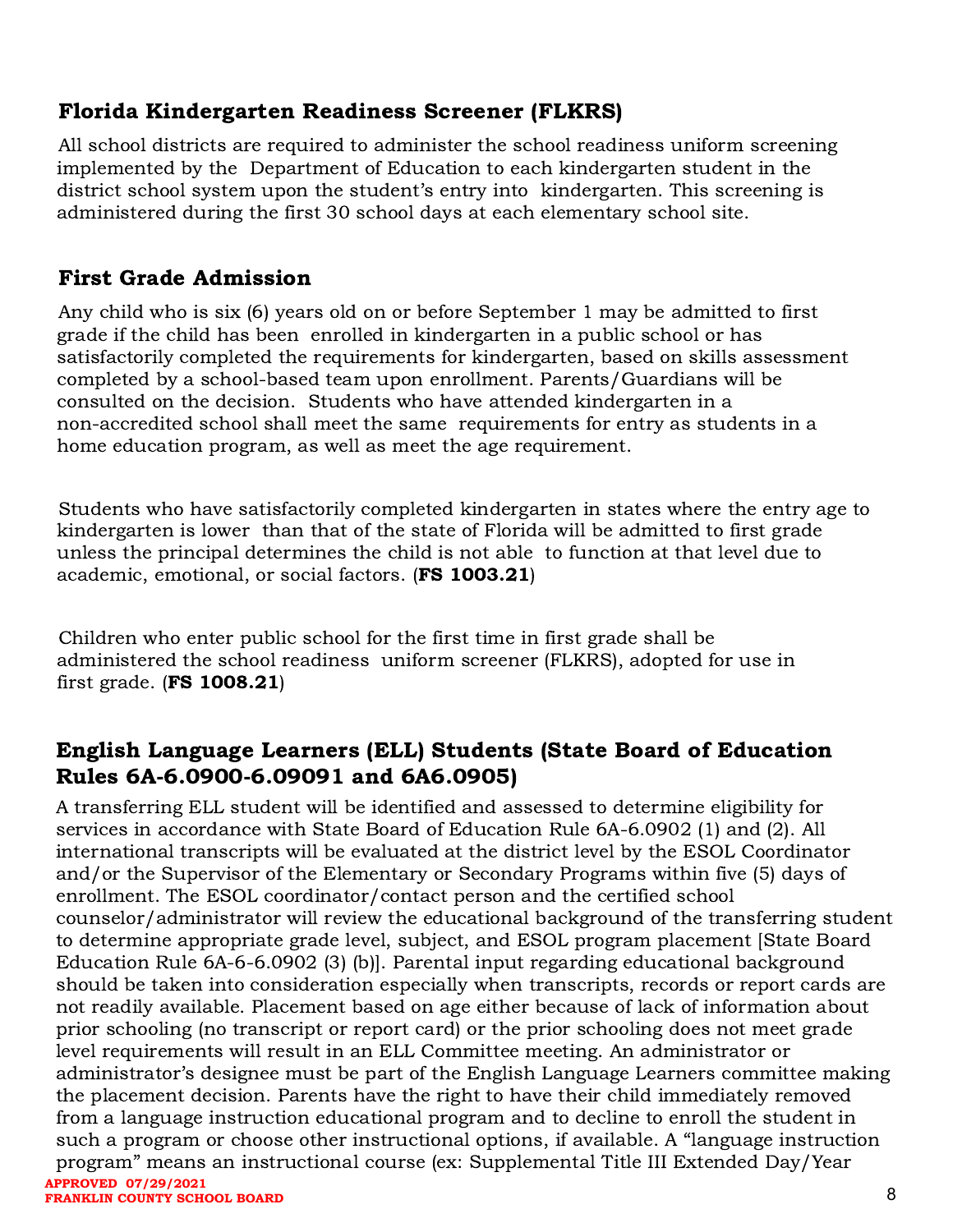programs or Developmental Language Arts Through ESOL courses) in which an ELL is placed for the purposes of developing and attaining English proficiency and which may make instructional use of both English and a child's heritage language (State Board Rule 6A-6.0902). ELL students are scheduled into courses that fulfill graduation requirements based on the School District Student Progression Plan, and on completed academic coursework, regardless of the language in which the coursework was done. School Board policy provides flexibility to school staff in making academic placement decisions on behalf of students and parents. Parents/guardians may appeal academic placement decisions to the principal.

# <span id="page-9-0"></span>ELEMENTARY GRADING SCALES (K-5)

Grading weights and categories shall be utilized to determine a numerical grade. Grades should be determined based on the mastery of state standards as evidenced in lesson plans and daily classroom postings.

Standards-based Assessments- 60%

Classwork- 40%

| <b>GRADE</b>  | <b>PERCENT %</b> | <b>DEFINITION</b>             |  |
|---------------|------------------|-------------------------------|--|
| A             | 90-100           | Outstanding<br>progress       |  |
| В             | 80-89            | Above average<br>progress     |  |
| $\mathcal{C}$ | 70-79            | Average progress              |  |
| נ ו           | 60-69            | Lowest acceptable<br>progress |  |
| F             | $0 - 59$         | Failure                       |  |
|               |                  | Incomplete                    |  |

### NUMERICAL CORE COURSES GRADING SCALE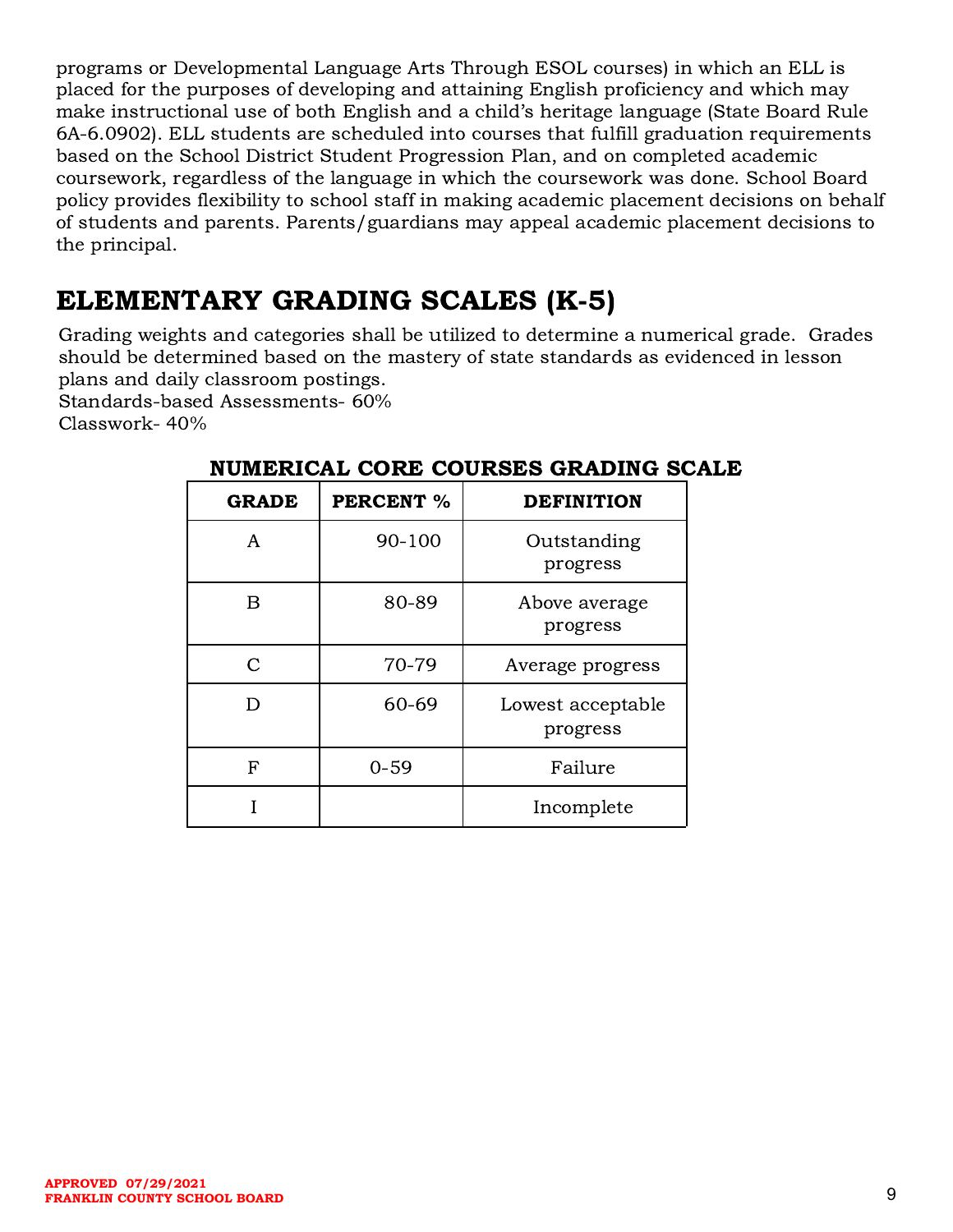| <b>GRADE</b> | <b>DEFINITION</b> |  |
|--------------|-------------------|--|
| F.           | Excellent         |  |
| S            | Satisfactory      |  |
| N            | Needs Improvement |  |
|              | Unsatisfactory    |  |

### K-5 SPECIAL AREAS COURSES GRADING SCALE

### <span id="page-10-0"></span>PROMOTION REQUIREMENTS

FS 1008.25 Public school student progression; remedial instruction; reporting requirements.

**INTENT**- It is the intent of the Legislature that each student's progression from one grade to another be determined, in part, upon satisfactory performance in reading, writing, science, and mathematics; that district school board policies facilitate student achievement; that each student and his or her parent be informed of that student's academic progress.

Several elements are to be considered in the promotion of students. **Among these are** mastery of academic content, social/emotional maturity, study habits and work skills, as well as state and/or district progress monitoring tools. Any student who fails to meet the criteria for proficiency in reading, writing, language arts, math, or science (grade 3 and above) is eligible for remediation and may be retained. All students are expected to participate in district and state testing. The district reading curriculum is based on Florida State Standards and utilizes a researched-based basal text. The description of proficiency and requirements for regular promotion for each grade level are defined in the lists that follow.

### <span id="page-10-1"></span>Kindergarten to First Grade:

1. Student scores at a level of proficiency or higher on the state and/or district assessment of reading and mathematics, as well as progress monitoring assessments taken in the Spring.

2. Student demonstrates mastery of state standards in English/Language Arts, and Math, as evidenced by grades of 60% or above in on-grade-level instruction as shown on the report card. The curriculum is prescribed by the grade level specific Curriculum Guide.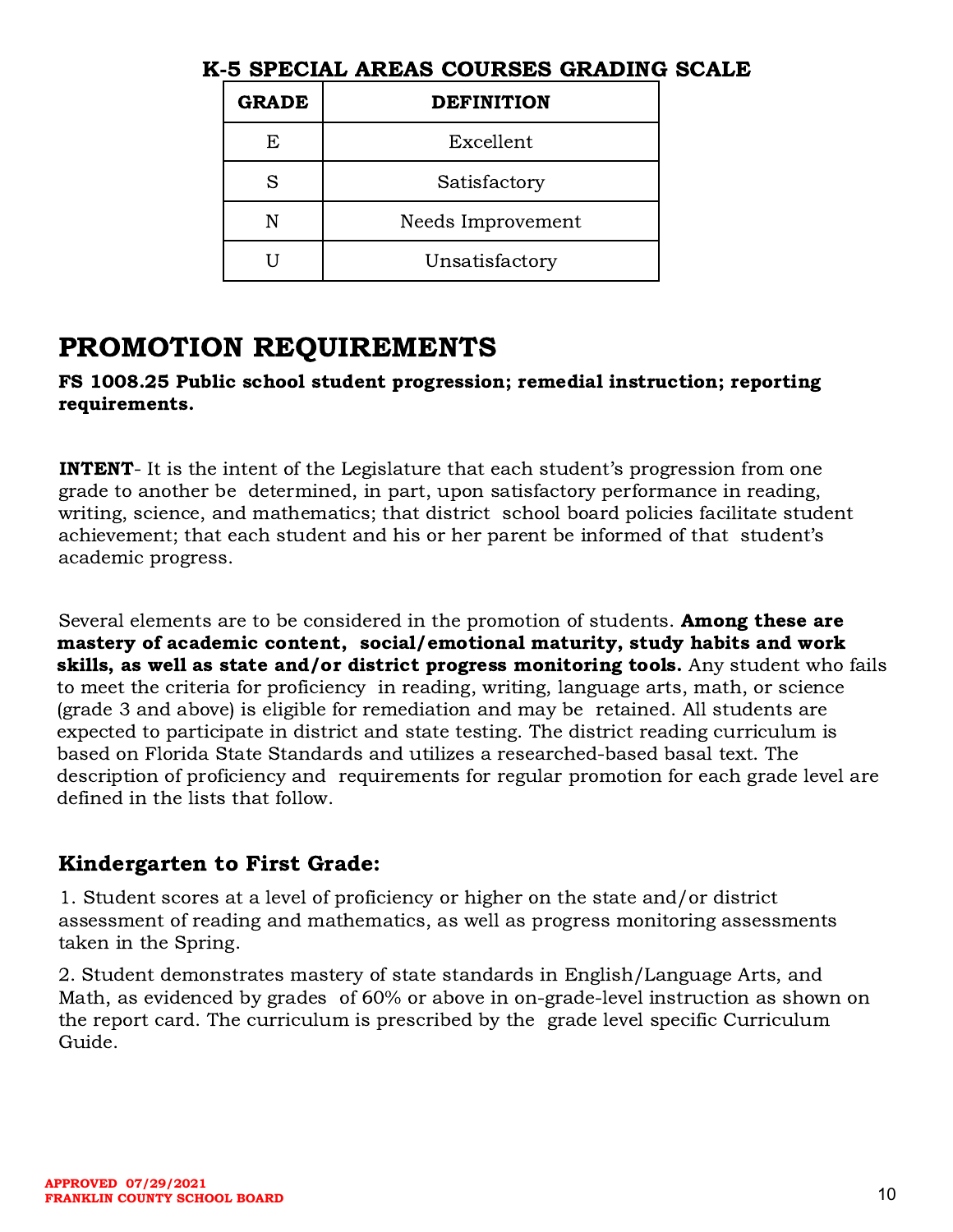### <span id="page-11-0"></span>First Grade to Second Grade:

1. Student scores at a level of proficiency or higher on the state and/or district assessment of reading and mathematics, as well as progress monitoring assessments taken in the Spring.

2. Student demonstrates mastery of state standards in English/Language Arts, and Math, as evidenced by grades of 60% or above in on-grade-level instruction as shown on the report card. The curriculum is prescribed by the grade level specific Curriculum Guide.

### <span id="page-11-1"></span>Second Grade to Third Grade

1. Student scores at a level of proficiency or higher on the state and/or district assessment of reading and mathematics, as well as progress monitoring assessments taken in the Spring.

2. Student demonstrates mastery of state standards in English/Language Arts, and Math, as evidenced by grades of 60% or above in on-grade-level instruction as shown on the report card. The curriculum is prescribed by the grade level specific Curriculum Guide.

### <span id="page-11-2"></span>Third Grade to Fourth Grade: (Please refer to page 13 for good cause promotional requirements)

1. Student scores Level 2 or higher on the Statewide Assessment of reading taken in the spring of 3rd grade.

2. Student demonstrates mastery of state standards in English, writing, language arts and math, as evidenced by grades of 60% or above in on-grade-level instruction as shown on the report card. The curriculum is prescribed by the grade level specific Curriculum Guide.

NOTE: If the student's reading deficiency is not remedied by the end of grade 3, as demonstrated by scoring at Level 2 or higher on the statewide assessment test required under  $\mathbf{F.S.1008.22}$  for grade 3, the student must be retained.  $\mathbf{FS\ 1008.25}$  (5) (b).

### <span id="page-11-3"></span>Fourth Grade to Fifth Grade:

1. Student scores at a Level 3 or higher on the state and/or district assessment of reading and mathematics taken in the Spring.

#### OR

2. Student demonstrates mastery of state standards in English/Language Arts, and Math, as evidenced by grades of 60% or above in on-grade-level instruction as shown on the report card. The curriculum is prescribed by the grade level specific Curriculum Guide.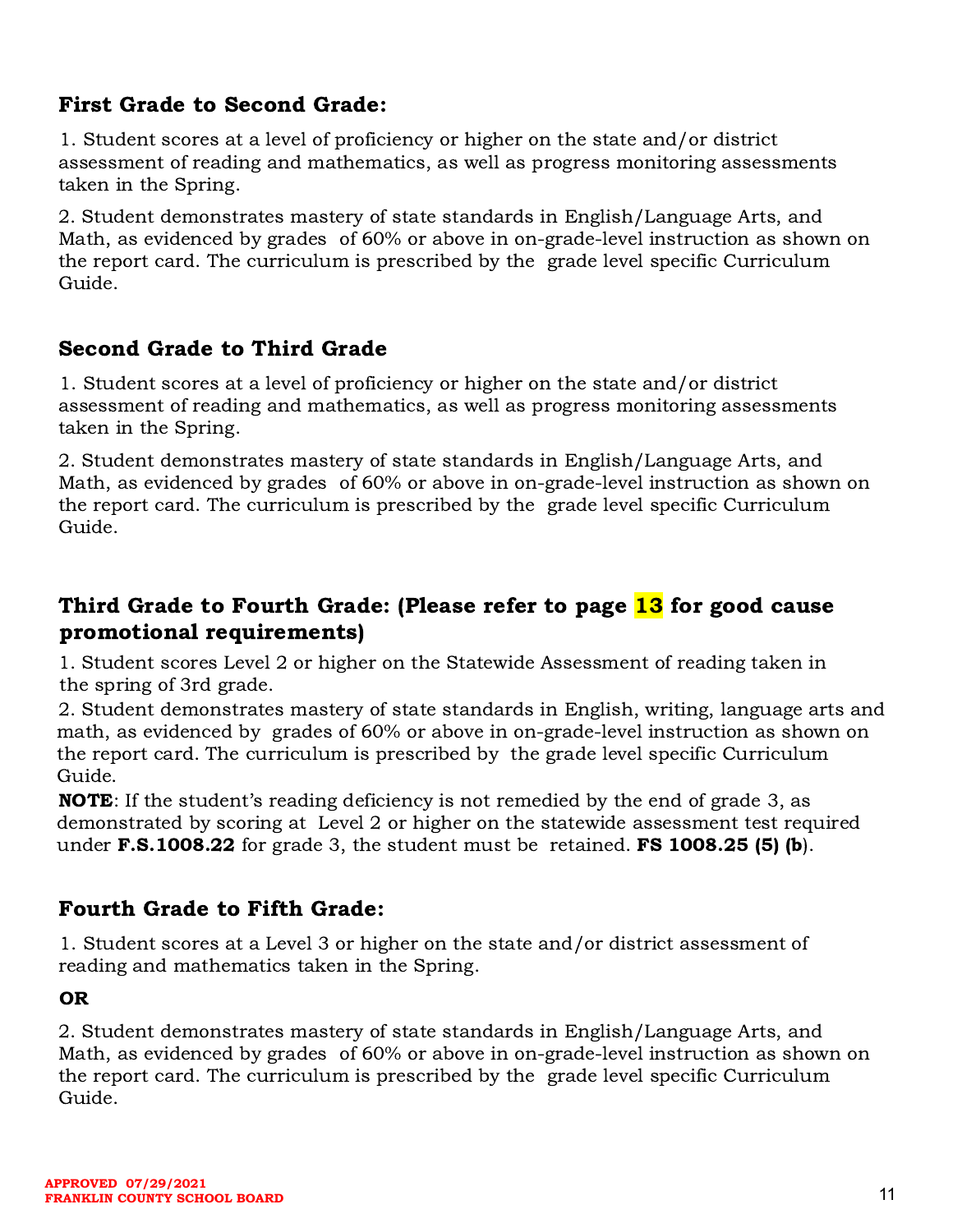### <span id="page-12-0"></span>Fifth Grade to Sixth Grade:

1. Student scores at a Level 3 or higher on the state and/or district assessment of reading and mathematics taken in the Spring.

#### OR

2. Students demonstrate mastery of state standards in English/Language Arts, Math, and Science as evidenced by grades of 60% or above in on-grade-level instruction as shown on the report card. The curriculum is prescribed by the grade level specific Curriculum Guide.

### <span id="page-12-1"></span>REMEDIATION AND DIAGNOSTIC TESTING

FS 1008.25 each district school board shall establish a comprehensive program for student progression which must include:

a) Standards for evaluating each student's performance, including how well he or she masters the performance standards approved by the State Board of Education.

**b)** Specific levels of performance in language arts, science, and mathematics for each grade level, including the levels of performance on statewide assessments as defined by the commissioner, below which a student must receive remediation, or be retained within an intensive program that is different from the previous year's program and that takes into account the student's learning style.

<span id="page-12-2"></span>c) Appropriate alternative placement for a student who has been retained 2 or more years.

## ASSESSMENT AND REMEDIATION

Each student must participate in the statewide standardized program required by s.1008.22. Each student who does not meet specific levels of performance on the required assessments as determined by the district school board or who scores below level 3 on the statewide standardized ELA and mathematics assessments in grade 3 through 8 or the algebra EOC assessment must be provided with additional diagnostic assessment to determine the nature of the student's difficulty, the areas of academic need and strategies for appropriate intervention and instruction as described in paragraph (b) above.

A student becomes eligible for remediation any time he/she fails to make adequate progress toward mastery of the State Standards and/or needs additional help in order to meet the progression requirements for his/her assigned grade. A student who needs ongoing support to achieve grade level standards is referred to the Problem Solving System of Support MTSS team to determine the level of assistance needed.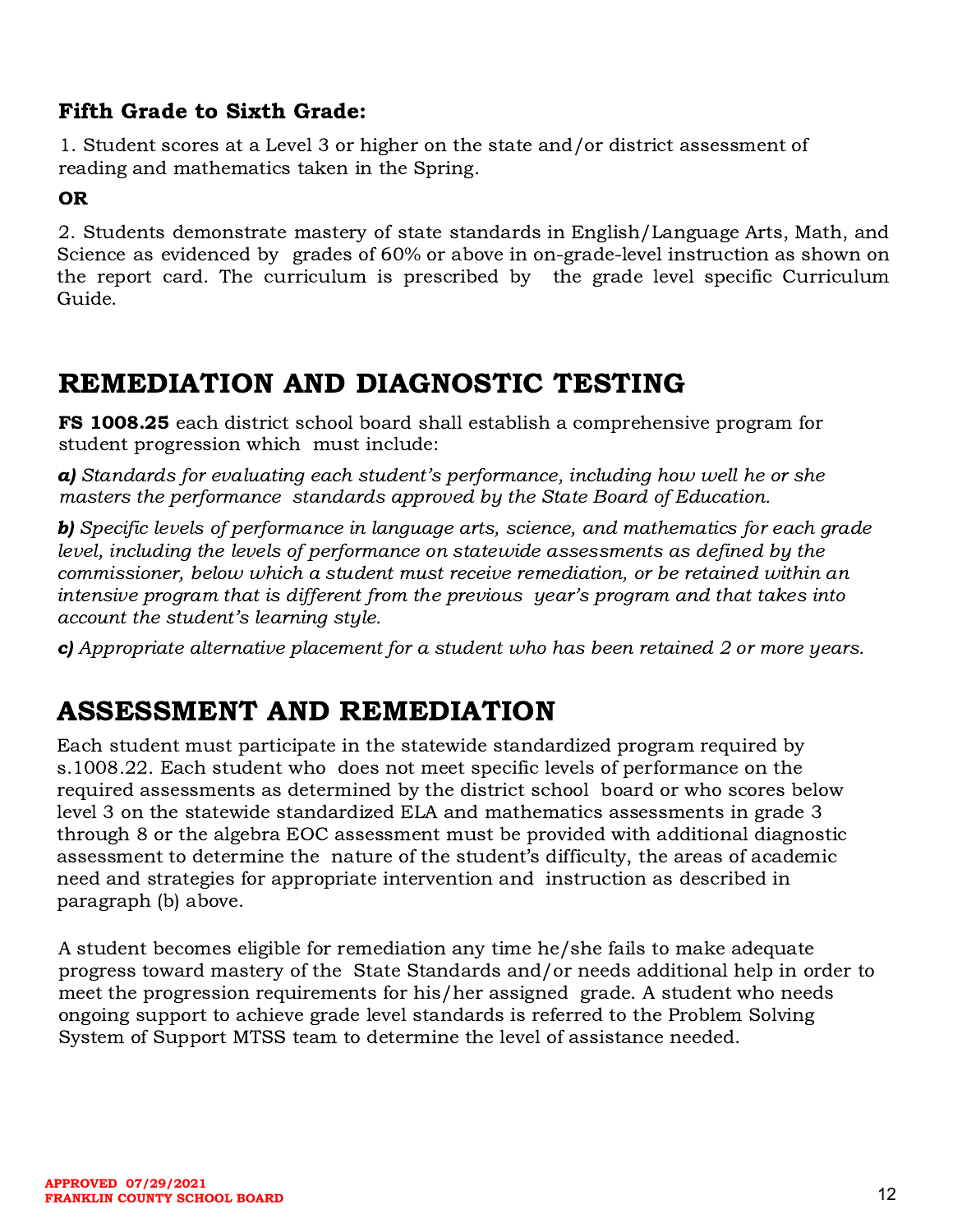# <span id="page-13-0"></span>MULTI-TIERED SUPPORT SYSTEM (MTSS)

### <span id="page-13-1"></span>REMEDIATION

Students who do not meet the district levels of performance and qualify through three of the five EWS (Early Warning System) indicators shall be provided intensive remediation. Various assessments will be used to identify the nature of the student's difficulty and areas of academic need. The district/school Multi-Tiered System of Supports (MTSS) the Comprehensive Evidence-based Reading Plan will guide instructional decisions. The professional judgment of school personnel will also be a part of determining if students need remediation in instances where there is insufficient or inconsistent data to support or deny the need for remediation.

### <span id="page-13-2"></span>MULTI-TIERED SYSTEM OF SUPPORTS (MTSS)

Schools are required to utilize the district MTSS Plan for all students, including those students who fail to meet performance standards. Early warning indicators must include: attendance below 90%, one or more suspensions, failure in English Language Arts or Math and/or score Level 1 on statewide standards assessments in English Language Arts or Math.

The MTSS manual is designed to guide schools and teachers as they implement MTSS for all students. The MTSS model requires that teachers monitor student data obtained through formative progress monitoring and classroom assessment/observation throughout the year and implement interventions to meet student needs as identified by this data. Students who do not respond to Tier 1 classroom intervention must be reviewed by the MTSS Team in the school. This team, in conjunction with the teacher, will design a progress monitoring plan for the student and determine the extent to which intervention must be intensified.

The MTSS Plan is supported by the required administration of District Progress Monitoring Assessments three times each year. IReady testing and diagnostic tools are also administered for formal progress monitoring three times each year. Students who fail to make progress with Tier 1 classroom intervention must be provided with additional diagnostic assessment. Students who score below Level 3 on FSA Reading and/or Math, in addition to students not meeting the specific levels of proficiency as defined by the school district, are included in ongoing progress monitoring and are provided with classroom intervention specific to their identified need(s). Strategies for these students must be documented by the classroom teacher and monitored to assure that the students are improving as a result of the intervention(s). A student who is not meeting the school district or state requirements for proficiency in reading and math shall be covered by one of the following plans to target instruction and identify ways to improve his or her academic achievement:

1. A federally required student plan such as individual education plan (IEP);

2. A school-wide system of progress monitoring for all students (as described above); or 3. An individualized progress monitoring plan (as determined by the school MTSS Team).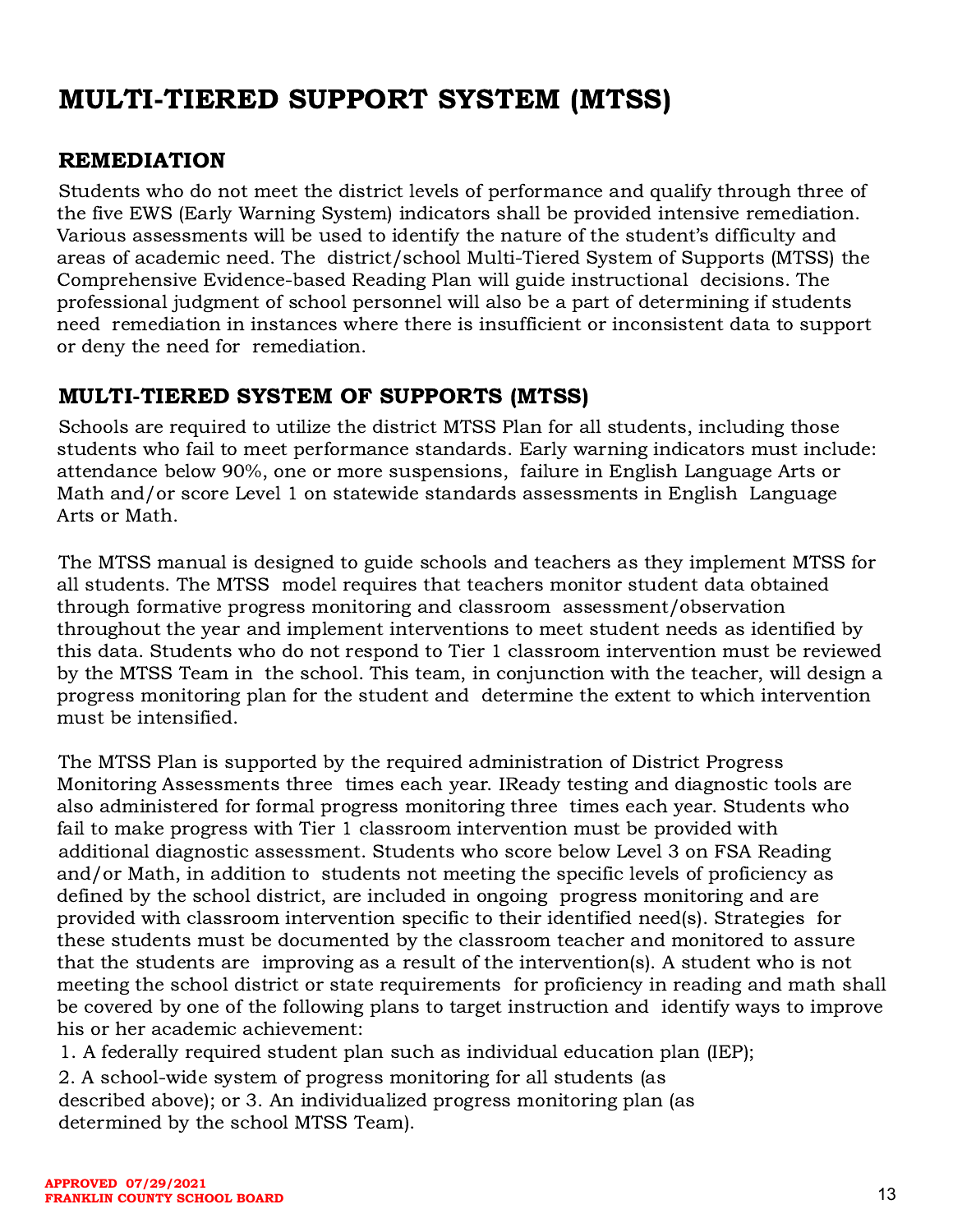The plan chosen must be designed to assist the student in meeting state and district expectations for proficiency. If the student has been identified as having a deficiency in reading, the K-12 Comprehensive Reading Plan includes instructional and support services to help the student meet the desired levels of performance. Each student who does not meet minimum performance expectations for the statewide assessment tests in reading, writing, science, and mathematics must continue remedial instruction or supplemental instruction until expectations are met or the student graduates from high school or is not subject to compulsory school attendance.

The MTSS Plan is supported by the required administration of Universal Progress Monitoring Assessment at least three times each year. APM (Adaptive Progress Monitoring), I-Ready testing and STAR Reading/Math will be administered for formative progress monitoring as determined by the MTSS Team. Students who fail to make progress with Tier I classroom intervention must be provided with additional diagnostic assessment, such as LLI Running Records.

Students who score below Level 3 on the Statewide Assessment of English Language Arts and Mathematics, in addition to students not meeting the specific levels of proficiency as defined by the school district, are included in ongoing progress monitoring and are provided with classroom intervention specific to their identified need(s).

Strategies for these students must be documented intervention(s). A student who is not meeting the school district or state requirements for proficiency in reading and math shall be covered by one of the following plans to target instruction and identify ways to improve his or her academic achievement:

A federally required student plan such as an individual education plan (IEP); A school wide system of progress monitoring for all students (as described above); or An individualized progress monitoring plan (as determined by the school MTSS).

### <span id="page-14-0"></span>REPORTING STUDENT PROGRESS

The parents shall be provided with the student's results on each statewide and district assessment. The student's progress toward achieving state and district expectations for proficiency in reading, writing, science, and mathematics shall be reported to the student and his/her parent or legal guardian each marking period via two progress reports and the report card. The evaluation of each student's overall progress shall be based upon the student's classroom work, observations, tests, district and state assessments, and other relevant information. FS 1008.25 (8) (a)

#### The report card shall clearly depict:

1. The student's academic performance in each class or course. This grade indicates the student's mastery of the state standards for English Language Arts (ELA), Math, Science and Social Studies. Grades will be based upon written papers, class participation, teacher observation, portfolio documentation, performance tasks, written and oral tests, and/or other academic performance criteria;

2. The student's conduct and behavior;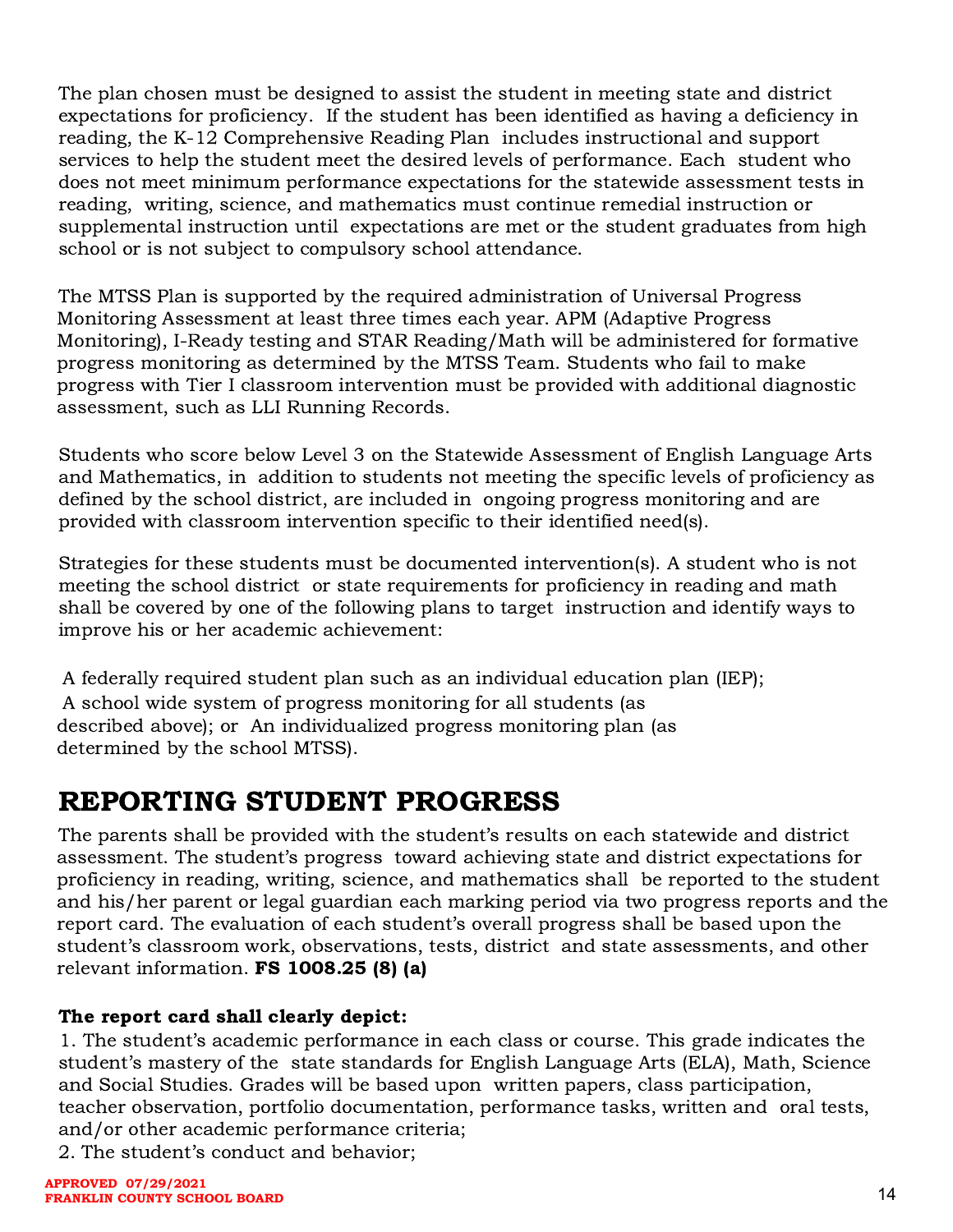3. The student's attendance, including absences and tardies; and

4. The student's final report card for a school year will contain a statement indicating end-of-the-year status regarding promotion or non-promotion.

# <span id="page-15-0"></span>GOOD CAUSE PROMOTION TO GRADES OTHER THAN FOURTH

#### NOTE: There are mandated state requirements for promotion from 3rd grade to 4th grade. See Third Grade Progression Guidelines.

Good cause for promotion to grades other than fourth may exist for students who fail to meet the specified requirements if documented evidence indicates that the student is meeting some performance levels for student progression, and it is in the student's best interest to be promoted. Documented evidence includes student performance on district or state assessments, classroom tests, classroom assignments, ongoing progress monitoring, IEPs, report cards, alternative assessments, and/or student portfolios. Any one of the following criteria can be used to determine if a good cause promotion is warranted for progression to any elementary grade except fourth if the student:

1. Is a limited English proficient student who has had less than two

years of instruction in an English Language Learner (ELL) program.

2. Is a student with disabilities, whose Individual Education Plan (IEP) indicates that participation in a statewide assessment is not appropriate, consistent with the requirements of State Board of Education Rule.

3. Is a student who demonstrates an acceptable level of performance based on progress monitoring assessment or standardized reading assessment.

4. Is a student who demonstrates, through a student portfolio, that he/she is reading on grade level as evidenced by demonstration of mastery of the Florida English Language Arts Standards.

5. Is a student with disabilities who participated in the Statewide Assessment and who has an Individual Education Plan (IEP) or a Section 504 plan that reflects that he/she has had intensive remediation in reading for more than two years but still demonstrates a deficiency in reading and was previously retained.

6. It is the recommendation of the MTSS Team that conditions exist which would cause this student to be more successful at the next grade and/or that retention would be more adverse than promotion.

Promotion for good cause shall be documented. The student shall have received intervention as determined by the school MTSS Team, and the student's progress shall have been monitored. The student's teacher shall submit the "Promotion for Good Cause" documentation to the principal and shall indicate that the promotion of the student is appropriate and is based upon the student's academic record. The principal shall review and discuss the recommendation with the teacher and determine promotion or retention. If the principal determines that the student should be promoted or retained, the principal shall make the recommendation in writing. The documentation form shall be placed in the student cumulative folder, and a copy shall be given to the Assistant Principal.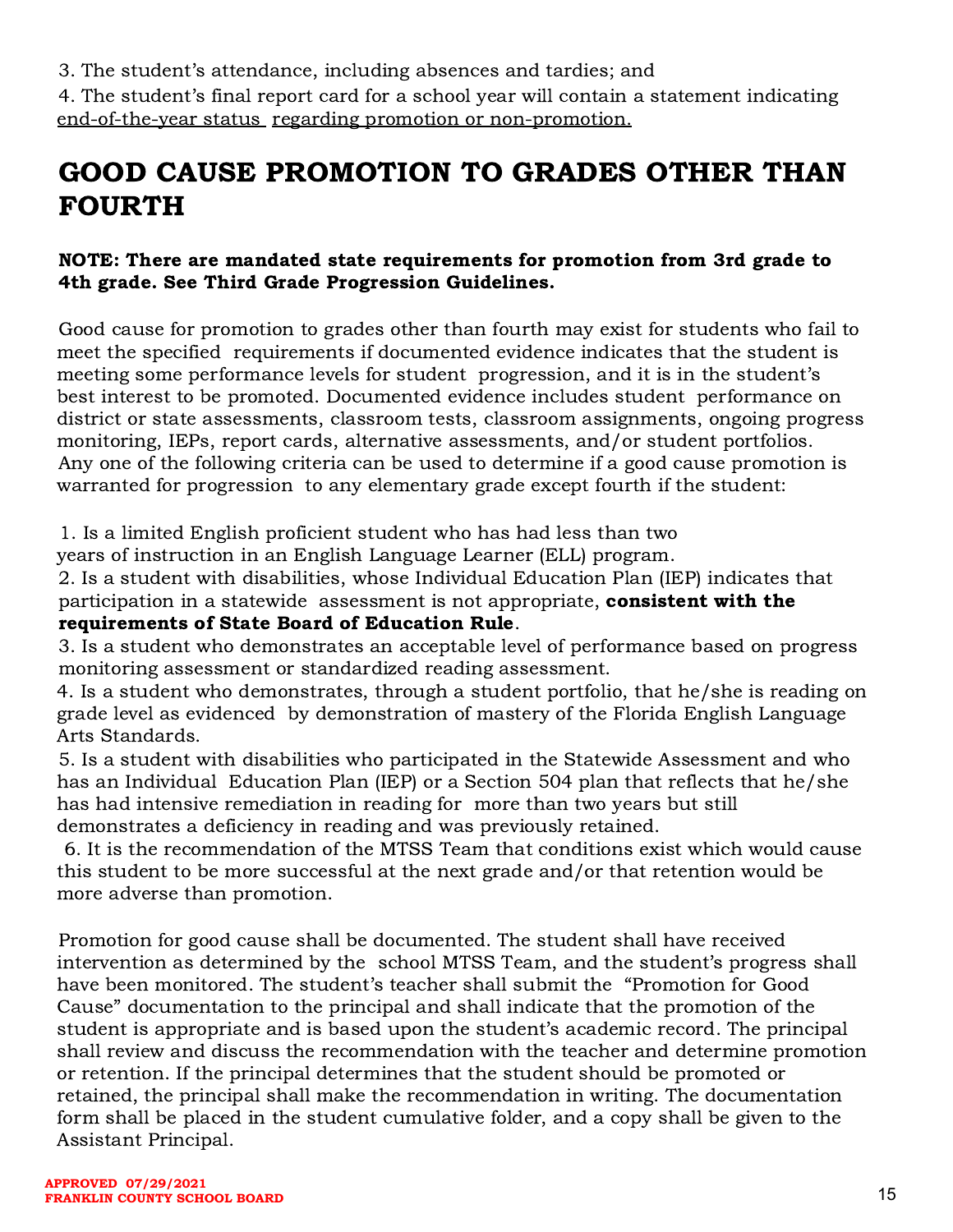# <span id="page-16-0"></span>READING DEFICIENCY-INTENSIVE READING **INSTRUCTION**

Any student who exhibits a marked deficiency in reading, based upon locally determined assessments or statewide assessments conducted in Kindergarten or grades 1, 2, or 3, will be given intensive reading instruction immediately following the identification of the reading deficiency. Such students shall have their reading proficiency reassessed by locally determined assessments or through teacher observations at the beginning of the grade following the intensive instruction. Intensive instruction will be continued until the reading deficiency is remediated. This intensive instruction will include a combination of the following characteristics:

- ∙ Diagnosis/prescription targeted to specific skill development
- ∙ Variety of opportunities for repetitions (repeated exposure); more time on task
- ∙ Smaller group size
- ∙ Smaller chunks of text or content and guided independent practice materials specific to intensive instruction
- ∙ Skill development and practice integrated into all activities
- ∙ Frequent progress monitoring
- ∙ Criterion-based evaluation of success
- ∙ Other interventions as specified by the MTSS Plan

## READING DEFICIENCY AND PARENTAL NOTIFICATION

**Section 1008.25 (5) (a) –** Florida Statutes provides that any student who exhibits a substantial deficiency in reading, based upon locally determined or statewide assessments conducted in kindergarten or grade 1, grade 2, or grade 3 or through teacher observations, must be given intensive reading instruction immediately following the identification of the reading deficiency. (c) The parent of any student who exhibits a substantial deficiency in reading, as described above must be notified in writing of the following:

<span id="page-16-1"></span>a) That his or her child has been identified as having a marked deficiency in reading;

b) That the parent can request the immediate implementation of a student portfolio;

- c) A description of the current services that are provided to the child;
- d) A description of the proposed supplemental instructional services and supports that will be provided to the child that are designed to remediate the identified area of reading deficiency;
- e) That if the child's reading deficiency is not remediated by the end of grade 3, the child must be retained unless he or she is exempt from mandatory retention for good cause.
- f) Strategies for parents to use in helping their child succeed in reading proficiency;
- g) That the Statewide Assessment Test is not the sole determiner of promotion and that additional evaluations, portfolio reviews, and assessments are available to the child to assist parents and the school district in knowing when a child is reading at or above grade level and ready for grade promotion;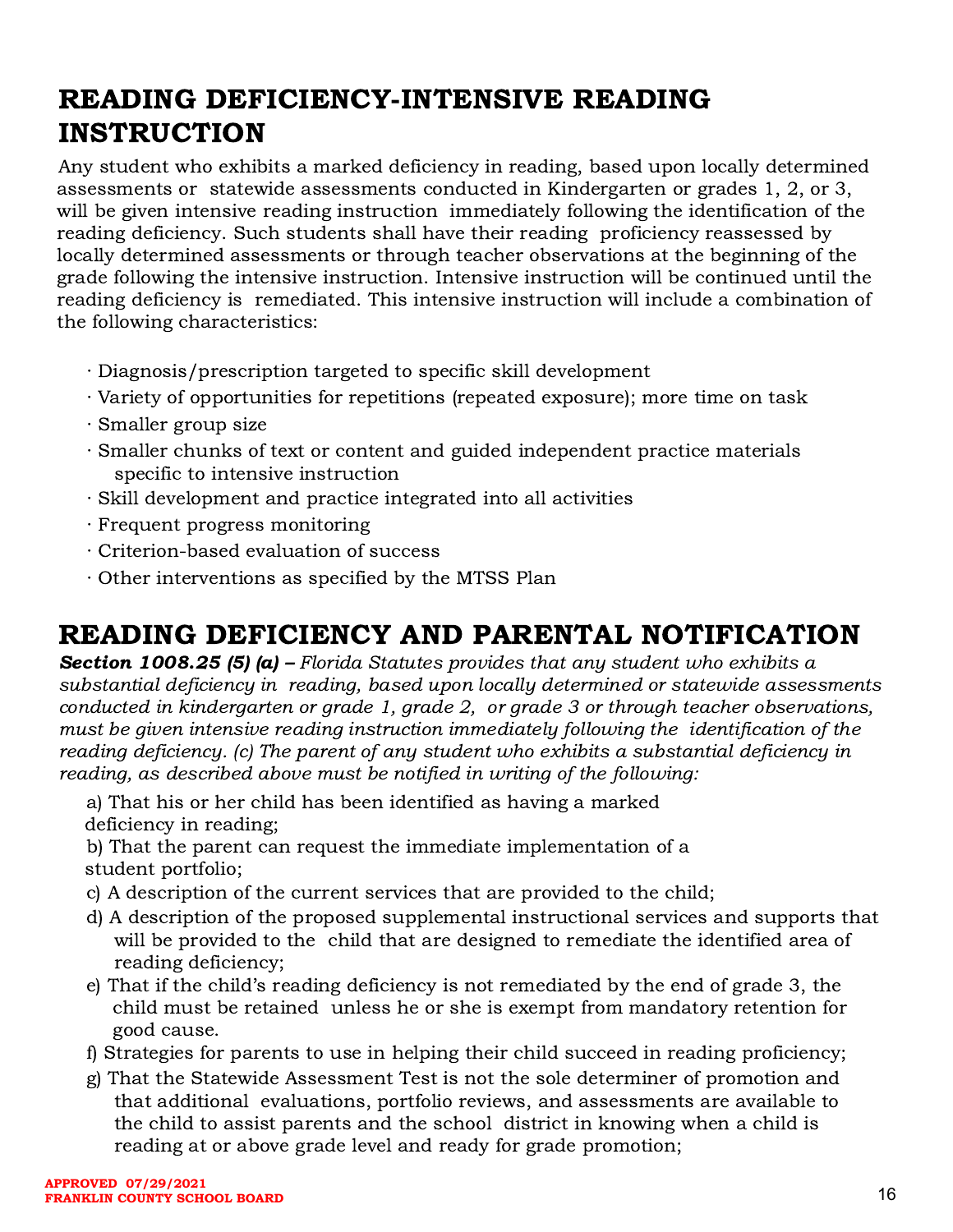h) The district's specific criteria and policies for mid-year promotion. Mid-year promotion means promotion of a retained student during the year of retention once the student has demonstrated the ability to read at grade level. The latest a mid-year promotion can occur is at the beginning of the second semester during the year of retention.

In addition, each elementary school, upon identification of a K- 3 student's reading deficiency, shall consult with the parent regarding the ongoing progress of the student as required by the MTSS Plan.

If the student's reading deficiency is not remedied by the end of grade 3, as demonstrated by scoring at Level 2 or higher on the statewide assessment test in ELA for grade 3, the student must be retained. F.S.1008.25 (5)(b). Documentation of notification of reading deficiency to individual parents shall be kept in the students' electronic cumulative folders.

# <span id="page-17-0"></span>THIRD GRADE PROGRESSION GUIDELINES

### <span id="page-17-1"></span>Good Cause Promotions to Fourth Grade

FS 1008.25 (6)(a). No student may be assigned to a grade level based solely on age or other factors that constitute social promotion. Although a student may not have achieved all performance levels for regular promotion, conditions may exist such that retention would be more adverse for the student than promotion. Under these circumstances a student may be promoted with "good cause" from third to fourth grade.

The school district may only exempt students in grade 3 who demonstrate a continued deficiency in reading, as evidenced by performance on the Statewide Assessment of ELA, from mandatory retention if they meet the good cause exemptions that are specified in FS 1008.25 (6)(b). Good cause exemptions

in this case are limited to the following:

1. Limited English proficient students who have had less than 2 years of instruction in an English Language Learner (ELL) program.

2. Students with disabilities whose Individual Education Plan (IEP) indicates that participation in the statewide assessment program is not appropriate, consistent with the requirements of the State Board of Education rule.

3. Students who demonstrate an acceptable level of performance on an alternative standardized reading assessment approved by the State Board of Education.

4. Students who demonstrate, through successful completion of the state provided student portfolio samples, that the student is reading on grade level as evidenced by demonstration of mastery of the Florida State Standards in English Language Arts equal to at least a Level 3.

5. Students with disabilities who participate in the Florida Standards Assessments and who have an Individual Education Plan (IEP) or a Section 504 plan that reflects that the student has received intensive remediation in reading, but still demonstrate a deficiency in reading and were previously retained in kindergarten, grade 1, grade 2, or grade 3.

6. Students who have received intensive remediation in reading for 2 or more years but still demonstrate a deficiency in reading and who were previously retained in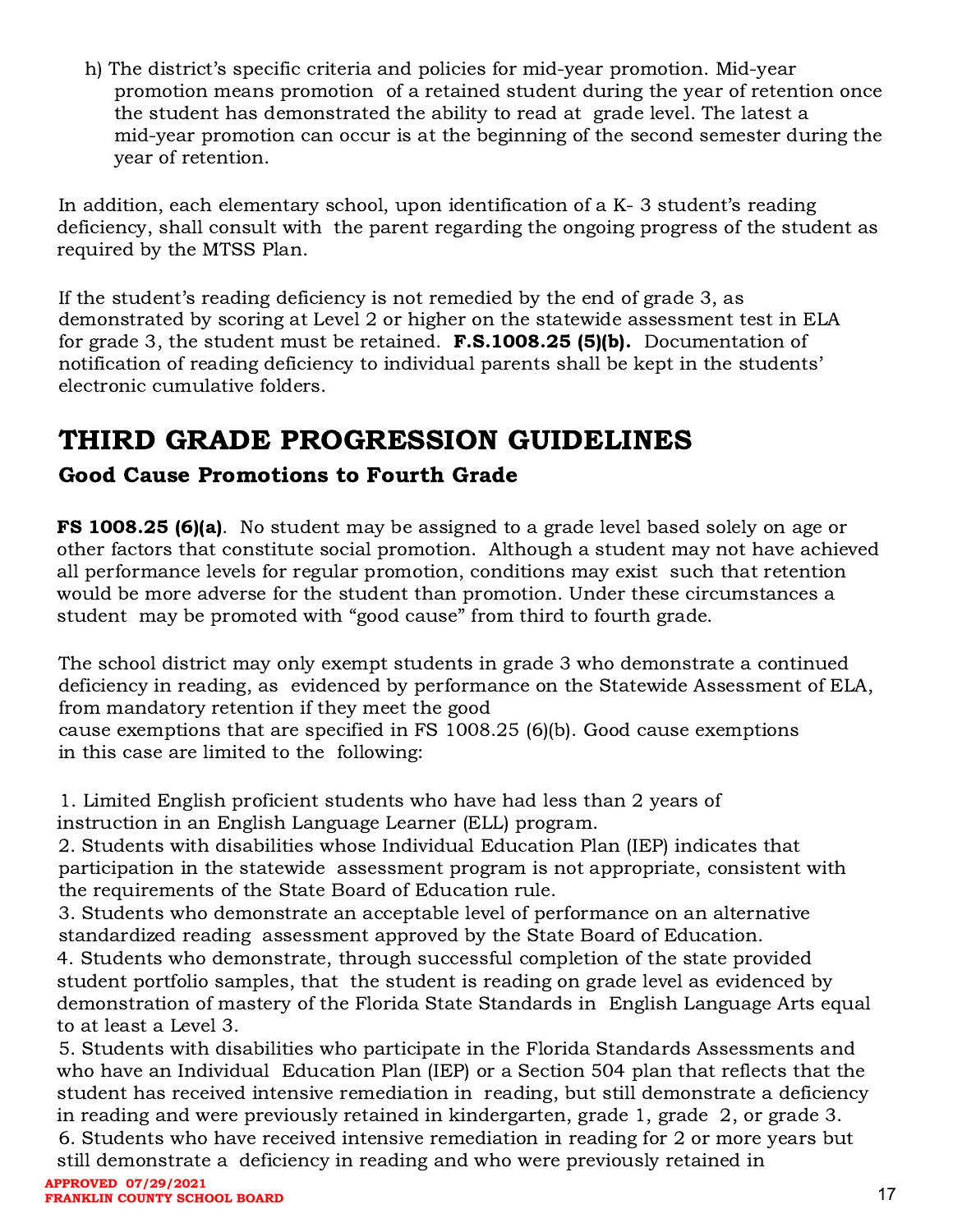kindergarten, grade 1, grade 2, or grade 3 for a total of 2 years. Such students may not be retained in grade 3 more than once. Intensive reading instruction for students so promoted shall include an altered instructional day that includes specialized diagnostic information and specific reading strategies for each student.

FS 1008.25 (6)(c) Requests for good cause exemptions for students from the mandatory retention in third grade requirement shall include the following:

1. Documentation submitted from the student's teacher to the principal that indicates that the promotion of the student is appropriate and is based on the student's academic record. Documentation shall only consist of existing progress monitoring information, Individual Education Plan (IEP) if applicable, report card, test scores, or student portfolio; and

2. Discussion with the teacher by the school principal to review the recommendation and make the determination if the student should be promoted or retained. If the school principal determines that the student should be promoted, the principal shall submit the recommendation in writing to the district school Superintendent. The district school Superintendent shall accept or reject the school principal's recommendation in writing. The documentation form shall be placed in the student cumulative folder, and copy shall be given to the Assistant Principal.

### <span id="page-18-0"></span>Summer Reading Camp

FS 1008.25 (7)(a)(2). Third grade students who score below proficient on the Statewide Assessment of ELA are offered the opportunity to attend the Summer Reading Camp. Depending on available room, the camp may be offered to other 3rd Grade students on an as needed basis. This camp is held at the Franklin County K-12 school and transportation is provided.

Summer Reading Camp is an intensive reading remediation course designed to meet the needs of students who do not score above Level 1 on the Statewide ELA Assessment. Students will be assigned to a Highly Effective Teacher with the Reading Endorsement/Certification. Students are provided the opportunity to demonstrate proficiency on the state-provided portfolio. At the conclusion of the Summer Camp program, students will be given a Florida Department of Education approved assessment to determine academic growth.

If a third grade student who scores Level 1 on the Statewide ELA Assessment does not attend the Summer Reading Camp, the school shall give evidence of parental notification of the student's need to attend Summer Reading Camp and document the reason for nonattendance. The student shall be retained unless the student meets one of the good cause exemptions and is determined eligible for promotion for good cause.

### <span id="page-18-1"></span>Mid-Year Promotions for Retained Third Graders

Mid-year promotion is defined as promotion of a retained student during the year of retention once the student has demonstrated the ability to read at grade level. The latest a mid-year promotion can be considered is the beginning of the second semester of the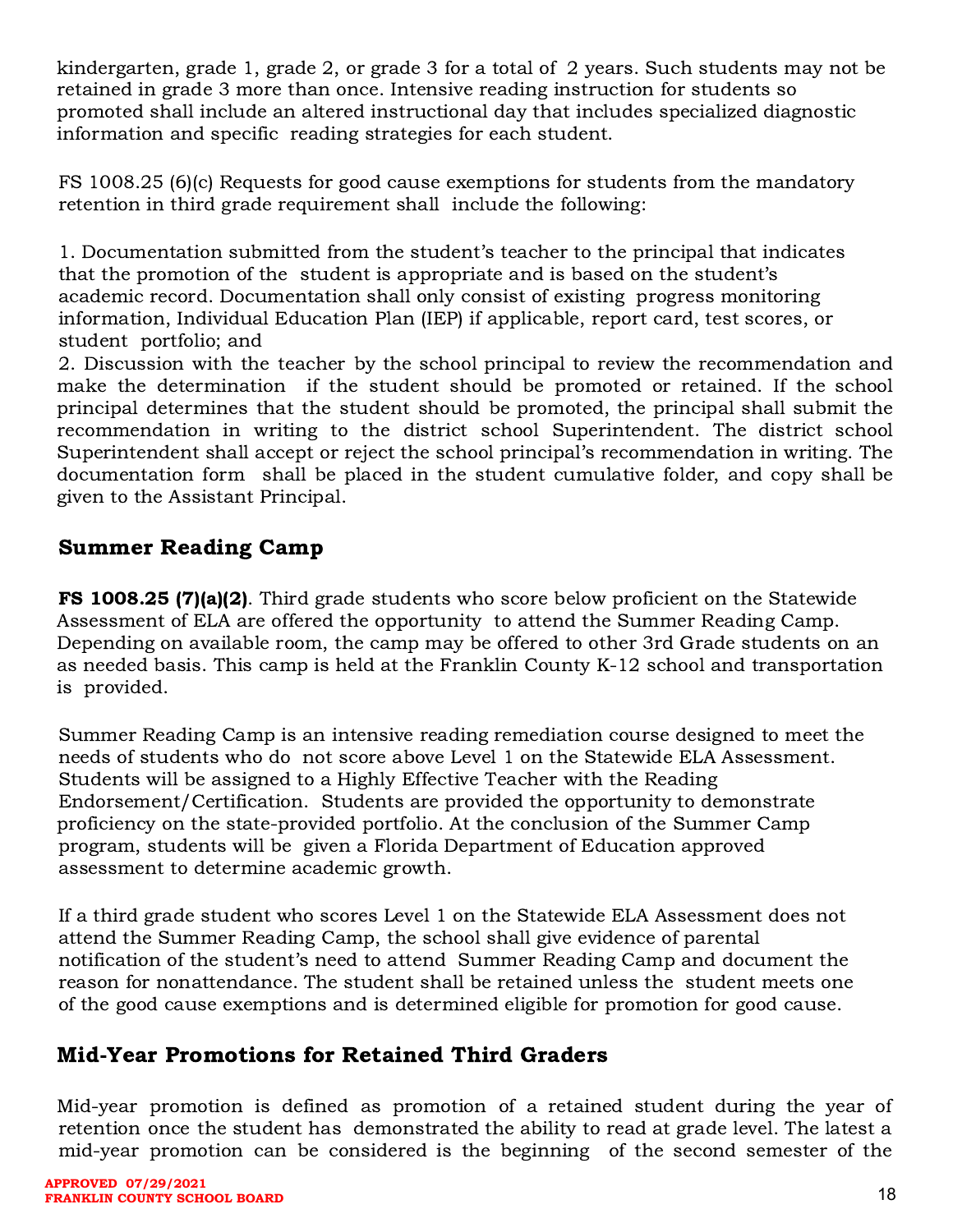school year. Mid-year promotion is only applicable to a 3rd grade student who meets all of the following criteria:

1. Was retained as a result of a reading deficiency, but is working on grade level or above in mathematics; 2. Has participated in intensive remediation for reading;

3. Did not qualify for good cause promotion;

4. Demonstrates through portfolio or standardized assessment that he/she has attained a proficient (successful and independent, reading at or above grade level) level of reading as defined in the Student Progression Plan;

5. Demonstrates the proficiency required to score at Level 3 on the Statewide ELA Assessment as determined by the State Board of Education as documented in a student portfolio, and/or an average or above average score on a norm-referenced assessment; 6. Demonstrates achievement that provides a reasonable expectation that the student's progress is sufficient to master appropriate 4th Grade level reading skills.

A student who meets the above criteria for mid-year promotion is recommended for such by his/her teacher to the principal. The final decision for any promotion rests with the principal. Upon mid-year promotion, the appropriate notation is made in the district management information system and the student is placed so that he/she can work at the new grade level. The student will take the appropriate statewide assessment for the new grade level assigned during statewide spring testing.

### <span id="page-19-0"></span>FS 1002.20 (15) Notice To Parents of Third Grade Students Who Are Retained

Written notice will be given to the parent or legal guardian of any third grade student who is retained. This notice must comply with FS 1003.02 (h) and will:

- 1. State that the child has not met the proficiency level required for promotion;
- 2. Include the reasons that the child is not eligible for a good cause exemption;

3. Include a description of proposed interventions and support that will be provided to the child to remediate the identified areas of reading deficiency;

4. Be preceded by the notification of the student's reading deficiency as identified earlier in the school year;

5. Inform the parent of the availability of a Summer Reading Camp, if the retention occurs at the end of the regular school year.

### <span id="page-19-1"></span>Successful Progression for Retained Readers

F.S.1008.25(7) Students who are retained in third grade will be provided intensive interventions in reading to improve the student's specific reading deficiency as identified by a valid and reliable diagnostic assessment. Such interventions will include:

- 1. Evidence-based explicit, systematic and multisensory reading instruction in phonemic awareness, phonics, fluency, vocabulary and comprehension and other effective instructional practices
- 2. Opportunity to participate in the district's summer reading camp
- 3. Appropriate teaching methodologies necessary to assist those students in becoming successful readers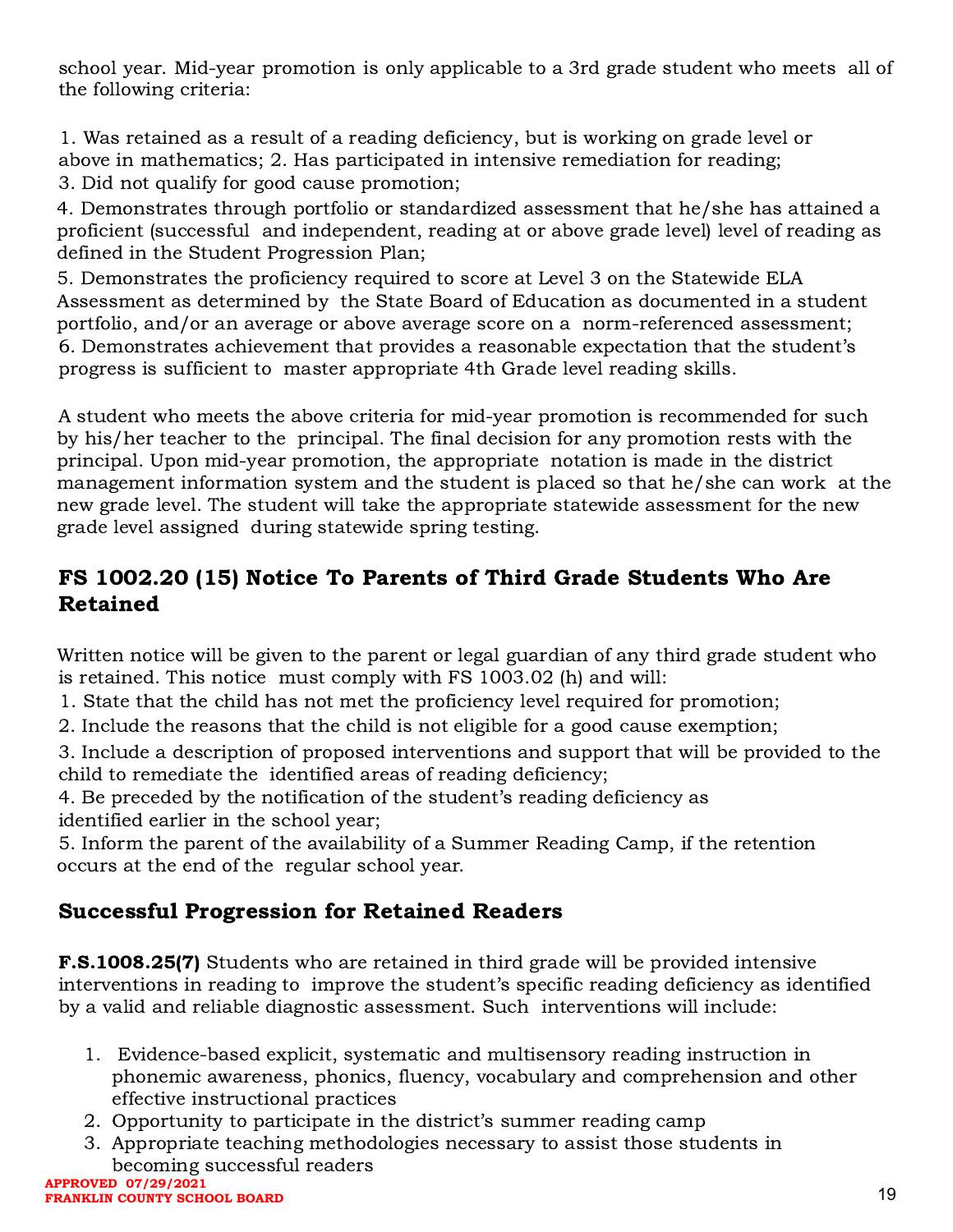- 4. Appropriate intensive materials
- 5. A review by the school MTSS Team to address additional supports and services needed to remediate the identified area(s) of reading deficiency. This should occur during the first part of the school year;
- 6. Provision of a minimum of 90 minutes of daily, uninterrupted, scientifically-based reading instruction and other strategies; which may include, but are not limited to:
	- a. Small group instruction
	- b. Reduced teacher-student ratios
	- c. More frequent progress monitoring
	- d. Tutoring or mentoring
	- e. Summer Reading Camp
	- f. Integration of content-rich texts in Science and Social Studies
- 7. The opportunity to have a portfolio for good cause promotion. This portfolio shall contain evidence of mastery of benchmarks (as outlined under Good Cause Promotion to Fourth Grade), as well as other information to inform parents and teachers of the student's proficiency, such as results of diagnostics and progress monitoring.
- 8. In addition, retained third grade students will be provided a highly effective reading endorsed teacher.

# <span id="page-20-0"></span>REQUIRED INSTRUCTION- F.S. 1003.42 (2)(s)

A character development program in the elementary schools, similar to Character First or Character Counts, which is secular in nature. The character development program shall be required in kindergarten through grade 12. Each district school board shall develop or adopt a curriculum for the character development program that shall be submitted to the department for approval. The character development curriculum shall stress the qualities of patriotism; responsibility; citizenship; kindness; respect for authority, life, liberty, and personal property; honesty; charity; self-control; racial, ethnic, and religious tolerance; and cooperation.

## <span id="page-20-1"></span>HOSPITAL/HOMEBOUND GUIDELINES

The procedure to apply for Hospital/Homebound services begins with a parent/guardian obtaining a Hospital/Homebound referral from the appropriate school personnel (counselor or administrator), having it signed by a licensed physician, and returning it to the school staffing specialist. The doctor should include his or her license number on the referral. 1. Hospital/Homebound students may not be working in paid or unpaid

positions while requiring Hospital/Homebound services.

2. In most cases, a student's Hospital/Homebound coursework will be limited to the core academic classes (language arts, math, social studies and science classes). The Hospital/Homebound classes will be determined at the staffing, a meeting which includes a counselor, teachers, parents, and the student (if possible).

3. Students will be placed in a Hospital/Homebound program on a full-time basis. Services are only for students who will be out more than 15 consecutive days.

Otherwise, makeup work will be coordinated at the school. A normal pregnancy does not constitute Hospital/Homebound services. A student has up to six weeks of leave after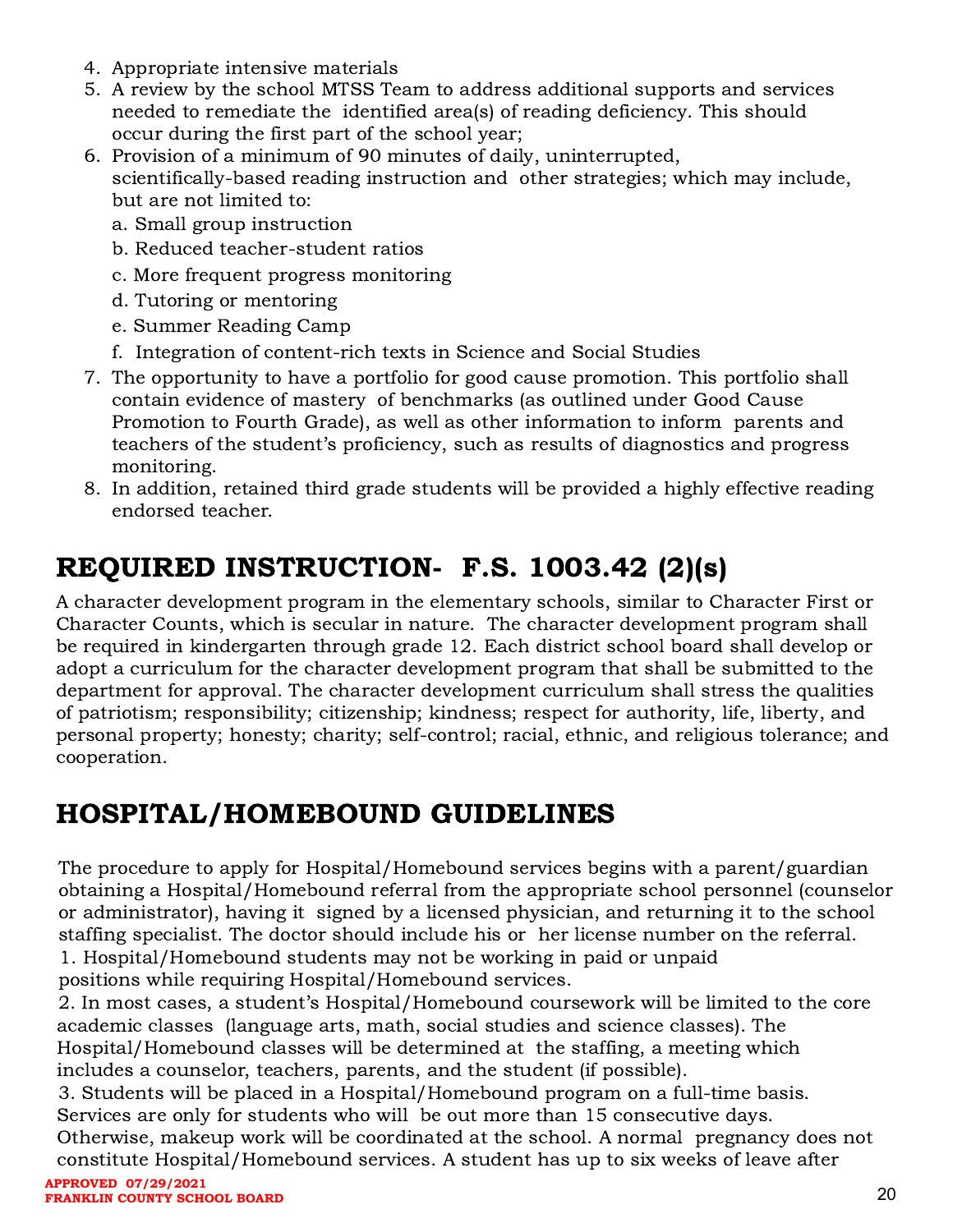giving birth, but this will not be considered Hospital/Homebound. The school will coordinate getting makeup work for the student.

# <span id="page-21-0"></span>SECTION II – SPECIAL CONSIDERATIONS FOR MIDDLE SCHOOL STUDENTS

# <span id="page-21-1"></span>ADMISSION AND PLACEMENT

In order to be admitted to a Franklin County middle school, a student must provide the following data if it is not already in the Franklin County database:

1. Evidence of date of birth in accordance with FS 1003.21.

2. Evidence of immunization against communicable diseases as required by **FS** 

1003.22. Students will not be allowed to attend school until a complete immunization record is provided to the school.

3. Evidence of a medical examination completed within the last twelve months in accordance with FS 1003.22.

4. Evidence of residence of the student's custodial parent or legal guardian at an address within the attendance area of the school to which admission is requested or approval to attend Franklin County School through the open enrollment procedures.

5. Evidence of promotion to the appropriate grade level based on previous school records and/or placement tests.

# <span id="page-21-2"></span>FLORIDA CURRICULUM FRAMEWORKS AND STATE STANDARDS

In accordance with **6A-1.09401 SBR**, the State Standards shall be the basis for the curriculum and instruction in grades 6-8 in the subjects of language arts, math, science and social studies. Appropriate instruction will be provided to assist students in the achievement of these standards.

# <span id="page-21-3"></span>GRADES

Grading weights and categories shall be utilized to determine a numerical grade. Grades should be determined based on the mastery of state standards as evidenced in lesson plans and daily classroom postings.

Standards-based Assessments- 60% Classwork- 40%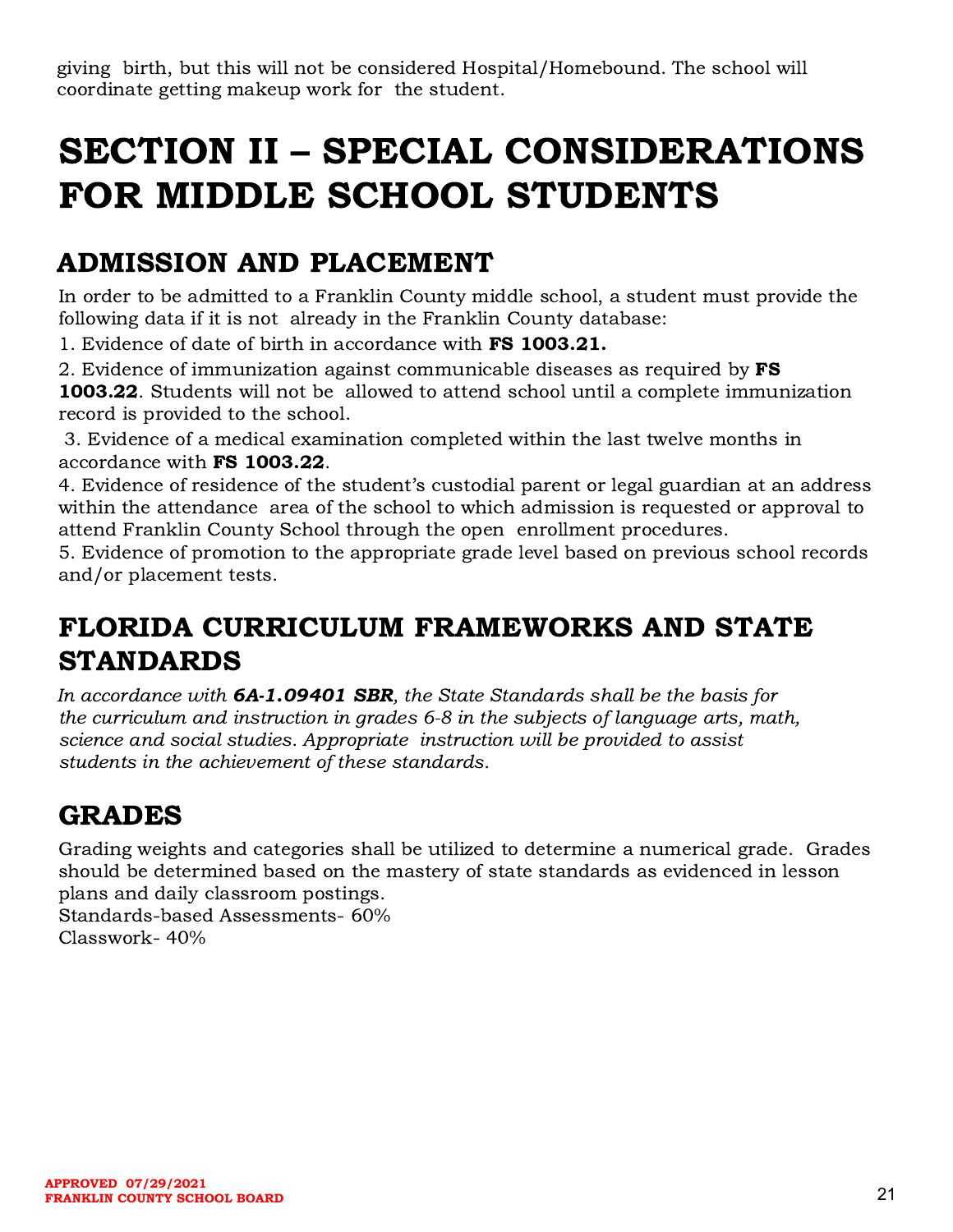The grading scale is as follows:

| <b>GRADE</b> | <b>PERCENT %</b> | <b>DEFINITION</b>          |  |
|--------------|------------------|----------------------------|--|
|              | 90-100           | Outstanding progress       |  |
| в            | 80-89            | Above average progress     |  |
|              | 70-79            | Average progress           |  |
|              | 60-69            | Lowest acceptable progress |  |
| R            | $0 - 59$         | Failure                    |  |
|              |                  | Incomplete                 |  |

Note: grade point value only calculates into high school grade point average (GPA) for high school credit courses.

# <span id="page-22-0"></span>GENERAL REQUIREMENTS FOR GRADES 6-8: FS 1003.4156

### The following courses or subjects shall be required in grades 6-8:

1. Three courses in mathematics.

2. Three courses in language arts, which shall include experiences in reading, writing, and speaking.

3. Three courses in science, which shall include instruction in comprehensive science 1, 2, 3, or biology.

4. Three courses in social studies, which shall include the study of United States History and Government, Civics (grade 7), Florida History, and World History. All students taking Civics will take the Civics end of course (EOC) exam which will constitute 30% of the yearlong Civics grade. A middle school student that transfers in Franklin County School from an out-of-state, out of country, private school, or home school program after the beginning of the second term of 8th grade is not required to meet the civics requirement for promotion if:

a. The student's transcript documents passage of 3 courses in social studies or

b. The student's transcript documents two year-long courses in social studies that cover civics.

#### If this is not the case the student must be immediately enrolled in Civics and take the Civics EOC and the results will constitute 30% of the course grade.

5. A Career and Education Planning course which is internet-based, individualized, and must result in an academic plan that will be utilized and revised as the student progresses. 6. One semester per year of physical education unless a waiver applies, or student is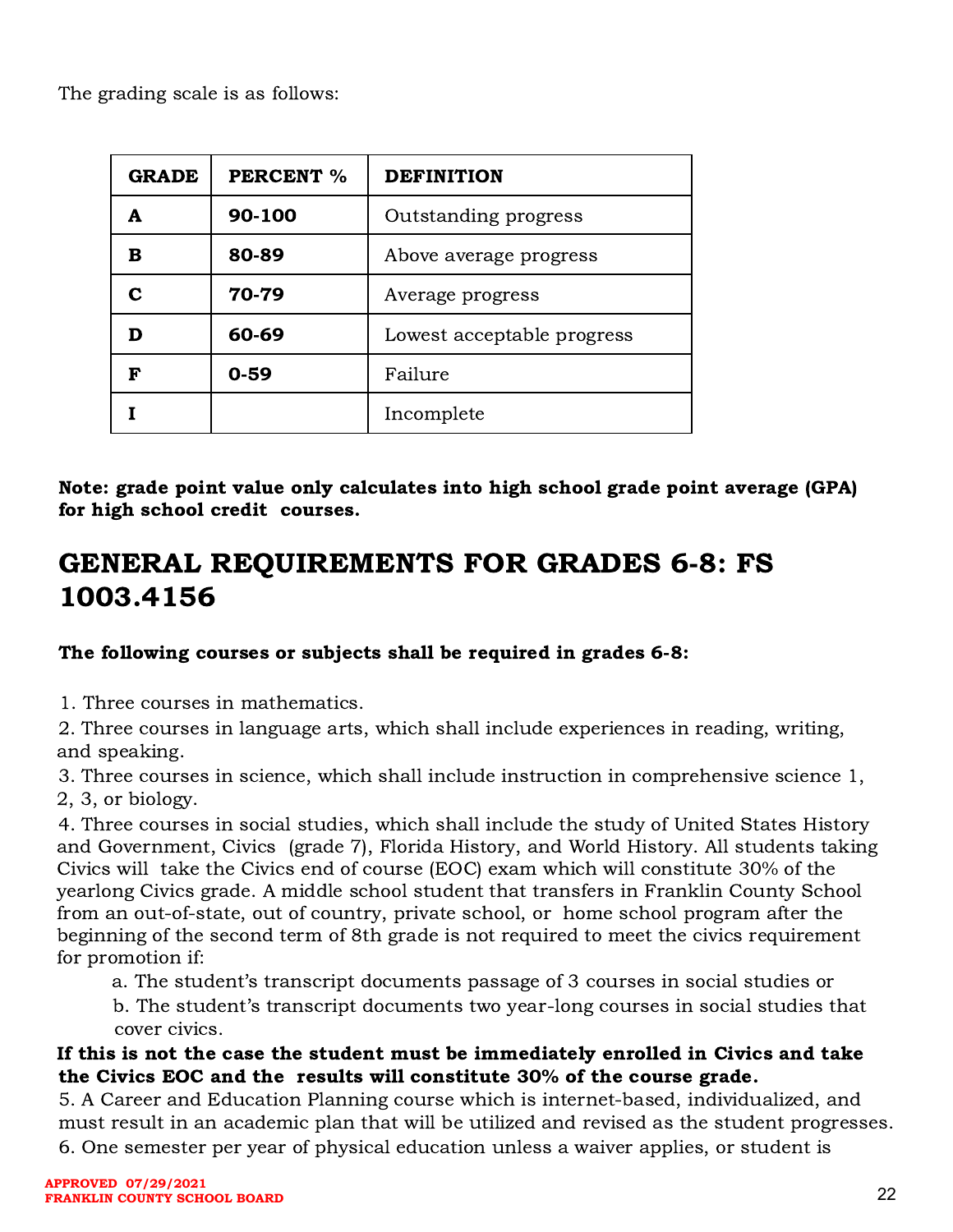assigned a remedial class.

7. A series of unified arts experiences shall be provided for student development which may include, but not be limited to, the following: art, music, foreign languages, family and consumer science, and technology education. Such experiences shall be regularly scheduled as possible in grades 6 through 8.

8. Comprehensive health education, which includes substance abuse prevention, acquired immune deficiency syndrome and communicable disease prevention, human growth and development, human sexuality and pregnancy prevention, and personal health and hygiene. Where appropriate, abstinence from sexual activity outside of marriage is the expected standard for all school age children; and abstinence from sexual activity is a certain way to avoid pregnancy, sexual transmission of acquired immune deficiency syndrome, and other communicable diseases which are transmitted sexually.

## <span id="page-23-0"></span>HIGH SCHOOL CREDIT

Credit earned by a student in a course designated in the Course Code Directory as grade 9-12 may be used to satisfy high school graduation requirements. All high school credit courses taken will be counted in the cumulative grade point average used for high school graduation. NOTE: High school courses with a mandated end of course exam will not have a final grade until EOC exams are factored in as 30% of the year-long grade.

# <span id="page-23-1"></span>VIRTUAL INSTRUCTION

Florida law allows students to enroll in courses available through the Florida Virtual School and the school district shall award credit for successful completion of such courses. Students may access FLVS courses before or after the school day, on or off campus, as pre-approved by the Guidance Counselor with parent/guardian. The school district is not required to provide access to or supervision for Florida Virtual School courses on the school campus.

# <span id="page-23-2"></span>MIDDLE SCHOOL REQUIREMENTS FOR PROMOTION

<span id="page-23-3"></span>The following requirements have been identified for promotion at each grade level:

### Sixth Grade to Seventh Grade

1. Has received a passing grade in three or more 6th grade core courses (language arts, mathematics, social studies, and science)

2. Students will take the state assessments unless he/she qualifies for an individually administered test as outlined in Section V Special Considerations for Exceptional Students.

### <span id="page-23-4"></span>Seventh Grade to Eighth Grade

1. Has received a passing grade in three or more 7th grade core courses (language arts, mathematics, science, and social studies) and recovered the core courses not passed in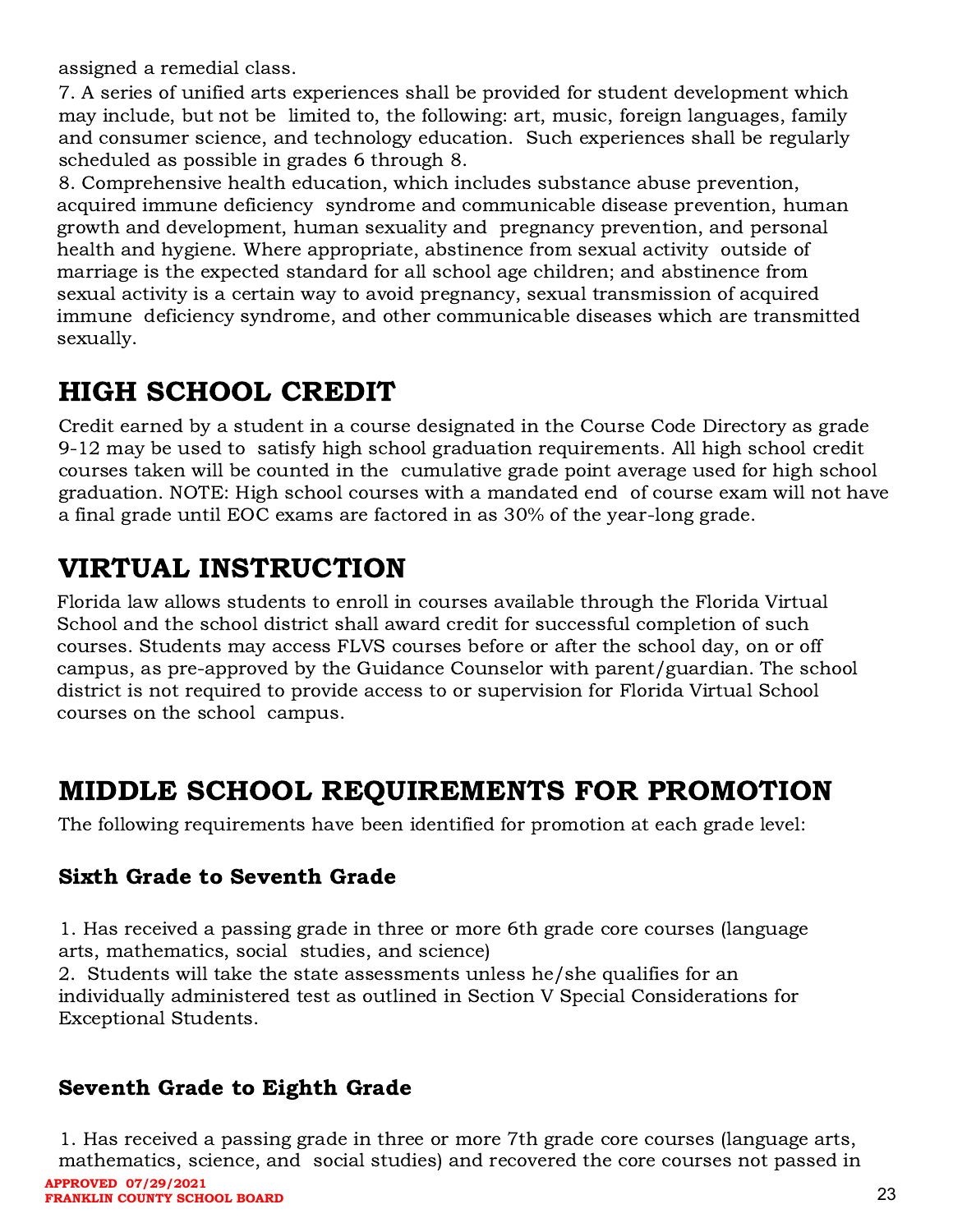6th grade, if applicable.

2. Students will take the state assessments unless he/she qualifies for an individually administered test as outlined in Section V Special Considerations for Exceptional Students.

### <span id="page-24-0"></span>Eighth Grade to Ninth Grade

- 1. Has successfully completed all four 8th grade core courses (language arts, mathematics, science, social studies) and recovered the core courses not passed in 7th grade, if applicable.
- 2. Students will take the state assessments unless he/she qualifies for an individually administered test as outlined in Section VI. Special Considerations for Exceptional Students.

# <span id="page-24-1"></span>COURSE RECOVERY

- 1. Students may repeat failed core courses needed for promotion through Course Recovery or Virtual School in the Seahawk Success Center with remediation. Students may also attend summer programs to recover credits for promotion to the next grade.
- 2. One (1) core course failed and not recovered during the summer program may be recovered during the academic year.
- 3. Students that do not meet the promotion requirements will be retained.

# <span id="page-24-2"></span>Promotion to High School

Promotion of students from middle school to high school will be based on:

1. A minimum final grade of "D" in all 12 required core courses (language arts, mathematics, science, social studies) in the middle school required curriculum.

2. One of the three social studies courses must be Civics. There is a statewide, standardized end-of-course exam for Civics that must be taken and factored as 30% of a student's course grade.

3. Eighth grade students must successfully complete 12 required core courses prior to the first day of the school year to be eligible for promotion to high school. Eighth grade students who have met all requirements with the exception of one (1) core course, and have been enrolled in that course during the district's summer school program, may be considered for provisional placement in ninth grade at the high school. Provisional promotions must be approved by the Principal. Students and parents will be required to sign a contract. The guidance counselor shall be responsible for scheduling provisionally promoted 8<sup>th</sup> grade students into the Seahawk Success Center for online course recovery to complete the middle school course during the school day. This class period must be scheduled during an elective period.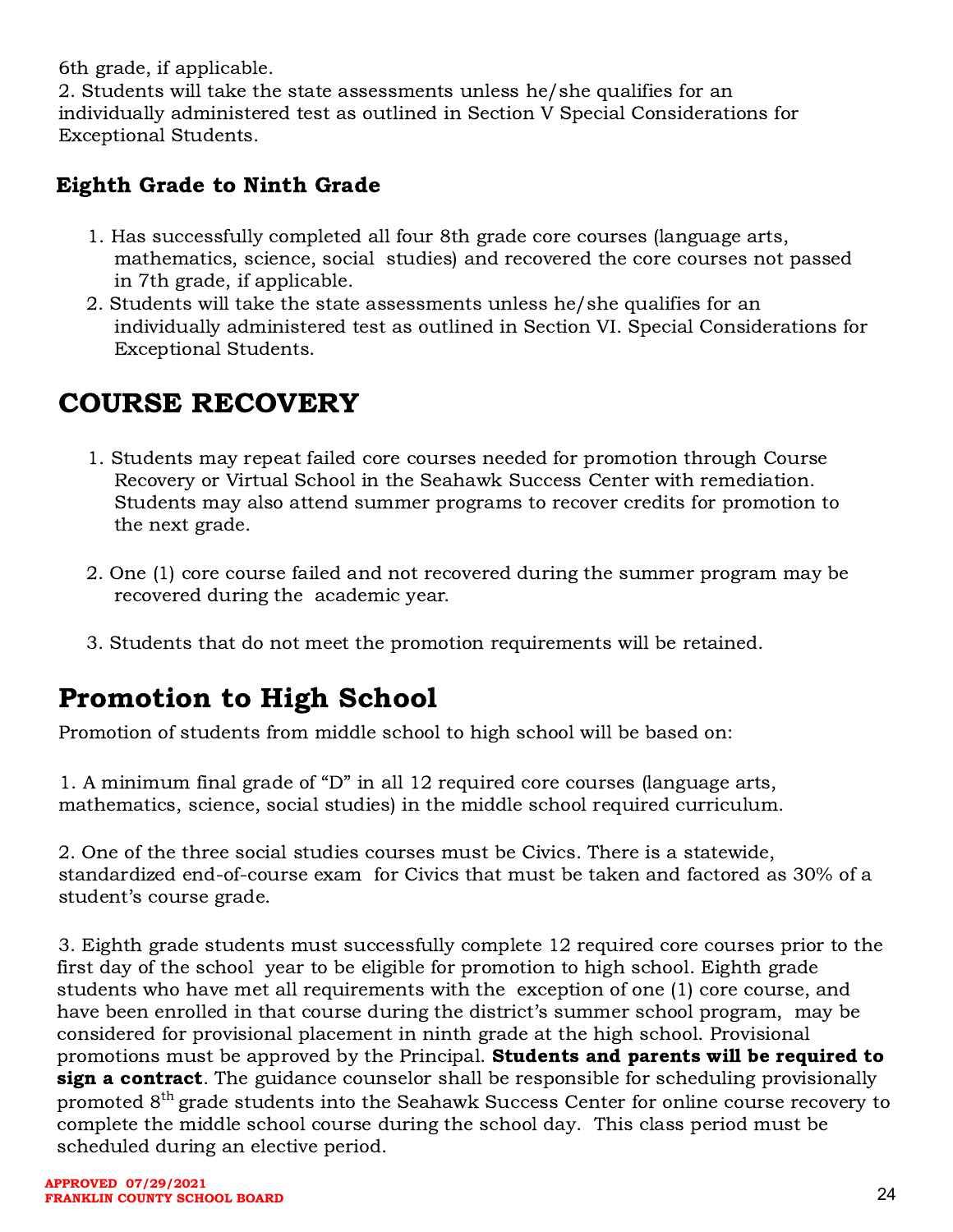# <span id="page-25-0"></span>PROFICIENCY LEVELS

In addition to the previously identified requirements for promotion, each student's progress from one grade to another will be determined, in part, on the student's ability to demonstrate proficiency in English Language Arts and mathematics.

In accordance with state statute, the following levels of proficiency have been identified in ELA and mathematics. Any student who is identified as not meeting these levels of proficiency shall receive intensive remediation in the deficient area(s).

#### ELA Proficiency as determined by:

1. A grade of 60% or above in M/J Language Arts coursework completed on grade level materials. 2. The state assessment in ELA with a score at, or above, Level 3.

#### Mathematics Proficiency as determined by:

- 1. A grade of 60% or above in M/J mathematics coursework.
- <span id="page-25-1"></span>2. The state assessment in math with a score at, or above, Level 3.

### MULTI-TIERED SUPPORT SYSTEM (MTSS)

#### <span id="page-25-2"></span>REMEDIATION

Students who do not meet the district levels of performance and qualify through three of the five EWS (Early Warning System) indicators shall be provided intensive remediation. Various assessments will be used to identify the nature of the student's difficulty and areas of academic need. The district/school Multi-Tiered System of Supports (MTSS) the Comprehensive Evidence-based Reading Plan will guide instructional decisions. The professional judgment of school personnel will also be a part of determining if students need remediation in instances where there is insufficient or inconsistent data to support or deny the need for remediation.

### <span id="page-25-3"></span>MULTI-TIERED SYSTEM OF SUPPORTS (MTSS)

Schools are required to utilize the district MTSS Plan for all students, including those students who fail to meet performance standards. Early warning indicators must include: attendance below 90%, one or more suspensions, failure in English Language Arts or Math and/or score Level 1 on statewide standards assessments in English Language Arts or Math.

The MTSS manual is designed to guide schools and teachers as they implement MTSS for all students. The MTSS model requires that teachers monitor student data obtained through formative progress monitoring and classroom assessment/observation throughout the year and implement interventions to meet student needs as identified by this data. Students who do not respond to Tier 1 classroom intervention must be reviewed **APPROVED 07/29/2021 FRANKLIN COUNTY SCHOOL BOARD**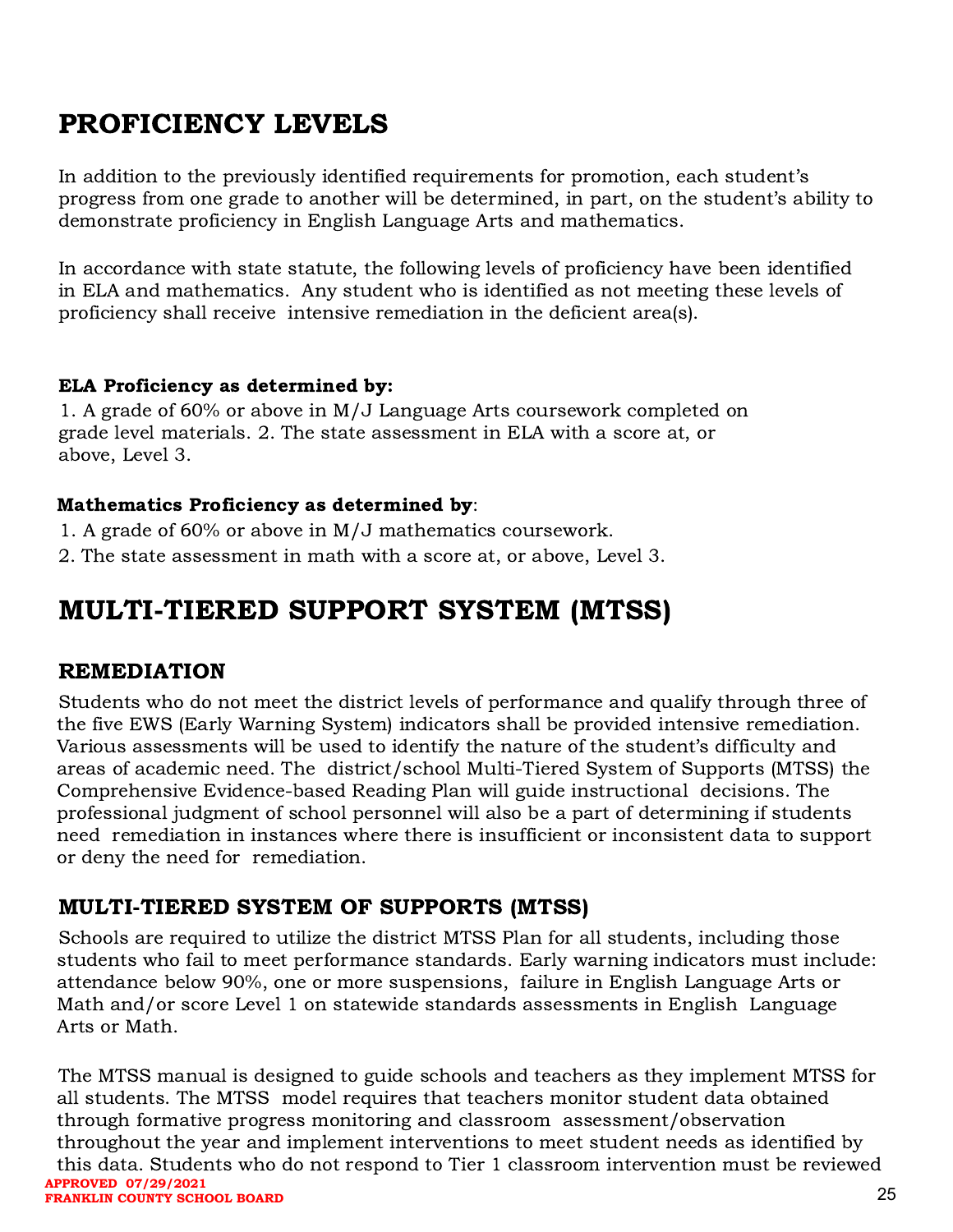by the MTSS Team in the school. This team, in conjunction with the teacher, will design a progress monitoring plan for the student and determine the extent to which intervention must be intensified.

The MTSS Plan is supported by the required administration of District Progress Monitoring Assessments three times each year. APM (Adaptive Progress Monitoring), I-Ready and STAR Reading/Math testing and diagnostic tools are also administered for formal progress monitoring three times each year. Students who fail to make progress with Tier 1 classroom intervention must be provided with additional diagnostic assessment. Students who score below Level 3 on FSA Reading and/or Math, in addition to students not meeting the specific levels of proficiency as defined by the school district, are included in ongoing progress monitoring and are provided with classroom intervention specific to their identified need(s). Strategies for these students must be documented by the classroom teacher and monitored to assure that the students are improving as a result of the intervention(s). A student who is not meeting the school district or state requirements for proficiency in reading and math shall be covered by one of the following plans to target instruction and identify ways to improve his or her academic achievement:

1. A federally required student plan such as individual education plan (IEP);

2. A school-wide system of progress monitoring for all students (as described above); or

3. An individualized progress monitoring plan (as determined by the school MTSS Team).

The plan chosen must be designed to assist the student in meeting state and district expectations for proficiency. If the student has been identified as having a deficiency in reading, the K-12 Comprehensive Reading Plan includes instructional and support services to help the student meet the desired levels of performance. Each student who does not meet minimum performance expectations for the statewide assessment tests in reading and mathematics must continue remedial instruction or supplemental instruction until expectations are met or the student graduates from high school or is not subject to compulsory school attendance.

## <span id="page-26-0"></span>REPORTING STUDENT PROGRESS

The progress of each student toward achieving state and district requirements will be reported to each student and his/her parents or legal guardian each marking period (report cards). Progress reports will be sent twice per marking period to inform parents of a student's progress prior to the end of the marking period. The report card will clearly depict:

1. The student's academic performance in each class or course based upon written papers, class participation, teacher observation, portfolio documentation, written and oral tests and/or other academic performance criteria.

2. The student's attendance, including absences and tardiness.

3. The student's conduct/behavior.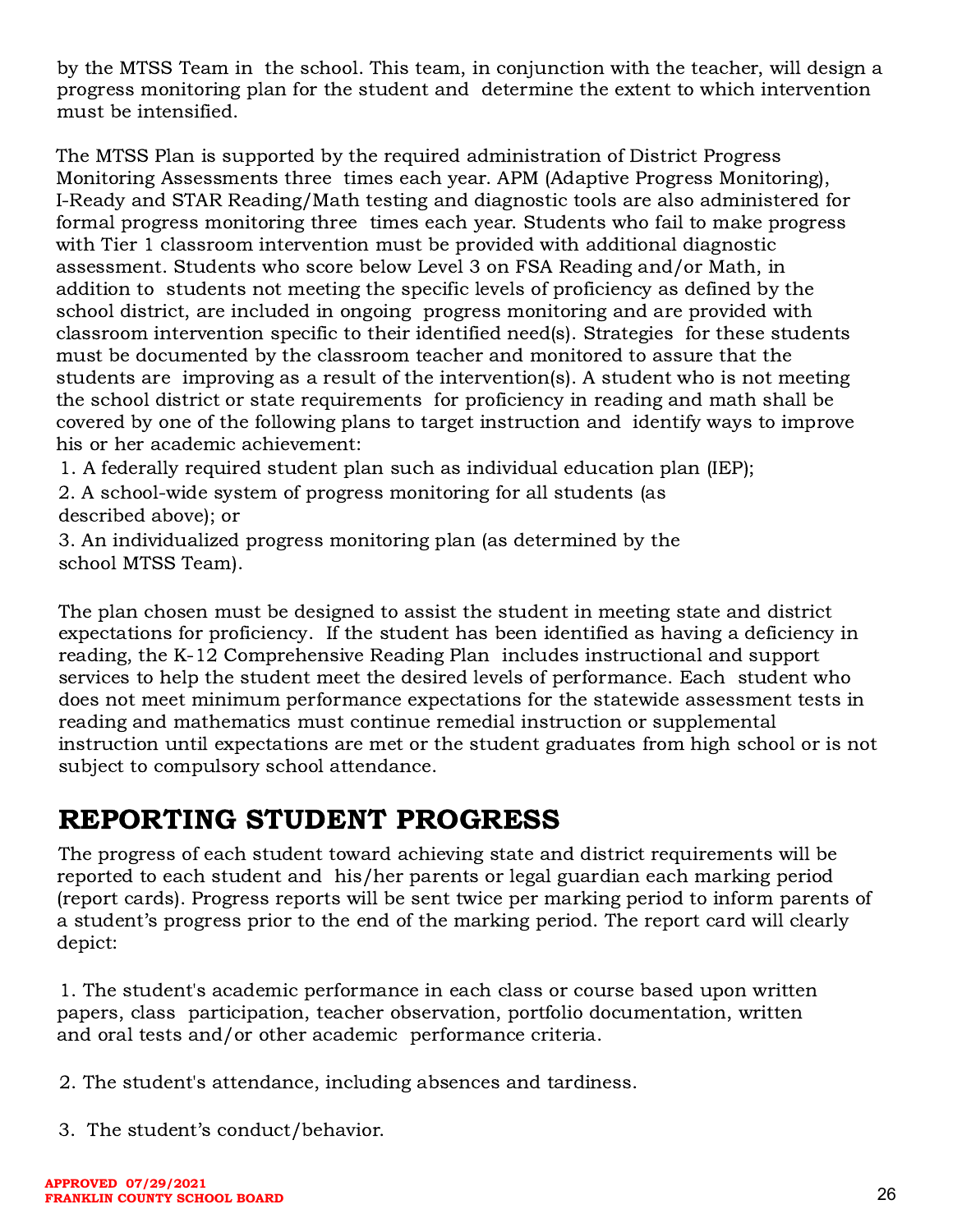Each student and his/her parent or guardian will be able to receive a written report of the student's results on each statewide assessment test when the state releases those scores.

# <span id="page-27-0"></span>HOSPITAL/HOMEBOUND GUIDELINES

The procedure to apply for Hospital/Homebound services begins with a parent/guardian obtaining a Hospital/Homebound referral from the appropriate school personnel (counselor or administrator), having it signed by a licensed physician, and returning it to the school staffing specialist. The doctor should include his or her license number on the referral. 1. Hospital/Homebound students may not be working in paid or unpaid positions while requiring Hospital/Homebound services.

2. In most cases, a student's Hospital/Homebound coursework will be limited to the core academic classes (language arts, math, social studies and science classes). The Hospital/Homebound classes will be determined at the staffing, a meeting which includes a counselor, teachers, parents, and the student (if possible).

3. Students will be placed in a Hospital/Homebound program on a full-time basis. Services are only for students who will be out more than 15 consecutive days. Otherwise, makeup work will be coordinated at the school. A normal pregnancy does not constitute Hospital/Homebound services. A student has up to six weeks of leave after giving birth, but this will not be considered Hospital/Homebound. The school will coordinate getting makeup work for the student.

# <span id="page-27-1"></span>SECTION III-SPECIAL CONSIDERATIONS FOR HIGH SCHOOL STUDENTS

# <span id="page-27-2"></span>FLORIDA CURRICULUM FRAMEWORKS AND FLORIDA STATE STANDARDS

In accordance with **6A-1.09401 SBR**, the adopted state standards shall be the basis for the curriculum and instruction. These benchmarked standards which provide a broad curriculum base and describe what students should know and be able to do in grades 9 - 12 in the subjects of language arts, math, science, social studies, art, health/physical education, and foreign language will be included in the high school curriculum. Appropriate instruction will be provided to assist students in the achievement of these standards.

# <span id="page-27-3"></span>COURSE CURRICULUM FRAMEWORKS

Florida Course Descriptions for Grades 6 -12 provide the essential content and course requirements for courses listed in the Course Code Directory and Personnel Assignments for Florida Schools will form the basis of instruction for each course. In order to successfully complete a course, a student must master these curriculum frameworks,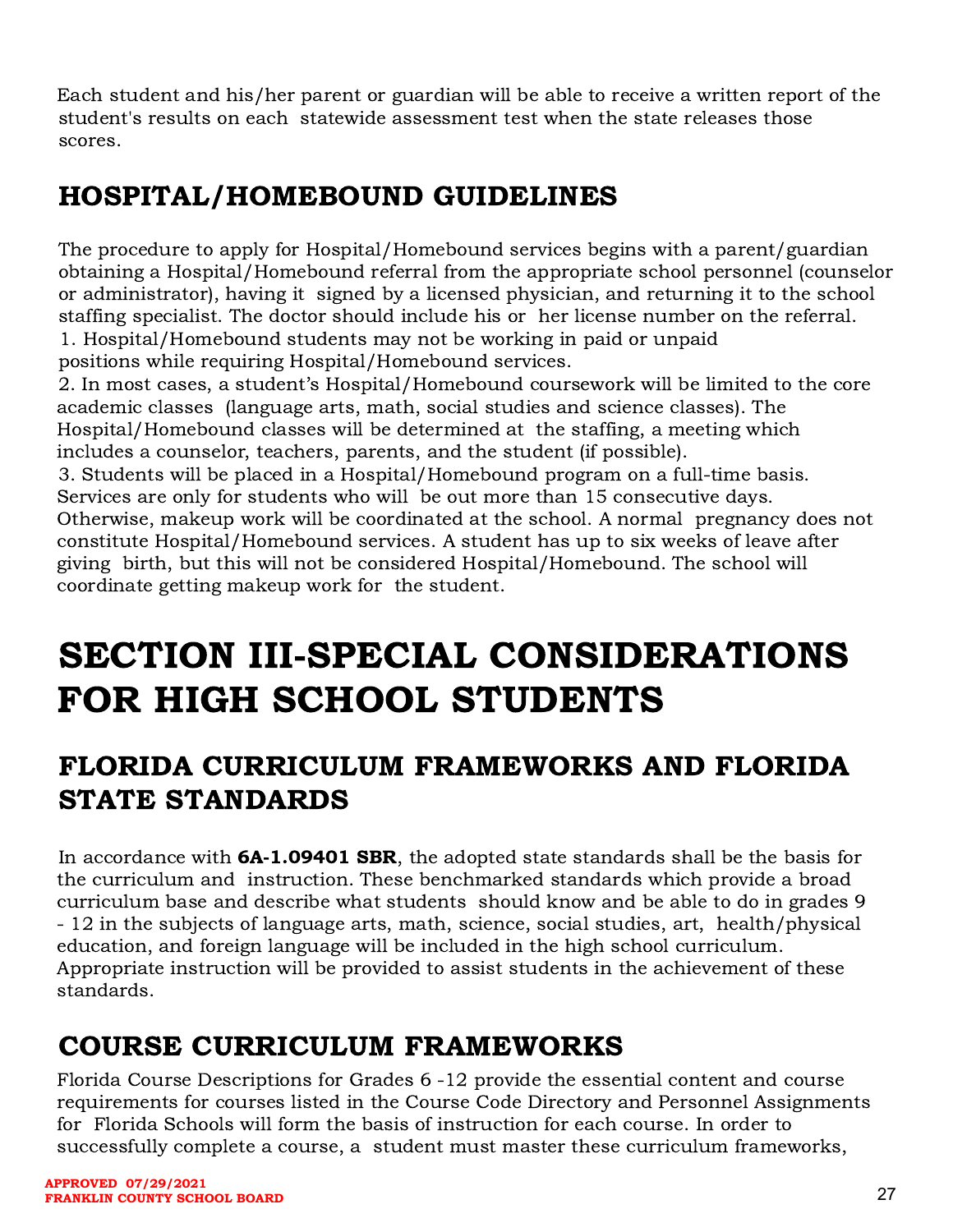obtain a passing grade for the course and pass state end of course assessments as specified in Florida Statutes. Methods for assessing mastery of these standards can be by observation, classroom work, homework assignments, and examinations. Certification of mastery of these standards will be a passing grade in the course.

## <span id="page-28-0"></span>GRADES

Grading weights and categories shall be utilized to determine a numerical grade. Grades should be determined based on the mastery of state standards as evidenced in lesson plans and daily classroom postings.

Standards-based Assessments- 60% Classwork- 40%

The grading scale is as follows:

| <b>GRADE</b>  | PERCENT% | <b>GRADE POINT</b><br><b>VALUE</b> | <b>DEFINITION</b>             |
|---------------|----------|------------------------------------|-------------------------------|
| A             | 90-100   | 4                                  | Outstanding<br>progress       |
| B             | 80-89    | 3                                  | Above average<br>progress     |
| $\mathcal{C}$ | 70-79    | $\overline{2}$                     | Average progress              |
| D             | 60-69    |                                    | Lowest acceptable<br>progress |
| $\mathbf{F}$  | $0 - 59$ | 0                                  | Failure                       |
|               |          |                                    | Incomplete                    |

## <span id="page-28-1"></span>HOURLY CREDIT REQUIREMENTS- FS 1003.436

One (1) full credit for high school graduation is defined as a minimum of 135 hours of instruction in a designated course which contains Student Performance Standards, or the equivalent of six (6) semester hours of college credit. The hourly requirement for one-half  $\frac{1}{2}$  credit is defined as one-half  $\frac{1}{2}$  the requirement of a full credit. Courses will be defined as one (1) year, one (1) credit course, and as one (1) semester, one-half  $(\frac{1}{2})$  credit course.

A student enrolled in a full year course will receive one-half credit if the student successfully completes either the first or second half of the course but fails the other half and the averaging of the grades obtained in each half would not result in a passing grade. A student enrolled in a full-year course will receive full credit if the student successfully completes either the first or second half of the course but fails to successfully complete **APPROVED 07/29/2021** 

**FRANKLIN COUNTY SCHOOL BOARD**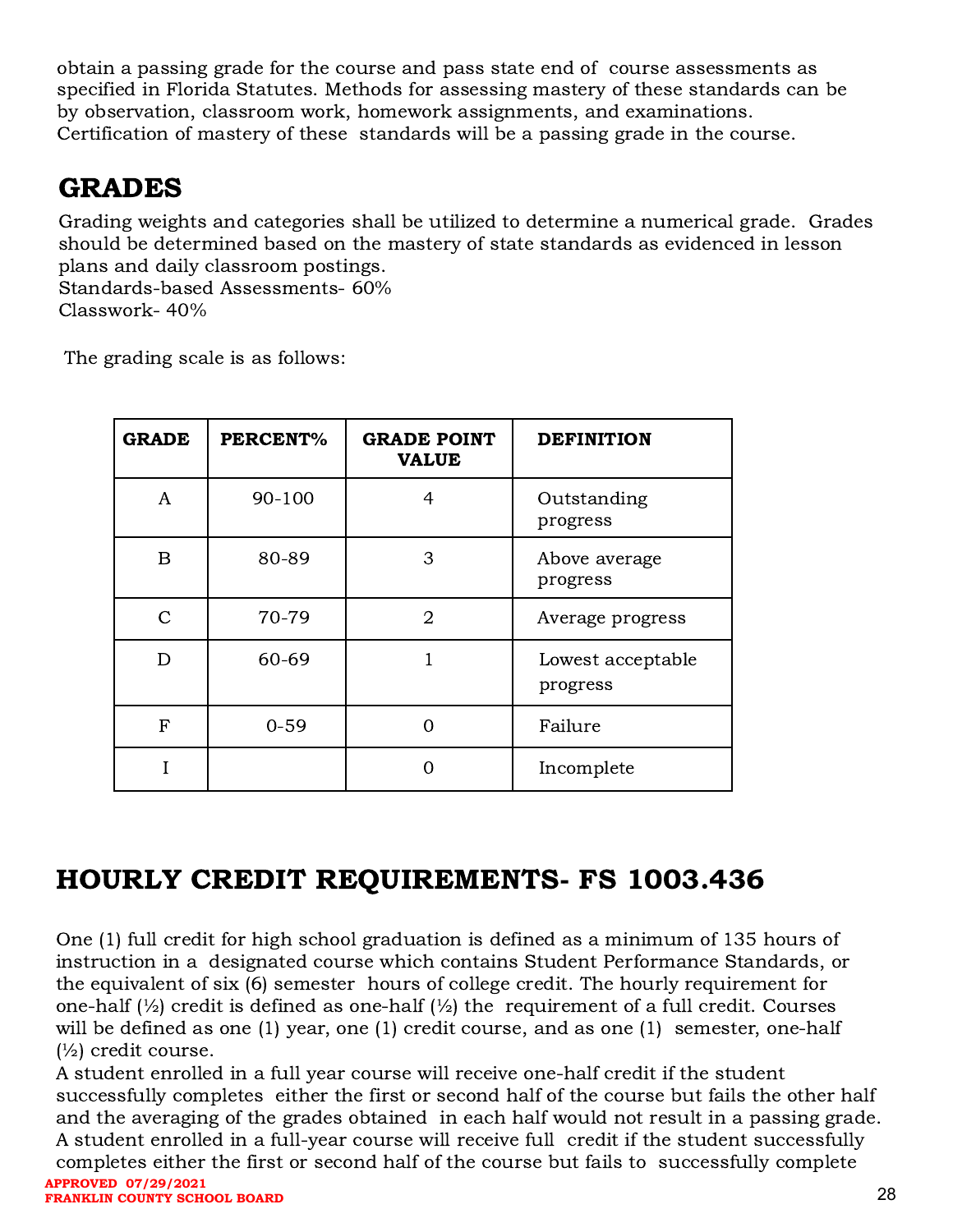the other half and the averaging of the grades in each half results in a passing grade. Instructional time is defined to include time spent in the classroom, time spent in activities related to affective development and/or motivation, orientation and testing of students and other activities related to educational goals including, but not limited to, cultural and/or educational programs or trips and enrichment or accelerated instructional activities.

**Exception:** Students will not be awarded any credit in courses for which there is a state mandated End of Course exam until results of the EOC exams are assessed. All state mandated EOC exams will count as 30% of the yearlong grade.

# <span id="page-29-0"></span>ATTENDANCE REGULATIONS

Any student who is not in attendance for the minimum of 135 hours may be awarded credit if the student has demonstrated mastery of the student performance standards for the course, fulfilled course requirements as specified by the classroom teacher and received a passing grade of 60%. Attendance procedures shall be carried out in accordance with Franklin County School Board policy 5200.

Exception: Students will not be awarded any credit in courses for which there is a state mandated End of Course exam until results of the EOC exams are assessed. All state mandated EOC exams will count as 30% of the yearlong grade.

# <span id="page-29-1"></span>HOSPITAL/HOMEBOUND GUIDELINES

1. The procedure to apply for Hospital/Homebound services begins with a parent/guardian getting a Hospital/Homebound referral from the appropriate school personnel (counselor or Staffing Specialist), getting it signed by a licensed physician, and returning it to the school guidance department. The doctor should include his or her license number on the referral.

2. Hospital/Homebound students may not be working in paid or unpaid positions while requiring Hospital/Homebound services.

3. A student's Hospital/Homebound coursework may be limited to the core academic classes (English, math, social studies and science classes that do not include extensive lab work). The Hospital/Homebound classes will be determined at the staffing, a meeting which includes a counselor, teachers, parents and the student (if possible).

4. Students will be placed on Hospital/Homebound on a full-time basis. Services are only for students who will be out more than 15 consecutive days. Otherwise, makeup work will be coordinated through the school. A normal pregnancy does not constitute Hospital/Homebound services. A teen mother has up to six weeks of leave after giving birth, but this will not be considered Hospital/Homebound. The Guidance Counselor will coordinate getting makeup work for the student.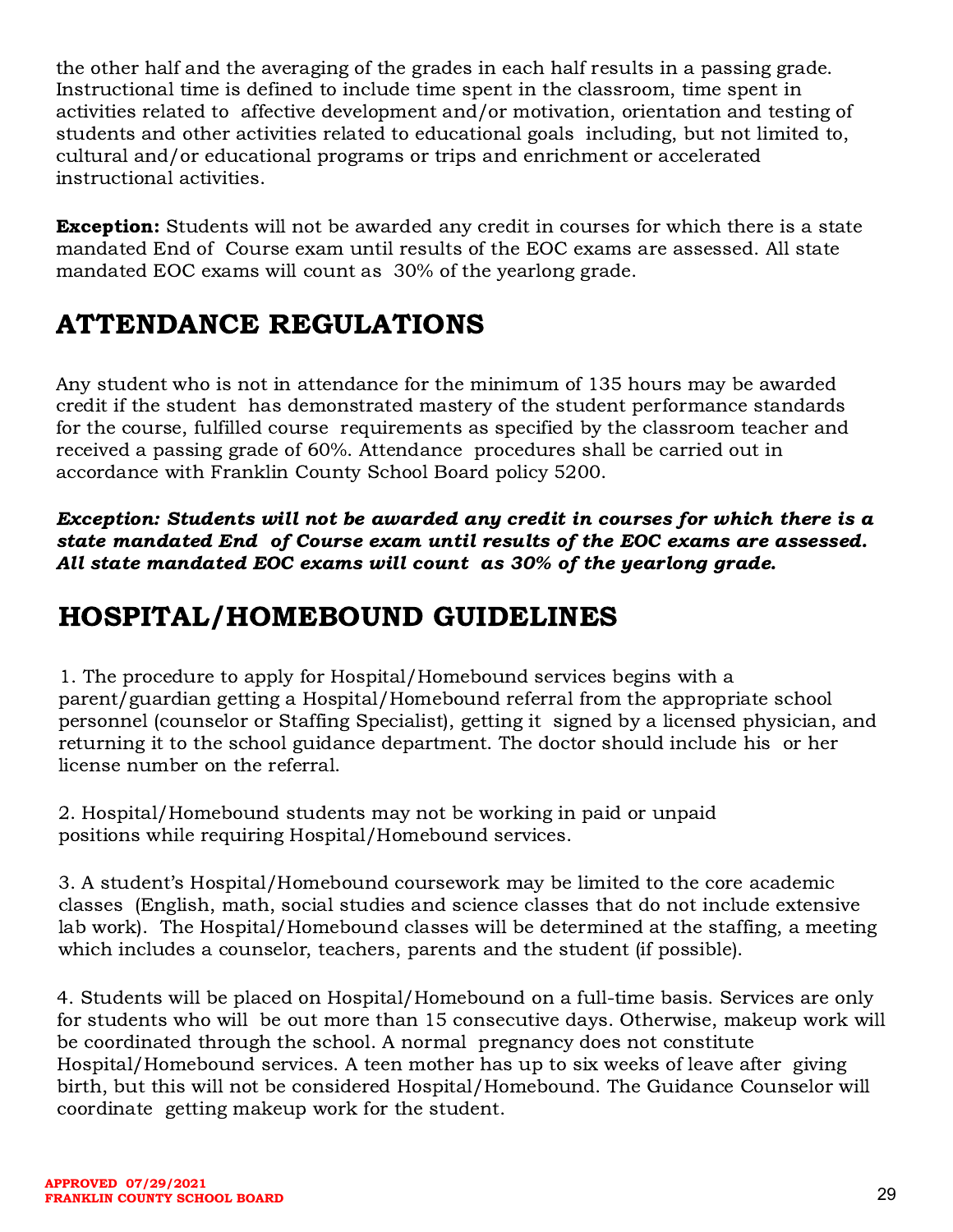# <span id="page-30-0"></span>CREDIT EARNED THROUGH OTHER PROGRAMS

Students currently enrolled at Franklin County School may earn additional credit for promotion or for graduation beyond those credits obtainable during Summer School according to the following guidelines:

1. Prior approval of the Principal or designee must be granted and a signed participation and attendance contract is required.

2. Students may not be enrolled in a course in another program in the same semester of that course in which they are currently enrolled at Franklin County School.

3. Students desiring to earn course credit through other programs or other special summer programs sponsored by colleges and universities must apply for and receive School Board approval prior to enrolling in the program. Verification must be provided by such programs prior to enrollment that the course work includes state and district curriculum frameworks and state standards. Credit may be awarded to the student upon verification of the student's successful completion of the course. Only with prior approval of the course.

4. For graduation purposes, an official transcript of final credits awarded by other institutions must be received by Franklin County K-12 Schools one week prior to graduation.

5. Florida law allows students to enroll in courses available through the Florida Virtual School and the school district shall award credit for successful completion of such courses. Students may access FLVS courses before or after the school day off campus as pre-approved by the Superintendent or designee and pre-arranged with the parent/guardian. The school district is not required to provide access to or supervision for Florida Virtual School courses on the school campus except for one virtual course required for graduation. With an administrator's authorization, students may enroll in FLVS for acceleration, enrichment, or forgiveness of a "D" or "F" in a course. Students who are not enrolled in a Franklin County School District program will not receive a Franklin County diploma nor participate in graduation ceremonies.

## <span id="page-30-1"></span>TRANSFER OF CREDITS

Uniform transfer of credit is identified in SBR 6A-1.09941 and 1003.25 F.S.

Credit for all students transferring into the high school program will be accepted if credit is earned in an accredited public school, an accredited private school, an accredited military school, an accredited correspondence school, or a home education program under the conditions set forth in the section on "Home Education Guidelines."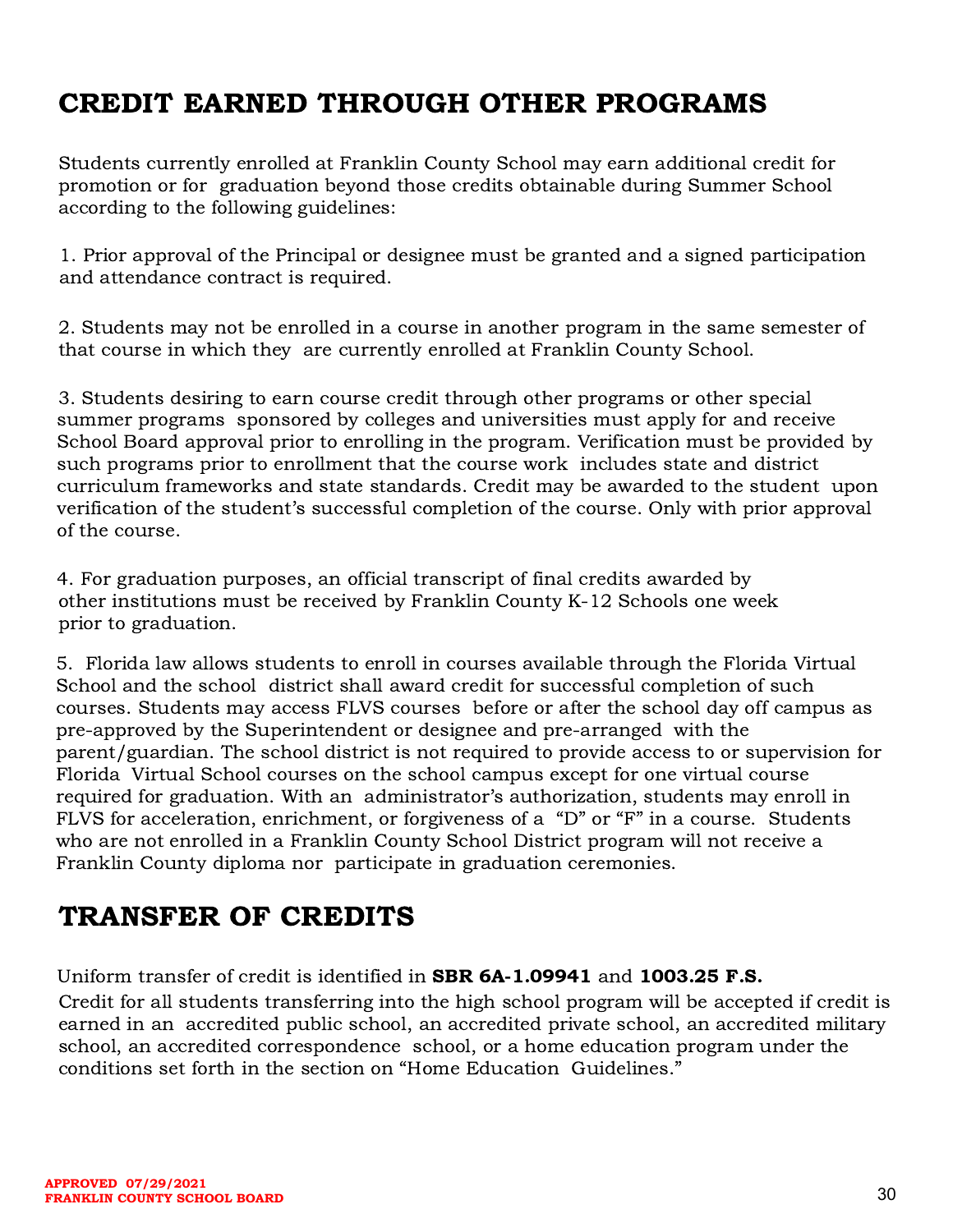### <span id="page-31-0"></span>GRADES FOR ENTERING STUDENTS NOT ENROLLED IN ANY SCHOOL

If a student enters school within the first nine weeks of a semester and has not been in school at all, the student will be required to make up all work that has been missed by the end of the second nine weeks of the semester or sooner if possible. Students will receive an "I" (Incomplete) for the first nine week courses. If courses are not completed by the end of the second nine weeks, each "I" will be changed into a zero ("F") or higher F depending on work completed. If a student enters school anytime during the second nine weeks, the student will not receive credit for the semester, but this will not count against the grade point average.

Courses enrolled in will be labeled "NG" for no grade.

### <span id="page-31-1"></span>GRADES FOR ENTERING STUDENTS ENROLLED IN FEWER THAN 7 COURSES

If a student enters school within the first nine weeks of a semester, the withdrawal grades for the courses taken will be given to the teachers to combine with their grades. If the student has been enrolled in fewer than seven courses and has not been in the new course or does not have grades to use in the new course, the student will be allowed to make up the work that has been missed and will have until the end of the semester to complete the work. If a student enters school during the second nine weeks of a semester, the student will not receive credit for the semester for the additional courses added to the schedule. This will not count against the grade point average, but be recorded as "NG" (no grade).

### <span id="page-31-2"></span>HOME EDUCATION TRANSFER GUIDELINES- FS 1002.41

Home education students are not enrolled in any Franklin County School District program. Students without transfer credits from an accredited source may receive credit for coursework and qualify for a high school diploma under the following guidelines:

1. Home education students seeking a Franklin County School diploma must be enrolled at Franklin County School for their entire second semester of their senior year. The process for determining credits and grade placement should begin by June 1 prior to the next school year. Credits will be validated only after the student is enrolled at Franklin County School and grades from the first grading period can be reviewed to assess mastery of the previous years' home education courses (60% or better).

2. Students can be required to submit a portfolio of work completed for courses equivalent to courses in the Florida Course Code Directory. Parents/guardians can provide a written recommendation of grade placement from a current Florida DOE certified teacher (include certificate number). A portfolio review committee will make recommendations to the principal to determine if the work submitted warrants putting the student in the recommended grade. Recommendations will be based on evidence of completion of state course performance standards for each course.

3. Credits will be validated after the first grading period; the student must maintain a **APPROVED 07/29/2021 FRANKLIN COUNTY SCHOOL BOARD**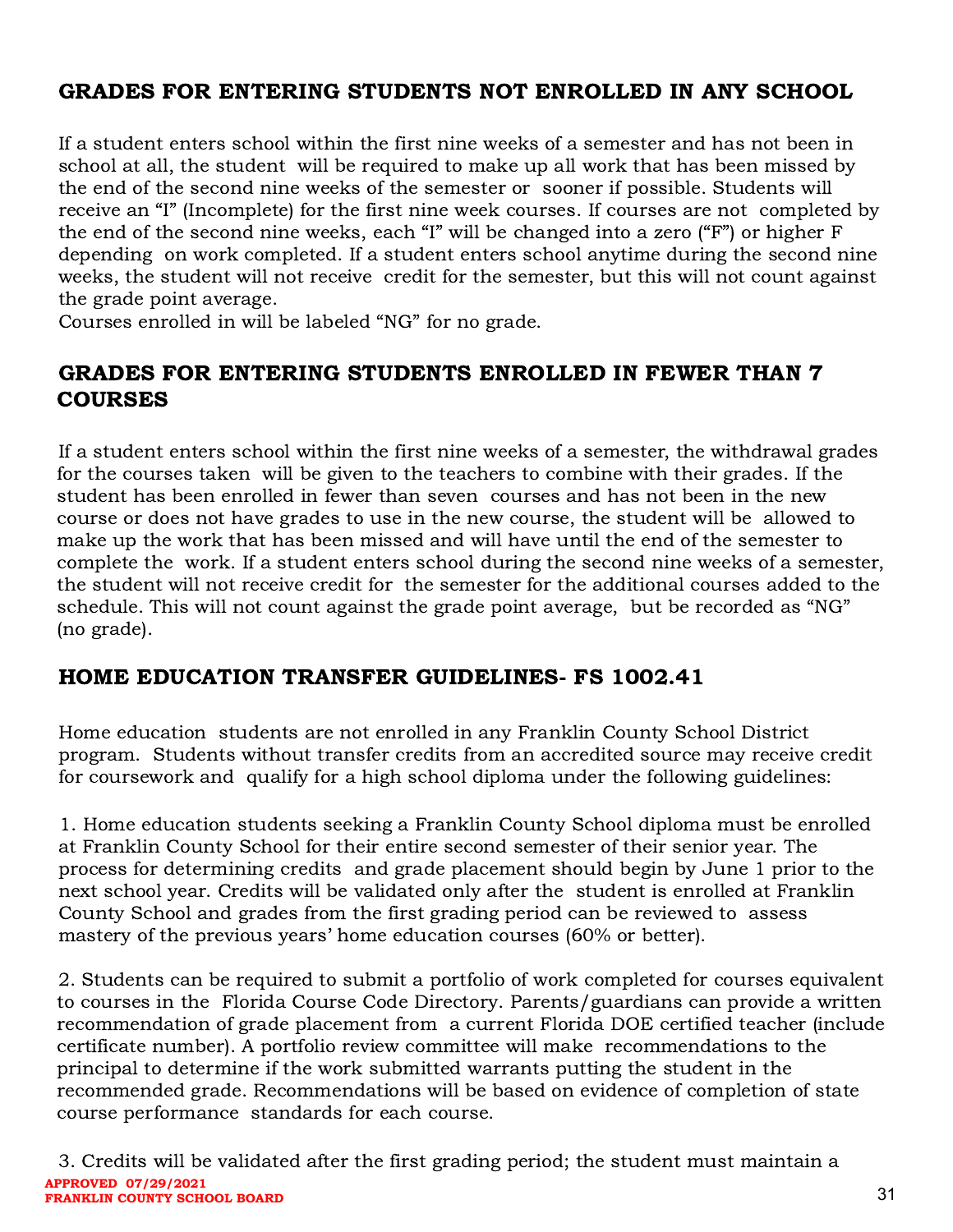2.0 GPA or higher at the end of the first grading period in each sequential required course in order to validate the previous course.

4. Students will receive a "Pass" (P) grade for all validated home education courses submitted unless from an accredited institution. These will not factor into the grade point average.

5. Twenty-four or eighteen credits in the areas specified by the Franklin County School Board and a 2.0 GPA.

6. Students must pass both the reading and math sections of the specified state assessments or other accepted tests plus specified End of Course exams in order to receive a standard high school diploma unless otherwise specified under Section VI, Special Considerations for Exceptional Students. Home education credits earned through an accredited institution will be accepted and treated as transfer grades. Official transcripts from the accredited institution must be submitted to Franklin County School in order to receive credit.

7. Home education students must be enrolled full-time in Franklin County School the entire junior year and the entire senior year in order to be eligible for Valedictorian, Salutatorian, or Honor Court. The majority of the grades for four years must be numeric.

8. If a home education student is approved to take a course at Franklin County School, he/she must attend that class full-time and is held to the Franklin County Attendance Policy.

9. The student is only to be on campus for that class period or periods.

10. A home education student may participate in extracurricular activities and is required to attend the class for an activity if that is part of the requirement to participate (i.e. Band).

11. Home education students will not receive a Franklin County diploma nor be allowed to participate in Franklin County School graduation ceremonies.

12. Home education students may take a maximum of three consecutive courses approved by the principal.

13. Transportation must be provided by the parent/guardian. Students may not stay on campus for time not enrolled in a course. This applies to students K-12.

14. Home education students are not eligible for Franklin County School local scholarships.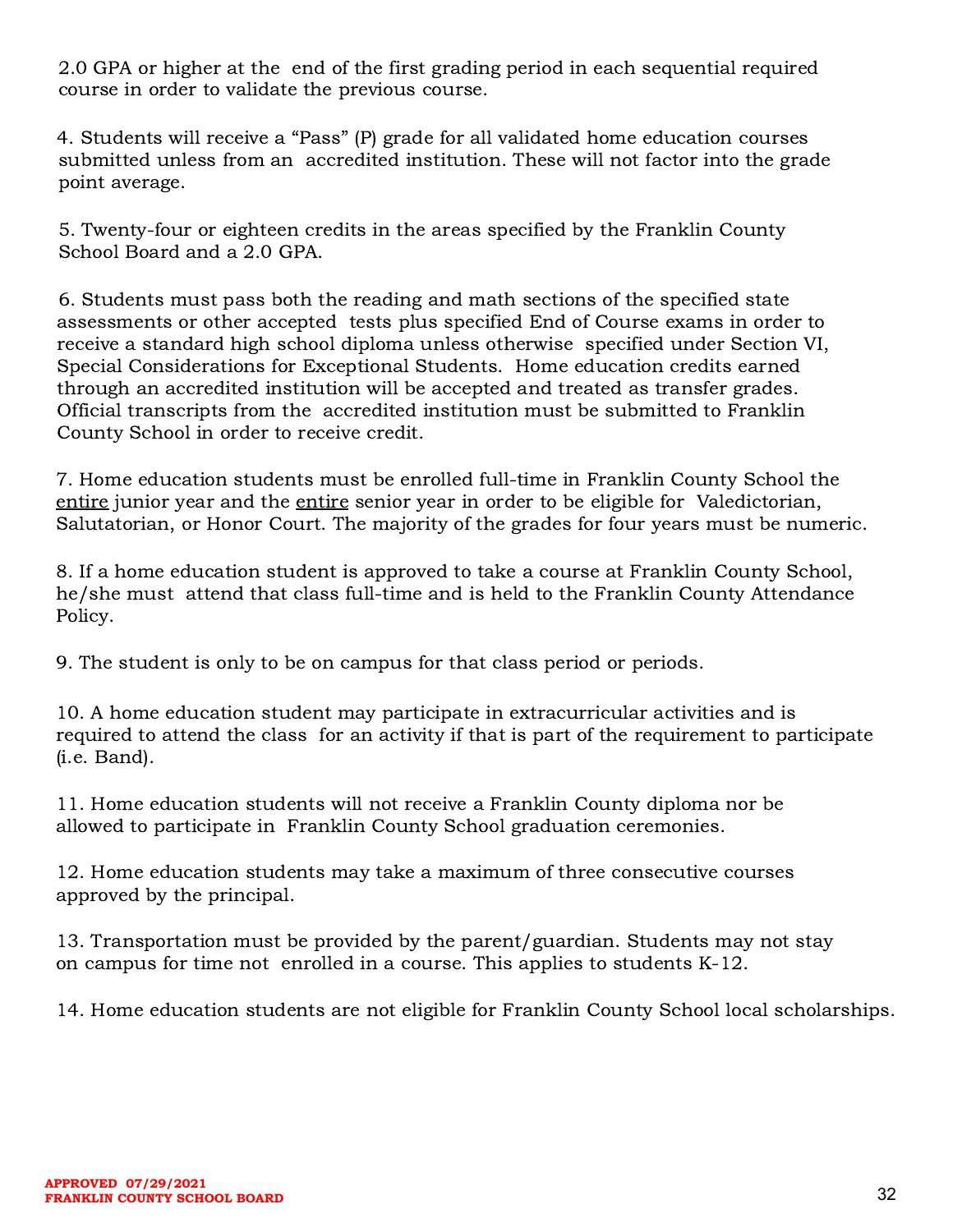# <span id="page-33-0"></span>FRANKLIN COUNTY VIRTUAL SCHOOL (FULL TIME)

1. Franklin County School District offers several virtual learning environments as part of the Franklin County School District for grades K-12.

2. Franklin County programs include PAEC-FLVS and Stride K-12 which include a full class schedule that approximately aligns with the Franklin County School District calendar.

3. Students are considered fully enrolled in this virtual learning environment and do not participate in any other school's regular day activities. PAEC-FLVS and Stride K-12 students may try out for extra- curricular activities that do not require course enrollment at Franklin County School.

<span id="page-33-1"></span>4. Registration for Franklin County School District's virtual programs is through the Franklin County School District Office (Dr. Jill Rudd).

# GRADE FORGIVENESS PROCEDURES- FS 1003.4282 (5)

The following criteria will be used for grade forgiveness. Any course grade not replaced according to these guidelines must be included in the calculation of the cumulative grade point average required for graduation.

1. Only a final grade of "D" or "F" can be forgiven. (Exception: A high school credit course taken in grades 6-8 may be retaken if the student made a "C", "D", or "F" in the course.) The higher of the two grades will be used and the lower grade forgiven.

2. A grade of "D" or "F" in a required course may be forgiven by earning a passing grade in a course with the exact same subject area per the code in the Course Code Directory (i.e. a World History course forgives a World History Honors course; both have the code of WH);

## <span id="page-33-2"></span>PROMOTION REQUIREMENTS-24 CREDIT STANDARD DIPLOMA

#### <span id="page-33-3"></span>9TH GRADE TO 10TH GRADE

• A minimum of five 5 credits and 1 must be in English and 1 in mathematics earned in Grade 9.

<span id="page-33-4"></span>• A 1.5 GPA is required for promotion.

### 10TH GRADE TO 11TH GRADE

- A minimum of eleven (11) total credits earned in Grades 9 and 10 including at least 2 credits in English, 2 in math, 1 required science, and 1 required social studies credit.
- A 1.75 GPA is required for promotion.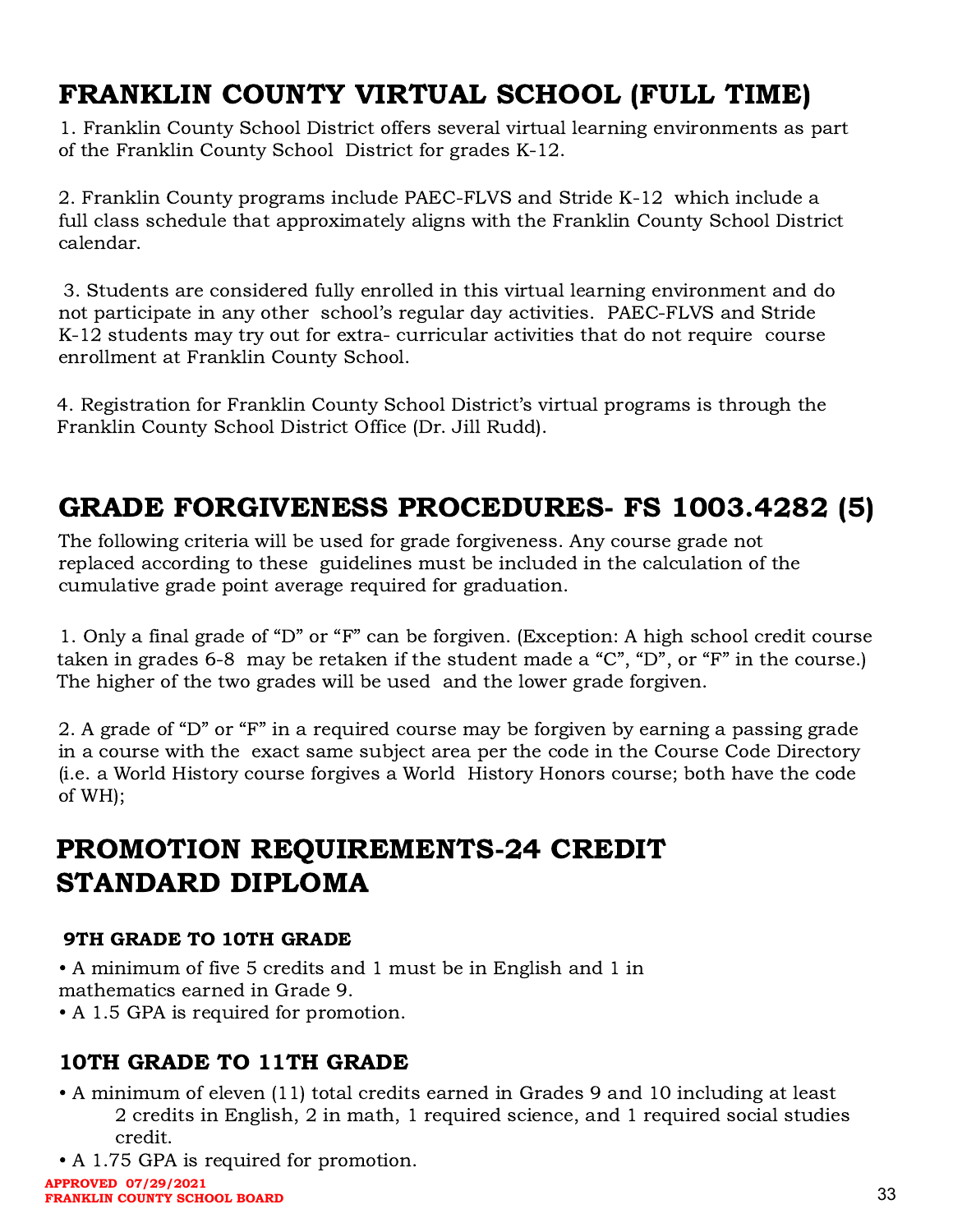### <span id="page-34-0"></span>11TH GRADE TO 12TH

- A minimum of seventeen (17) total credits earned in Grades 9 through 11. At least 3 credits must be earned in English, 3 in math, 2 in science, and 2 required social studies credits.
- A 2.0 cumulative grade point average.

### <span id="page-34-1"></span>SECOND YEAR SENIORS

When a student, after completing one full year with classification as a senior, lacks the 24 credits or the GPA required for graduation, (s) he may return to Franklin County PK- 12 School as a second year senior on a part time basis to complete the requirements for graduation.

NOTE: Upon completion of all promotion requirements, (18 core credits and GPA of 2.0) students who are at least one year behind their graduating class may be promoted at the end of the semester of the school year if it is academically in the best interest of the student.

## <span id="page-34-2"></span>MAXIMUM AGE FOR HIGH SCHOOL STUDENTS

High school students pursuing a standard high school diploma must be able to graduate from Franklin County School prior to their 20th birthday, with the exception of Students with Disabilities who opt for the deferment of receipt of diploma until their 22nd birthday.

### <span id="page-34-3"></span>GRADUATION REQUIREMENTS- 24 CREDIT STANDARD DIPLOMA

Twenty-four (24) credits earned in Grades 9-12 as specified in the Student Progression Plan, satisfactory performance on the Statewide Assessment and End of Course exams and a 2.0 cumulative grade point average are required for graduation. All courses taken (24 credits and beyond) are used in the grade point average calculation. No courses may be dropped in the GPA calculation except due to grade forgiveness. NOTE: Students who fail to pass any of the state required graduation tests, or who do not earn a 2.0 GPA, may have the option to return to school for an additional year to attempt to fulfill these requirements through remediation. The school district retains the option to determine how this remediation will take place.

#### Standard Diploma Requirements Include:

1. Twenty –four credits earned in Grades 8-12 as specified in the Student Progression Plan. 2. Satisfactory performance on statewide assessments and EOCs.

3. A 2.0 cumulative grade point average for all courses taken.

4. Students who have met all the requirements for a Standard Diploma except for passing the required state assessments and/or earning a 2.0 GPA will receive a Certificate of Completion.

#### STUDENTS WITH A CERTIFICATE OF COMPLETION WHO HAVE NOT PARTICIPATED IN A MINIMUM OF 3 SCHOOL-BASED TESTING OPPORTUNITIES TO EARN A CONCORDANT SCORE WILL NOT PARTICIPATE IN THE GRADUATION CEREMONY.

Students who receive a certificate of completion are required to pass the GED test **APPROVED 07/29/2021 FRANKLIN COUNTY SCHOOL BOARD**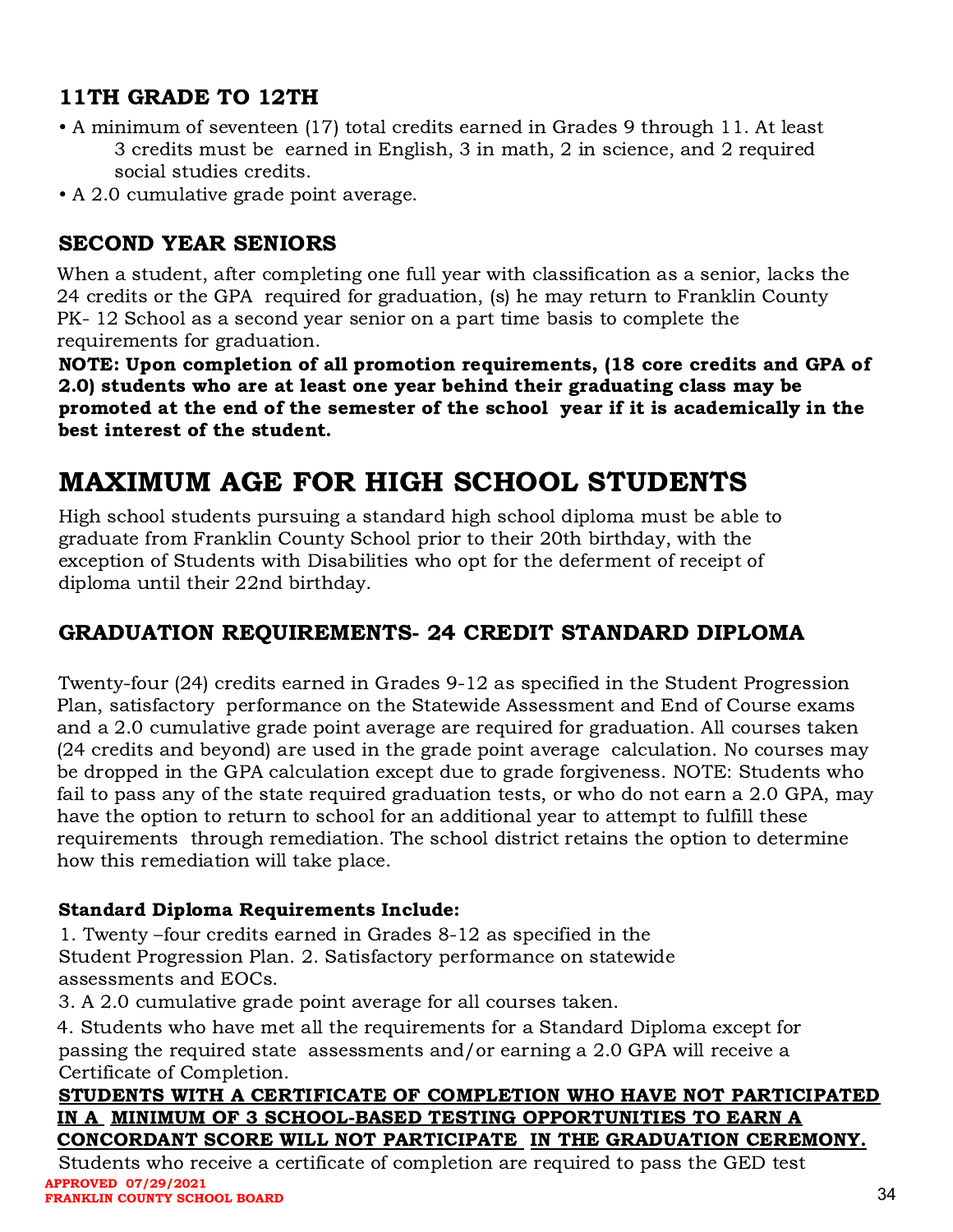before earning a diploma from a state community college. State universities do not recognize a certificate of completion for admission.

#### WHAT ARE THE REQUIREMENTS FOR THE 24-CREDIT STANDARD DIPLOMA?

#### 4 Credits in English Language Arts (ELA)

ELA 1, 2, 3, 4

• ELA honors, Advanced Placement (AP), AICE, IB and dual enrollment courses may satisfy this requirement

#### 4 Credits in Mathematics

One of which must be Algebra 1\* and one of which must be Geometry\*

• \*\*Industry Certifications that lead to college credit may substitute for up to two mathematics credits (except for Algebra 1 and Geometry)

• An identified computer science credit may substitute for up to one mathematics credit (except for Algebra 1 and Geometry)

#### 3 Credits in Science

One of which must be Biology 1\*, two of which must be equally rigorous science courses • Two of the three required course credits must have a laboratory component

• \*\*Industry Certifications that lead to college credit may substitute for up to one science credit (except for Biology 1)

• An identified computer science credit may substitute for up to one science credit (except for Biology 1)

#### 3 Credits in Social Studies

- 1 credit in World History
- 1 credit in U.S. History\*
- 0.5 credit in U.S. Government
- 0.5 credit in Economics

#### 1 Credit in Fine and Performing Arts, Speech and Debate or Practical Arts

Eligible courses are specified in the Course Code Directory at www.fldoe.org/policy/articulation/ccd

#### 1 Credit in Physical Education

To include the integration of Health\*\*\*

#### 8 Elective Credits

#### 1 Online Course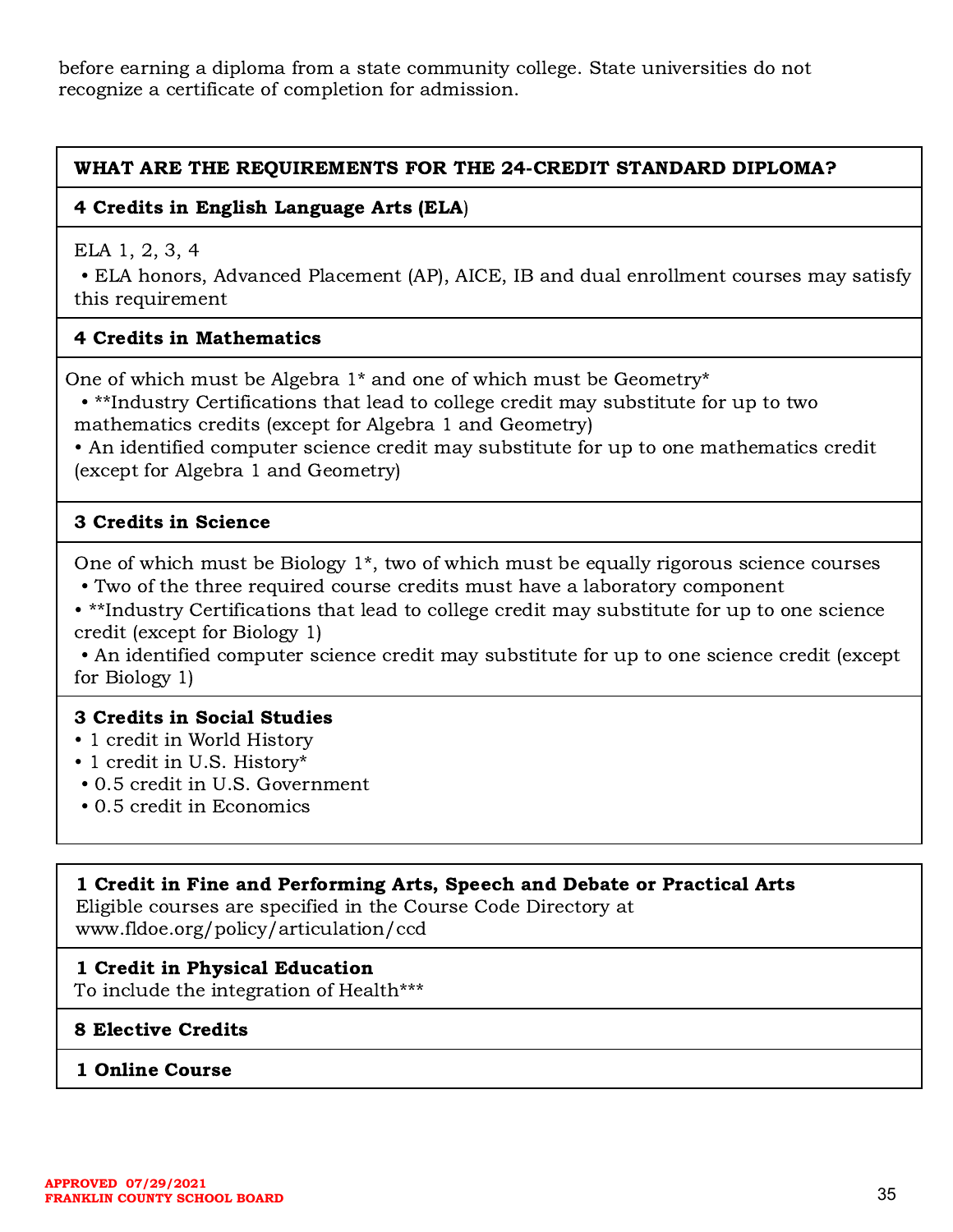Students must earn a 2.0 GPA average on a 4.0 scale. Passing score on the Grade 10 ELA or concordant score Passing score on the Algebra 1 EOC or comparative score

\*Students must participate in the EOC Assessment and their performance on the EOC constitutes 30% of the final course grade.

\*\*Franklin County Schools currently has articulation agreements with Gulf Coast State College and Lively Vocational School. Culinary and Welding are the only programs eligible for Industry Certification substitution at this time. Level 4 college credit courses are the only courses acceptable.

\*\*\*Franklin County Schools offers the HOPE (1 credit) course to satisfy Health/Personal Fitness/Physical Education credit.

#### F.S. 1003.4282 (3) (f) PHYSICAL EDUCATION:

- Participation in an interscholastic sport at the junior varsity or varsity level for two full seasons shall satisfy the one-credit requirement in physical education.
- A district school board may not require that the one credit in physical education be taken during the 9th grade year.
- Completion of one semester with a grade of "C" or better in a marching band class, in a physical activity class that requires participation in marching band activities as an extracurricular activity, or in a dance class shall satisfy one-half credit in physical education or one-half credit in performing arts. This credit may not be used to satisfy the personal fitness requirement or the requirement for adaptive physical education under an individual education plan (IEP) or 504 plan.
- Completion of 2 years in a Reserve Officer Training Corps (R.O.T.C.) class, a significant component of which is drills, shall satisfy the one-credit requirement in physical education and the one-credit requirement in performing arts. This credit may not be used to satisfy the personal fitness requirement or the requirement for adaptive physical education under an IEP or 504 plan.

## <span id="page-36-0"></span>18 CREDIT OPTION- F.S.1002.3105 (3)- STUDENT ELIGIBILITY REQUIREMENTS

When establishing eligibility requirements, principals and school districts will determine eligibility based on:

(a) The student's performance on a locally determined assessment or a statewide standardized assessment administered pursuant to FS [1008.22](http://www.leg.state.fl.us/statutes/index.cfm?App_mode=Display_Statute&Search_String=accel&URL=1000-1099/1008/Sections/1008.22.html).

- (b) The student's grade point average.
- (c) The student's attendance record and conduct record.

(d) Recommendations from one or more of the student's teachers in core-curricula courses as defined in s.  $1003.01(14)(a)$ -(e).

(e) A recommendation from a certified school counselor if one is assigned to the school in which the student is enrolled.

In order to be enrolled in the 18 credit option, the student must have the completed Franklin County District Schools Graduation Option contract.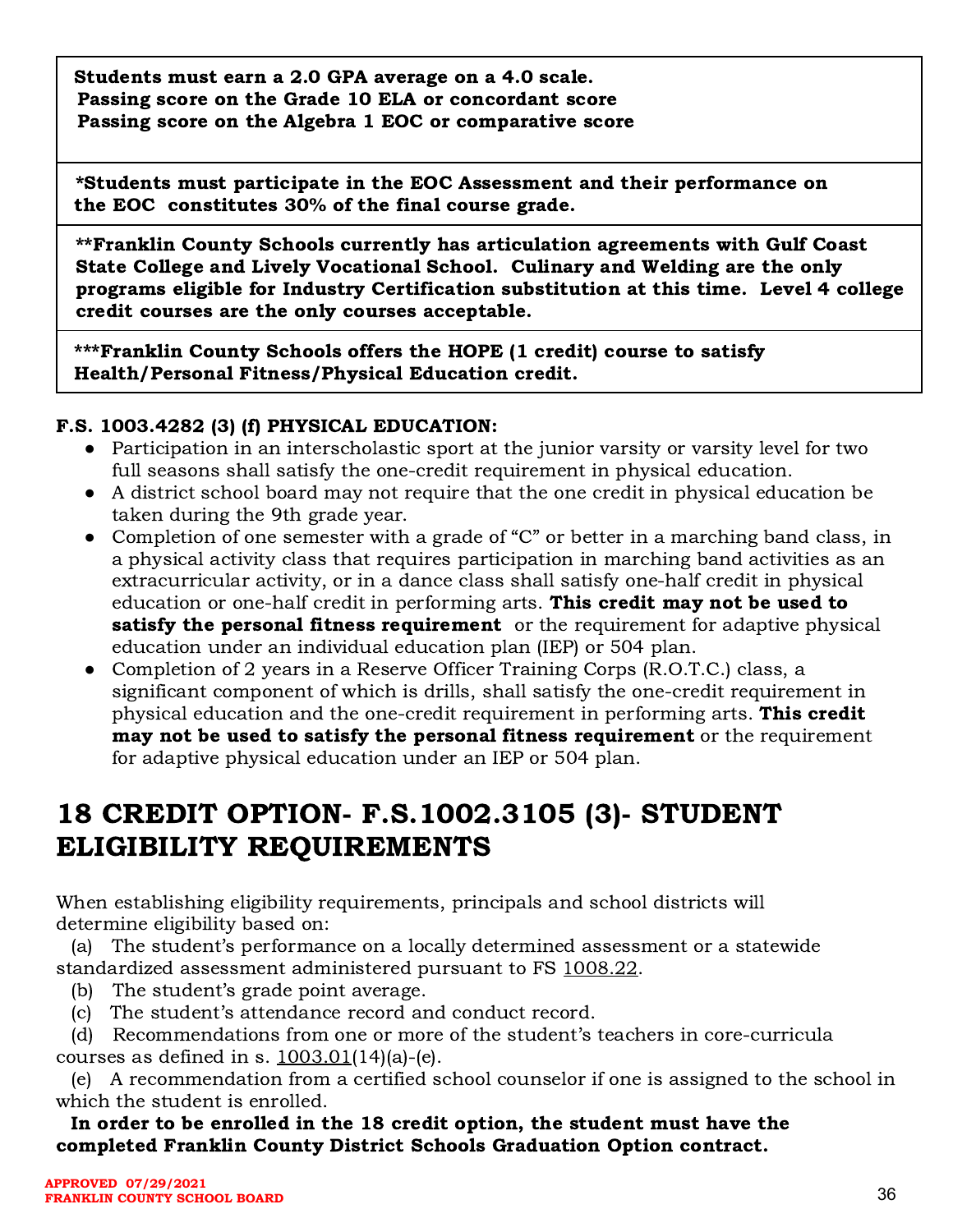### <span id="page-37-0"></span>F.S.1002.3105 (4)(c,d)- ACCEL REQUIREMENTS-

(c) If a student participates in an ACCEL option pursuant to the parental request under subparagraph (b)1., a performance contract must be executed by the student, the parent, and the principal. At a minimum, the performance contract must require compliance with:

- 1. Minimum student attendance requirements.
- 2. Minimum student conduct requirements.

3. ACCEL option requirements established by the principal, which may include participation in extracurricular activities, educational outings, field trips, interscholastic competitions, and other activities related to the ACCEL option selected.

(d) If a principal initiates a student's participation in an ACCEL option, the student's parent must be notified. A performance contract, pursuant to paragraph (c), is not required when a principal initiates participation but may be used at the discretion of the principal.

### <span id="page-37-1"></span>F.S.1003.4282 (11) - CAREER AND TECHNICAL EDUCATION GRADUATION PATHWAY OPTION

Beginning with the 2019-2020 school year, a student is eligible to complete an alternative pathway to earning a standard high school diploma through the Career and Technical Education (CTE) pathway option. Receipt of a standard high school diploma awarded through the CTE pathway option requires the student's successful completion of at least 18 credits. A student completing the CTE pathway option must earn at least a cumulative grade point average (GPA) of 2.0 on a 4.0 scale.

(a) In order for a student to satisfy the requirements of the CTE pathway option, he or she must meet the GPA requirement and:

1. Meet the requirements in paragraphs (3)(a) through (d);

2. Complete two credits in career and technical education. The courses must result in a program completion and an industry certification; and

3. Complete two credits in work-based learning programs. A student may substitute up to two credits of electives, including one-half credit in financial literacy, for work-based learning program courses to fulfill this requirement.

(b) Each district school board shall incorporate the CTE pathway option to graduation in the student progression plan required under s. [1008.25.](http://www.leg.state.fl.us/statutes/index.cfm?App_mode=Display_Statute&Search_String=cte%20graduation&URL=1000-1099/1008/Sections/1008.25.html)

(c) Adjunct educators certified pursuant to s. [1012.57](http://www.leg.state.fl.us/statutes/index.cfm?App_mode=Display_Statute&Search_String=cte%20graduation&URL=1000-1099/1012/Sections/1012.57.html) may teach courses in the CTE pathway option.

| WHAT ARE THE REQUIREMENTS FOR THE 18-CREDIT STANDARD<br>DIPLOMA?                                                                                              |                |  |
|---------------------------------------------------------------------------------------------------------------------------------------------------------------|----------------|--|
| <b>CATEGORIES</b>                                                                                                                                             | <b>CREDITS</b> |  |
| <b>ENGLISH LANGUAGE ARTS</b><br>ELA 1, 2, 3, 4<br>• ELA honors, Advanced Placement (AP), AICE, IB and dual<br>enrollment courses may satisfy this requirement | 4              |  |
| <b>MATHEMATICS</b><br>$\cdot$ 1 credit in Algebra 1*<br>· 1 credit in Geometry*                                                                               |                |  |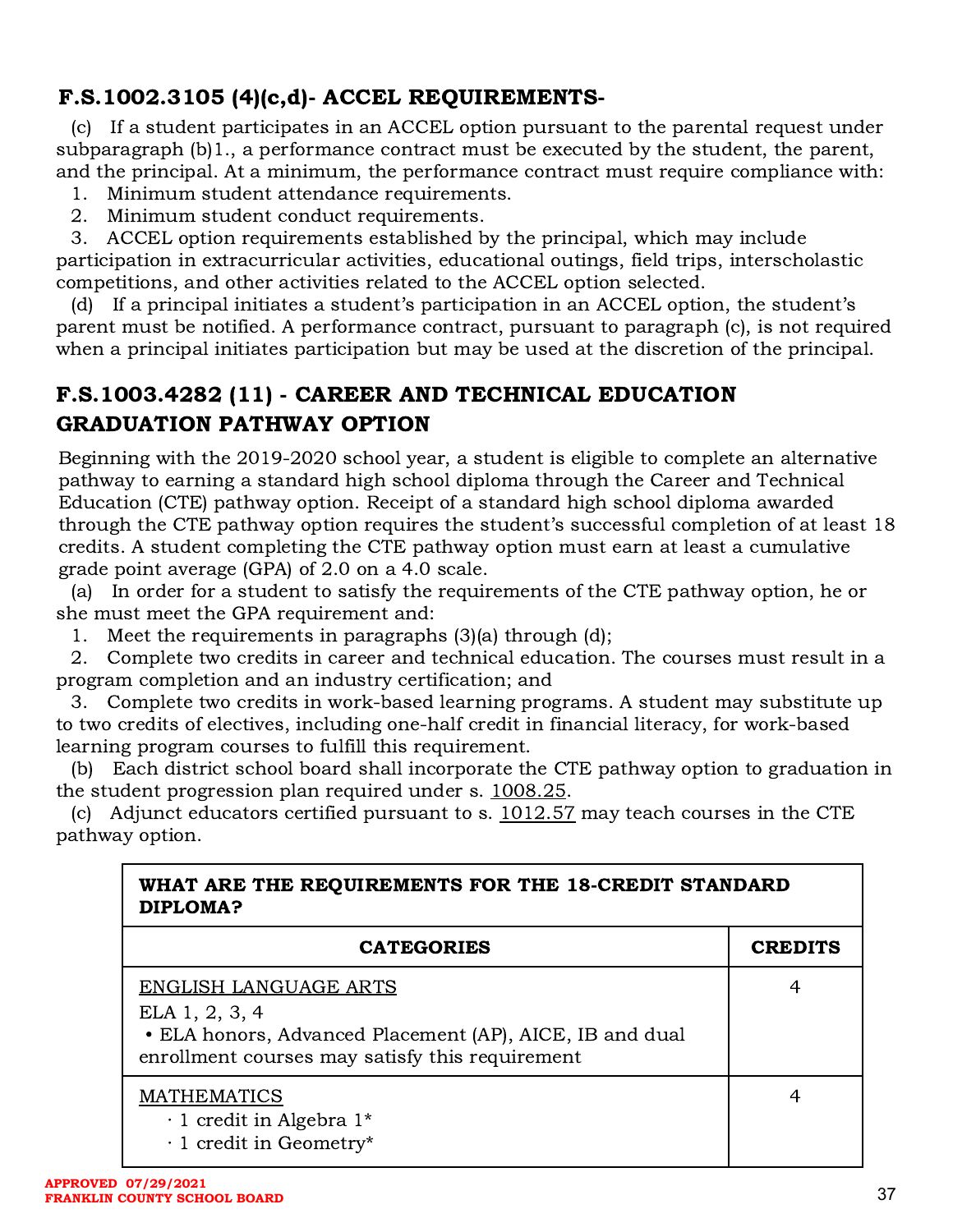| $\cdot$ 2 credits in any additional math courses                                                                                                                                                                                                                                                                                                                                                                                                        |   |
|---------------------------------------------------------------------------------------------------------------------------------------------------------------------------------------------------------------------------------------------------------------------------------------------------------------------------------------------------------------------------------------------------------------------------------------------------------|---|
| <b>SCIENCE</b><br>$\cdot$ 1 credit must be in Biology 1 <sup>*</sup> , 2 credits must be equally<br>rigorous science courses<br>Two of the three required course credits must have a lab<br>component<br>• **Industry Certifications that lead to college credit may<br>substitute for up to one science credit (except for Biology 1)<br>• An identified computer science credit may substitute for<br>up to one science credit (except for Biology 1) | З |

| <b>SOCIAL STUDIES</b><br>· 1 credit in World History<br>· 1 credit in United States History*<br>$\cdot$ 1/2 credit in Economics with Financial Literacy<br>$\cdot$ ½ credit in United States Government | 3                 |  |
|---------------------------------------------------------------------------------------------------------------------------------------------------------------------------------------------------------|-------------------|--|
| FINE AND PERFORMING ARTS, SPEECH AND DEBATE, OR<br>PRACTICAL ARTS (or ELECTIVE for CTE Pathway)                                                                                                         | 1                 |  |
| ELECTIVES (CTE Pathway- 2 CTE Courses, 2 OJT/DCT<br>Courses)                                                                                                                                            | 3                 |  |
| <b>TOTAL</b>                                                                                                                                                                                            | <b>18 CREDITS</b> |  |
| <b>Other Graduation Requirements</b>                                                                                                                                                                    |                   |  |
| $\cdot$ 2.0 Grade Point Average (GPA)                                                                                                                                                                   |                   |  |
| · Passing score on the Grade 10 ELA or concordant score                                                                                                                                                 |                   |  |
| · Passing score on the Algebra 1 EOC or comparative score                                                                                                                                               |                   |  |
| *Student must participate in the EOC Assessment and their<br>performance on the EOC constitutes 30% of the final course<br>grade                                                                        |                   |  |
| **Franklin County Schools currently has articulation agreements with<br>Gulf Coast State College and Lively Vocational School. Culinary and                                                             |                   |  |

Welding are the only programs eligible for Industry Certification substitution at this time. Level 4 college credit courses are the only courses acceptable.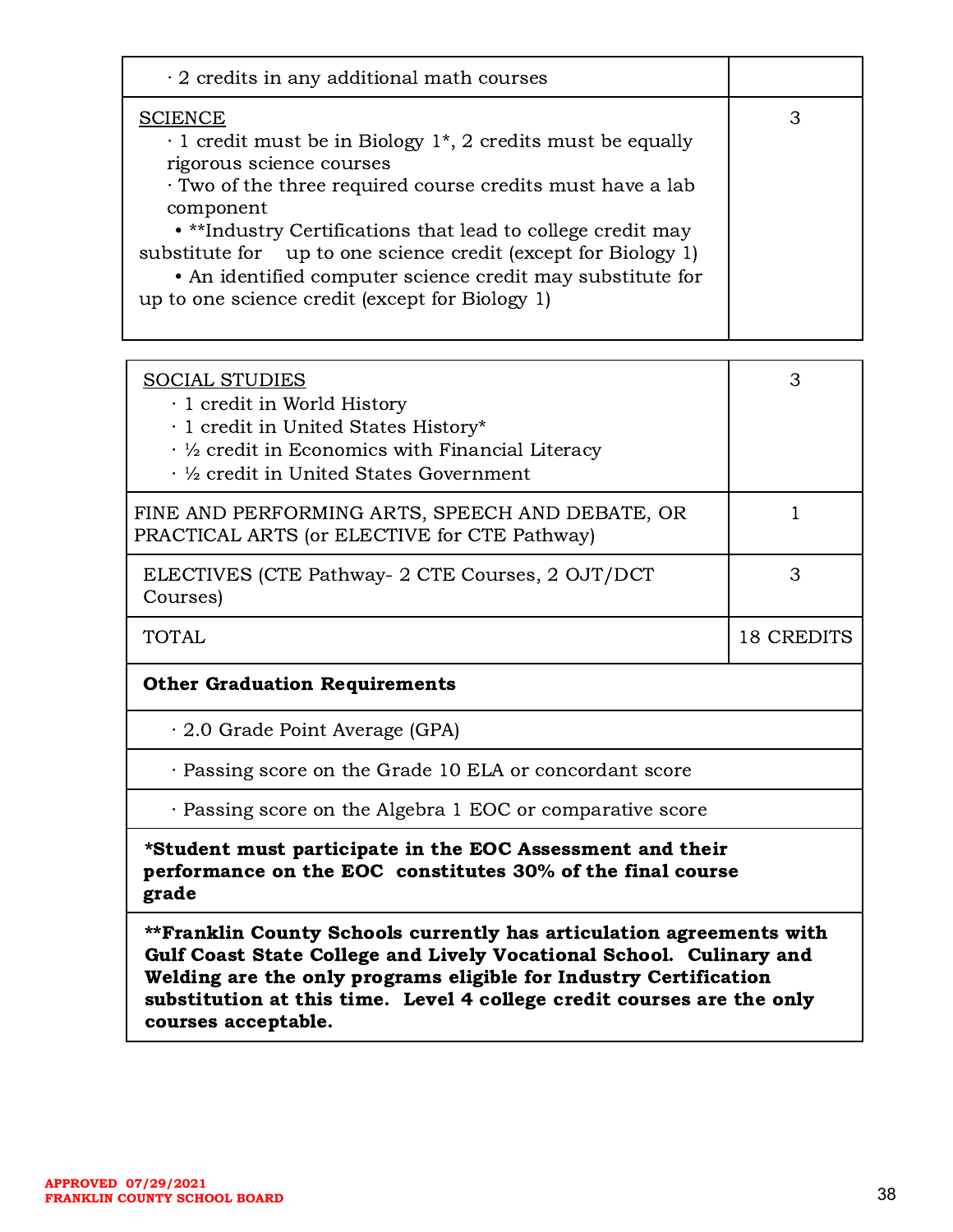### <span id="page-39-0"></span>STANDARD DIPLOMA SCHOLARS DESIGNATION F.S. 1003.4285 (1)(a):

• Meet the standard high school diploma requirements

• Earn 1 credit in Algebra II or an equally rigorous course and 1 credit in Statistics or an equally rigorous Mathematics course.

- Pass the Geometry EOC
- Pass the Biology I EOC
- Pass the US History EOC
- Earn 1 credit in Chemistry or Physics
- Earn 1 credit in a course equally rigorous to Chemistry or Physics
- Earn 2 credits in the same Foreign Language
- <span id="page-39-1"></span>• Earn at least 1 credit in an AP/IB/AICE or dual enrollment course.

### STANDARD DIPLOMA MERIT DESIGNATION

Meet the standard high school diploma requirement and attain 1 or more industry certifications from the list established per F.S. 1003.492.

## <span id="page-39-2"></span>FOREIGN EXCHANGE STUDENTS

A foreign exchange student may be considered an 11th grader with an 11th grade schedule and may not graduate from Franklin County School with a regular diploma, or certificate of completion, and therefore may not participate in Baccalaureate or Graduation Ceremonies. Foreign exchange programs must produce a Certificate of Acceptance from the Council on Standards for International Educational Travel (CSIET) in order to be considered. Prior approval must be given by the principal or designee for admittance of a foreign exchange student. The principal or designee may limit the number of foreign exchange students due to factors such as, but not limited to, state class size mandates.

## <span id="page-39-3"></span>GENERAL EDUCATION DEVELOPMENT (GED) DIPLOMA

Any student who has previously earned a GED Diploma is not eligible to enter any Franklin K-12 School and earn a standard or special high school diploma.

### <span id="page-39-4"></span>WEIGHTED GRADE POINT AVERAGE

The final class rank will be determined by adding bonus points to the grades of students taking advanced courses. These bonus points will be added to the numeric points given for numerical grades. This sum is known as the weighted numeric grade point average. The cumulative weighted grade point average is then used for class rank for Franklin County School District only for the purpose of naming valedictorian, salutatorian, and honor court members. Weighting for Florida Bright Futures Scholarships, other scholarships, and college admissions is done by those entities according to their criteria.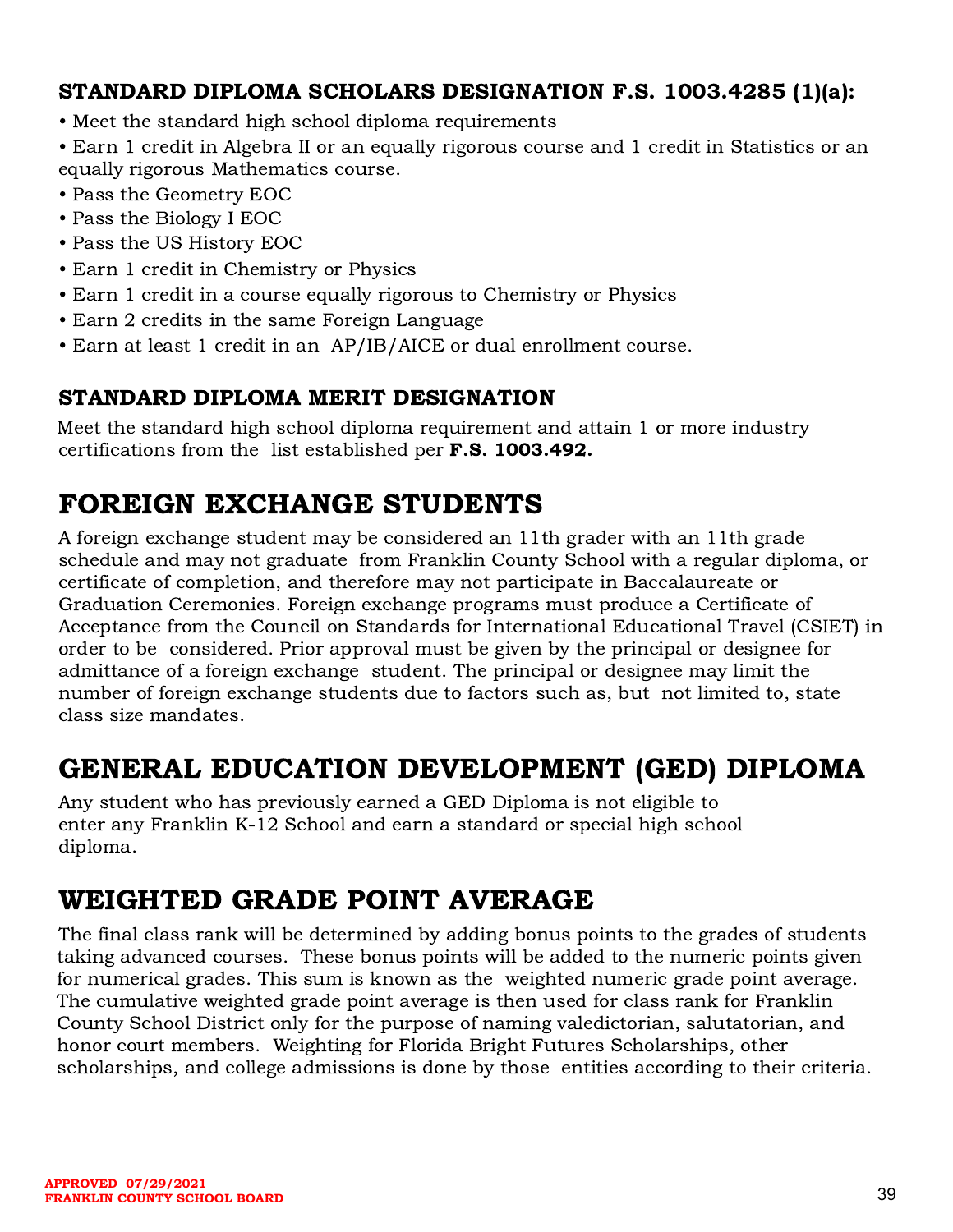## <span id="page-40-0"></span>VALEDICTORIAN and SALUTATORIAN

To be eligible for designation as Valedictorian or Salutatorian of Franklin County School, a student must have been enrolled in the Franklin County School for their entire Junior and Senior years. In the case of 18 credit option students who skip their junior year, the student must have been enrolled in Franklin County School for their entire Sophomore and Senior years.

The cumulative weighted numeric averages are calculated at the end of the second semester grading period of the student's graduation year. Courses included in the calculation must have a course start date no later than February 1 and must be completed by the end of the second semester grading period. The student with the highest cumulative weighted GPA becomes Valedictorian and the student with the second highest ranked GPA becomes Salutatorian.

According to Franklin County School Board Policy 5430, the grades (GPA) of students transferring to the high school from a charter school will be recognized; however, such students shall have no established class rank for the purposes of determining Valedictorian or Salutatorian, unless the aforementioned criteria has been met. Students entering the high school from non-chartered or home-based schooling shall have no established grade point average (GPA) or class rank for purposes of graduation honors, including Valedictorian and Salutatorian, until such time as they have met the aforementioned criteria.

In the event of a tie of the students' weighted GPA, the Franklin County School District shall recognize the students as CO-Valedictorian or CO-Salutatorian.

# <span id="page-40-1"></span>GRADUATION HONORS

Graduation honors will also be awarded according weighted grade point averages as follows:

> Cum Laude: 3.0-3.499 Magna Cum Laude 3.500-3.7499 Summa Cum Laude 3.7500-4.0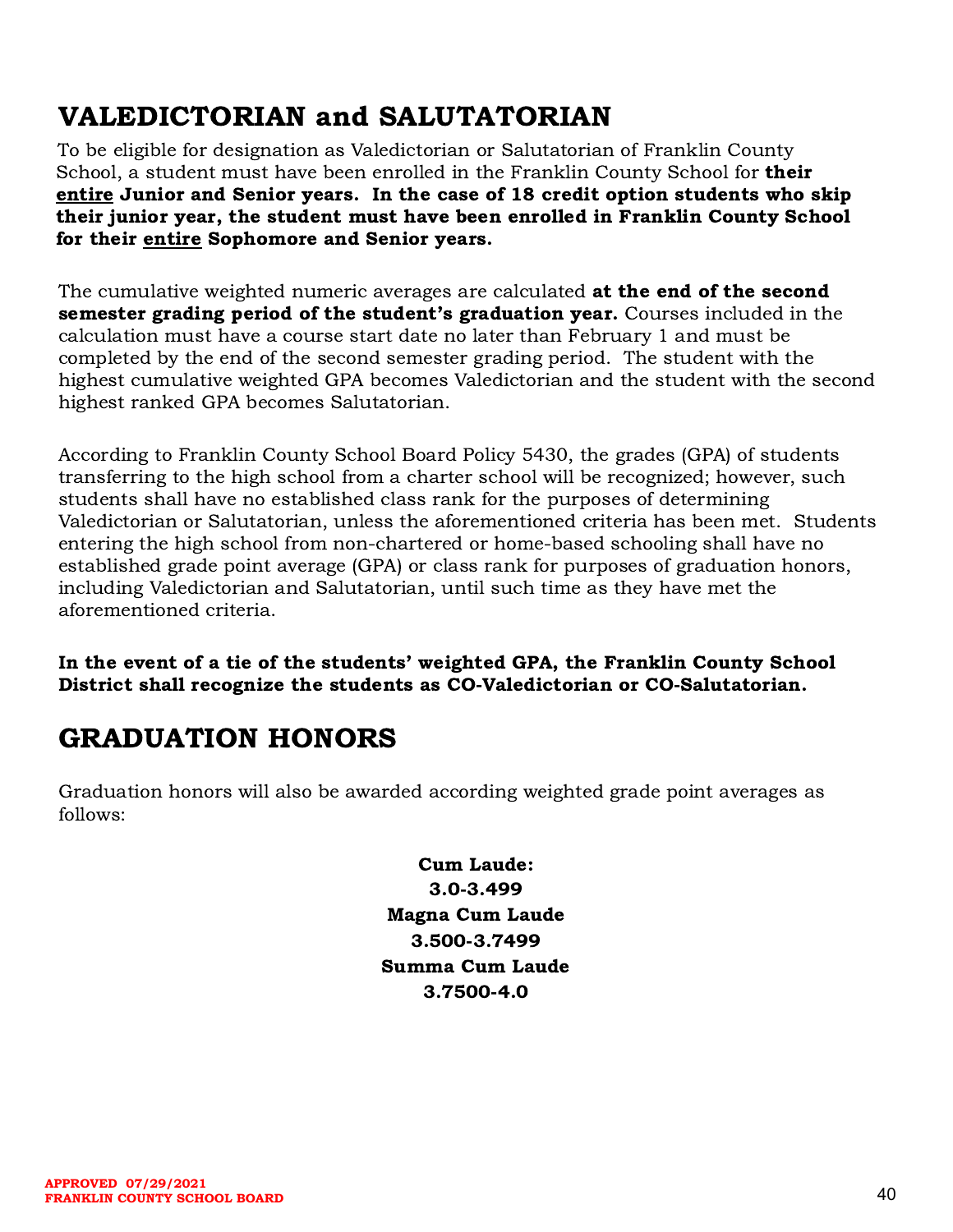# <span id="page-41-0"></span>PARTICIPATION IN GRADUATION CEREMONIES

A student may participate in these ceremonies one time only in his/her high school career. A student with a disability must walk at graduation the year that they meet graduation criteria. They may return to school until the end of the semester in which they turn 22.

|                              | <b>Eligible for</b><br>Valedictorian/Salutat<br>orian | <b>Eligible to Walk at</b><br><b>Graduation</b> | <b>Eligible for Bright</b><br><b>Futures Scholarship</b> |
|------------------------------|-------------------------------------------------------|-------------------------------------------------|----------------------------------------------------------|
| FLVS - FT                    | N <sub>O</sub>                                        | NO                                              | <b>YES</b>                                               |
| Home School                  | NO <sub>1</sub>                                       | NO <sub>1</sub>                                 | <b>YES</b>                                               |
| PAEC<br>Franchise<br>Virtual | <b>YES</b>                                            | <b>YES</b>                                      | <b>YES</b>                                               |
| Early Graduate               | <b>YES</b>                                            | <b>YES</b>                                      | <b>YES</b>                                               |
| 18-Credit<br>Diploma         | <b>YES</b>                                            | <b>YES</b>                                      | <b>YES</b>                                               |
| 24-Credit<br>Diploma         | <b>YES</b>                                            | <b>YES</b>                                      | <b>YES</b>                                               |
| Early Admit                  | N <sub>O</sub>                                        | <b>YES</b>                                      | <b>YES</b>                                               |

### <span id="page-41-1"></span>END OF COURSE EXAMS

All students will be required to take End of Course exams. Those courses with no state required EOC may be subject to a District EOC. The percentage that the exam counts toward a final grade shall be uniform throughout the school and shall be 30% of the final grade.

# <span id="page-41-2"></span>REQUIRED iNSTRUCTION- F.S. 1003.42

(2)(n)Comprehensive health education that addresses concepts of community health; consumer health; environmental health; family life, including an awareness of the benefits of sexual abstinence as the expected standard and the consequences of teenage pregnancy; mental and emotional health; injury prevention and safety; Internet safety; nutrition; personal health; prevention and control of disease; and substance use and abuse. The health education curriculum for students in grades 7 through 12 shall include a teen dating violence and abuse component that includes, but is not limited to,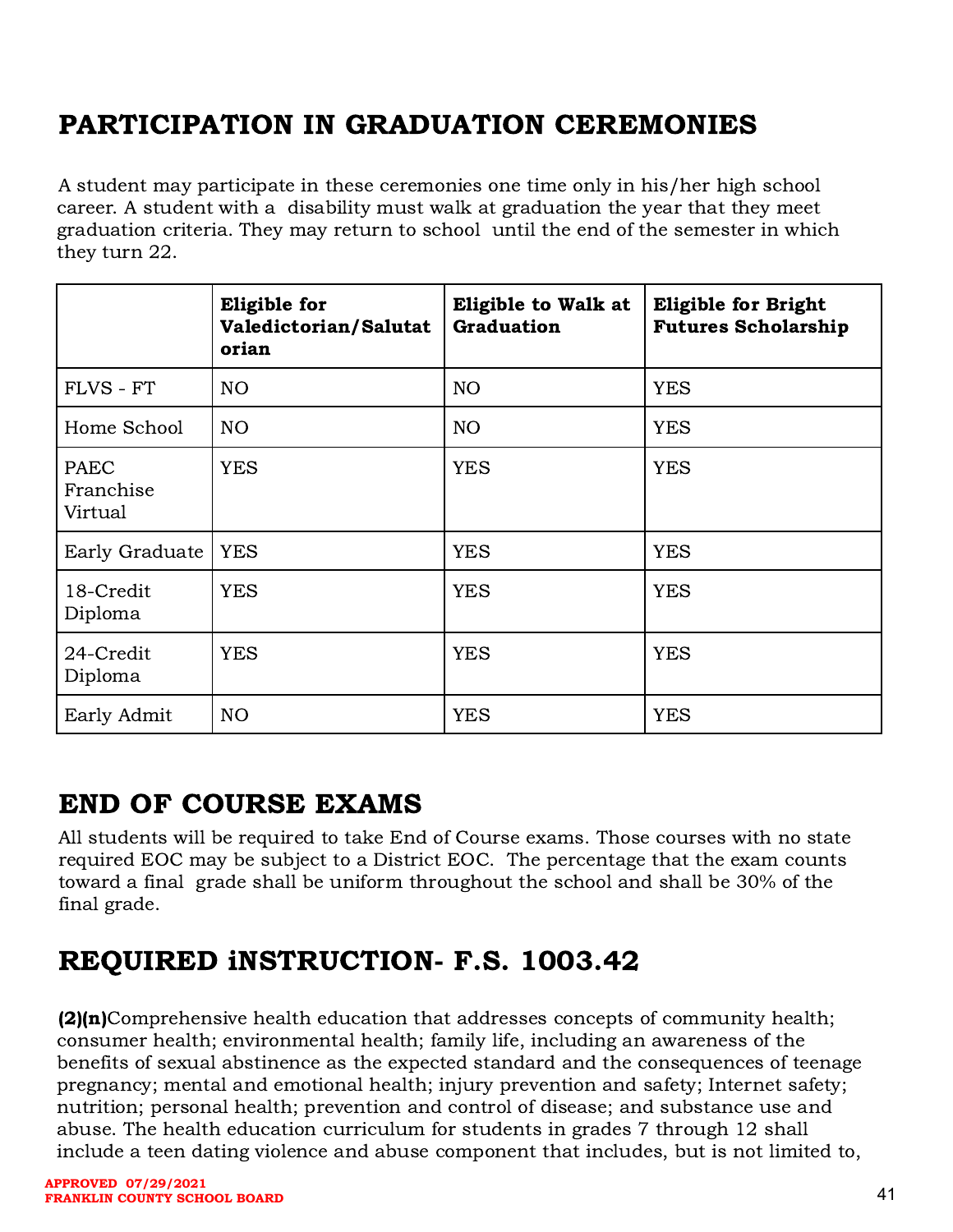the definition of dating violence and abuse, the warning signs of dating violence and abusive behavior, the characteristics of healthy relationships, measures to prevent and stop dating violence and abuse, and community resources available to victims of dating violence and abuse.

(2)(s) The character development curriculum for grades 9 through 12 shall, at a minimum, include instruction on developing leadership skills, interpersonal skills, organization skills, and research skills; creating a resume; developing and practicing the skills necessary for employment interviews; conflict resolution, workplace ethics, and workplace law; managing stress and expectations; and developing skills that enable students to become more resilient and self-motivated.

(3) Any student whose parent makes a written request to the school principal shall be exempted from the teaching of reproductive health or any disease, including HIV/AIDS, its symptoms, development, and treatment. A student so exempted may not be penalized by reason of that exemption. Course descriptions for comprehensive health education shall not interfere with the local determination of appropriate curriculum which reflects local values and concerns.

# <span id="page-42-0"></span>PHYSICAL EDUCATION

Students are allowed to take no more than two PE courses per semester. No more than one PE course per semester is recommended to ensure academic preparation for college and careers.

# <span id="page-42-1"></span>DUAL ENROLLMENT – ACADEMIC

Franklin County School District will enter into an articulation agreement with regional colleges including but not limited to Gulf Coast State College and Lively Technical College, specifying responsibilities of each institution in providing for advanced instruction for pupils enrolled in high school. Any student who has the required cumulative GPA and who is accepted by one of these institutions may request dual enrollment courses.

### Dual Enrollment Courses

- ∙ Must be in approved areas only.
- ∙ Must be approved in advance by the principal or principal's designee.
- ∙ May be taken off Franklin County School campus with principal approval, unless offered online at the Franklin County School campus.
- ∙ Students must provide their own transportation.
- ∙ Courses will be recorded on student schedules.
- ∙ All dual enrollment course withdrawals must be approved by the principal.

# <span id="page-42-2"></span>DUAL ENROLLMENT – CAREER /TECHNICAL

Students who have successfully completed the ninth grade and who have reached the age of 16, may dual enroll in a Technical Center. The student's parents must complete and sign permission forms required by Franklin County School and a Technical Center. Any student who enrolls in a dual enrollment class must complete the entire year of the class unless he/she withdraws from school. Students completing a Career Pathway program with an articulation agreement will be eligible to enroll or dual enroll at the Technical **APPROVED 07/29/2021**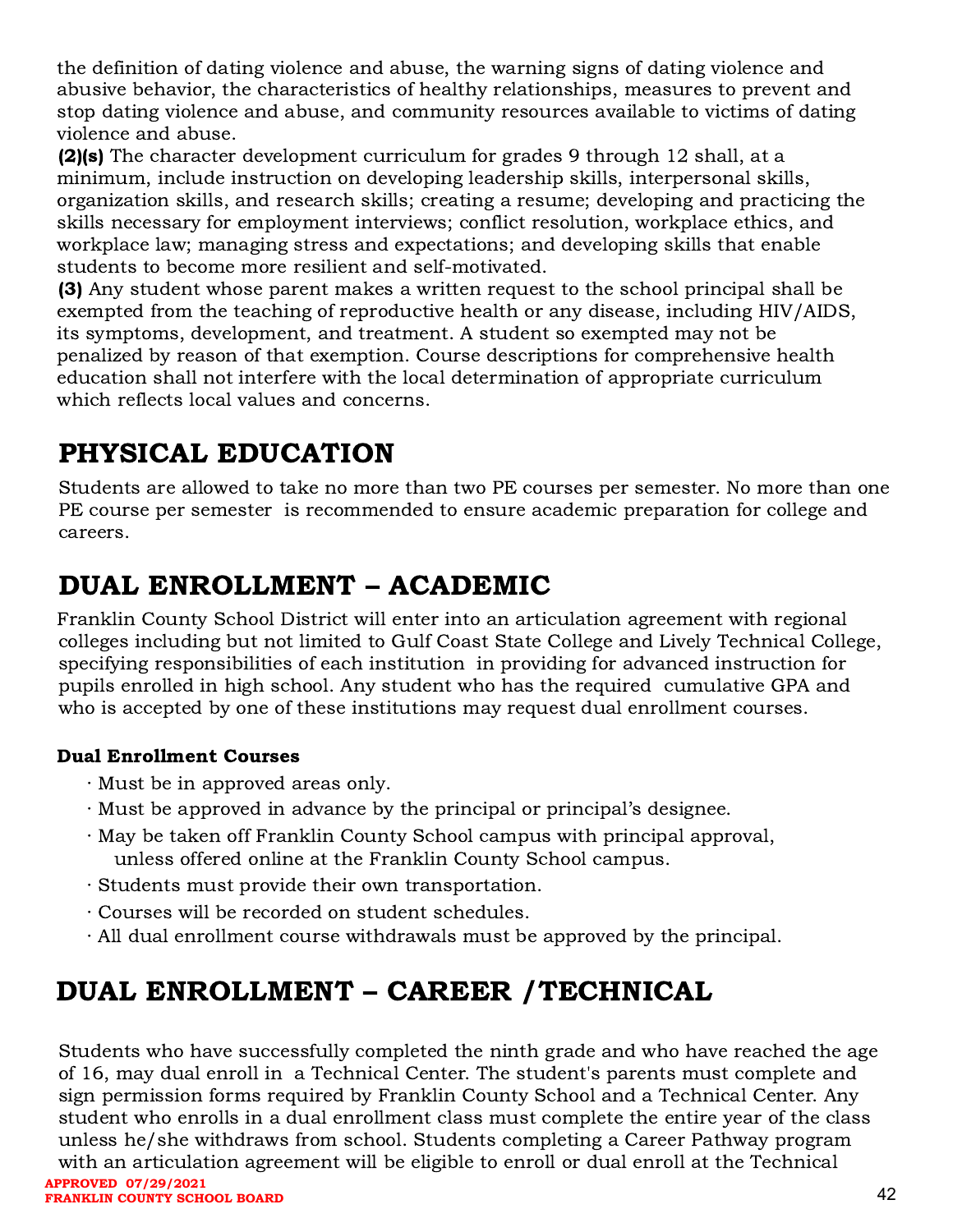Center.

# <span id="page-43-0"></span>GRADUATION UNDER EARLY ADMISSION- HIGH **SCHOOL**

Students under the 24-credit Standard Diploma who have completed their 11th grade year and who have been admitted to the early admissions program by the School Superintendent under the criteria specified in the School Board's inter-institutional agreements may receive credit toward graduation through courses taken at a post secondary institution authorized by Florida law. To be eligible for early admission at a post-secondary institute a student must have the college's required cumulative grade point average. To be eligible for early admission at Gulf Coast State College, a student must have at least a cumulative unweighted 3.0 grade point average. Early admission students' grades must be sent to their guidance counselor upon completion of the grading period in order to receive full credit toward graduation. Students who have been admitted early may take approved courses only. A minimum of 12 credit hours are required for each semester. Taking more than 12-credit hours would have to be approved by the principal or designee. Students who have taken Dual Enrollment courses must have maintained the GCSC required cumulative 2.5 GPA. If a student's GPA falls below the required 2.5, the student will be enrolled full time at Franklin County School for the next semester. All schedules must be approved in advance by the principal or designee, including drop and add or withdrawal. Students must apply for Early Admission before the end of their 11th grade year. Students will not be granted Early Admission on a semester basis.

Students may participate in graduation if permission to do so has been requested and granted in writing. Early Admission students will not qualify for Valedictorian or Salutatorian. However, the student may qualify to participate in the FCS Honor Court. Responsibility concerning senior graduation exercises and related activities including, but not limited to, dates of practice, ordering of invitations, and senior pictures, is the responsibility of the student.

# <span id="page-43-1"></span>ACCELERATED GRADUATION

Students may graduate from high school earlier than 4 years, if they have met all graduation requirements. This may be done through early admissions, accelerated study, dual enrollment, or 18-credit graduation option.

# <span id="page-43-2"></span>STANDARDIZED TESTING REQUIREMENTS

Students who are working towards a standard high school diploma are required to take the annual Florida Statewide Assessment for the grade level in which they are enrolled. The 10th grade ELA Assessment and the Algebra I EOC must be passed in order to receive a standard diploma. If a student does not pass the first time, the student will have at least two opportunities per year to retake the assessments. Exceptions to passing the Statewide Assessment include:

1. Accepted concordant test scores according to state guidelines.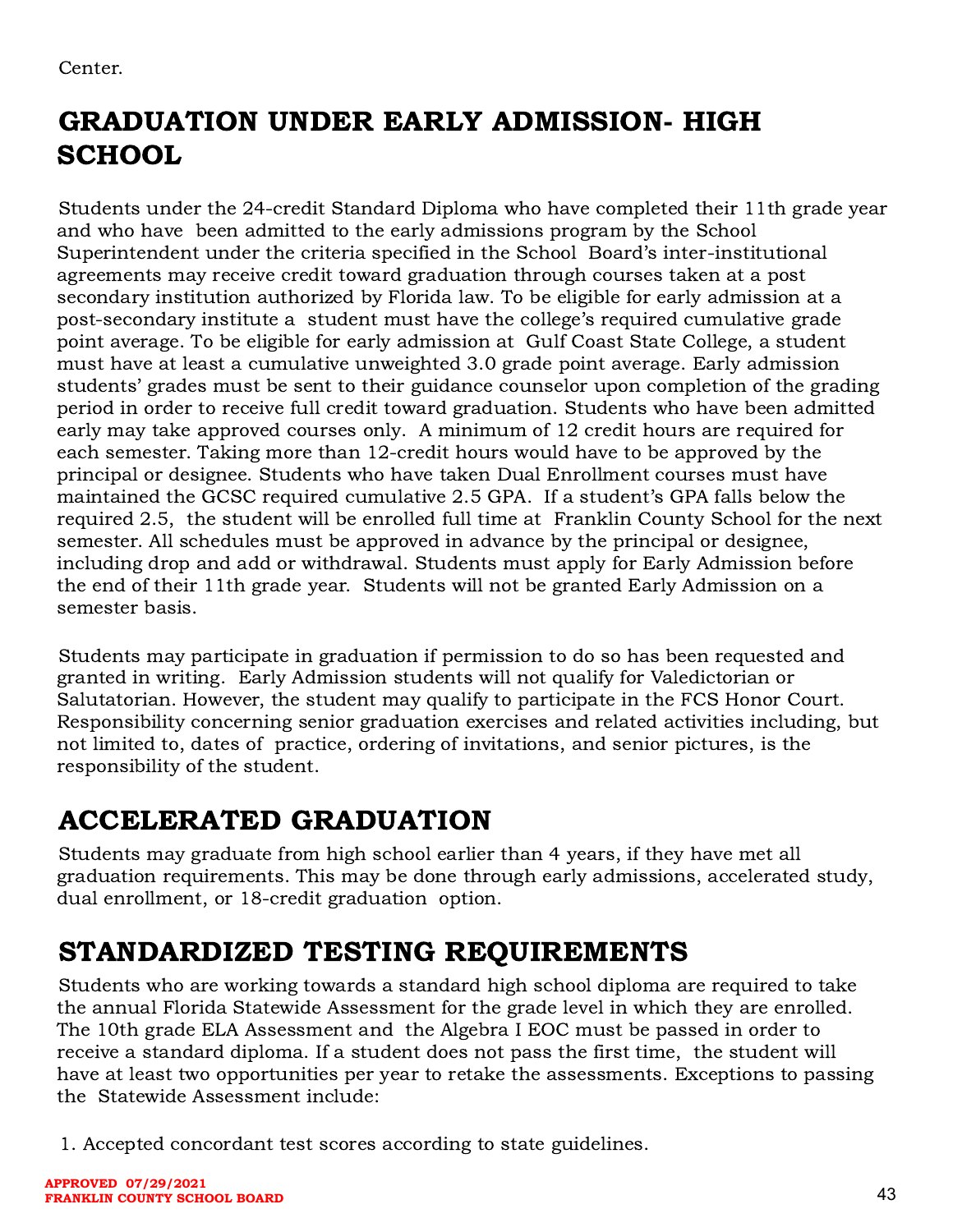2. Students with disabilities who have taken the 10th grade ELA Assessment and Algebra I EOC.

3. A dependent child of a member of the United States Armed Forces who enters a public school at the grade 12 level from out-of-state or from a foreign country and provides satisfactory proof of attaining a score on an approved concordant test.

# <span id="page-44-0"></span>MULTI-TIERED SUPPORT SYSTEM (MTSS)

### <span id="page-44-1"></span>REMEDIATION

Students who do not meet the district levels of performance and qualify through three of the five EWS (Early Warning System) indicators shall be provided intensive remediation. Various assessments will be used to identify the nature of the student's difficulty and areas of academic need. The district/school Multi-Tiered System of Supports (MTSS) the Comprehensive Evidence-based Reading Plan will guide instructional decisions. The professional judgment of school personnel will also be a part of determining if students need remediation in instances where there is insufficient or inconsistent data to support or deny the need for remediation.

### <span id="page-44-2"></span>MULTI-TIERED SYSTEM OF SUPPORTS (MTSS)

Schools are required to utilize the district MTSS Plan for all students, including those students who fail to meet performance standards. Early warning indicators must include: attendance below 90%, one or more suspensions, failure in English Language Arts or Math and/or score Level 1 on statewide standards assessments in English Language Arts or Math.

The MTSS manual is designed to guide schools and teachers as they implement MTSS for all students. The MTSS model requires that teachers monitor student data obtained through formative progress monitoring and classroom assessment/observation throughout the year and implement interventions to meet student needs as identified by this data. Students who do not respond to Tier 1 classroom intervention must be reviewed by the MTSS Team in the school. This team, in conjunction with the teacher, will design a progress monitoring plan for the student and determine the extent to which intervention must be intensified.

The MTSS Plan is supported by the required administration of District Progress Monitoring Assessments three times each year. IReady testing and diagnostic tools are also administered for formal progress monitoring three times each year. Students who fail to make progress with Tier 1 classroom intervention must be provided with additional diagnostic assessment. Students who score below Level 3 on FSA Reading and/or Math, in addition to students not meeting the specific levels of proficiency as defined by the school district, are included in ongoing progress monitoring and are provided with classroom intervention specific to their identified need(s). Strategies for these students must be documented by the classroom teacher and monitored to assure that the students are improving as a result of the intervention(s). A student who is not meeting the school district or state requirements for proficiency in reading and math shall be covered by one of the following plans to target instruction and identify ways to improve his or her academic achievement:

- 1. A federally required student plan such as individual education plan (IEP);
- 2. A school-wide system of progress monitoring for all students (as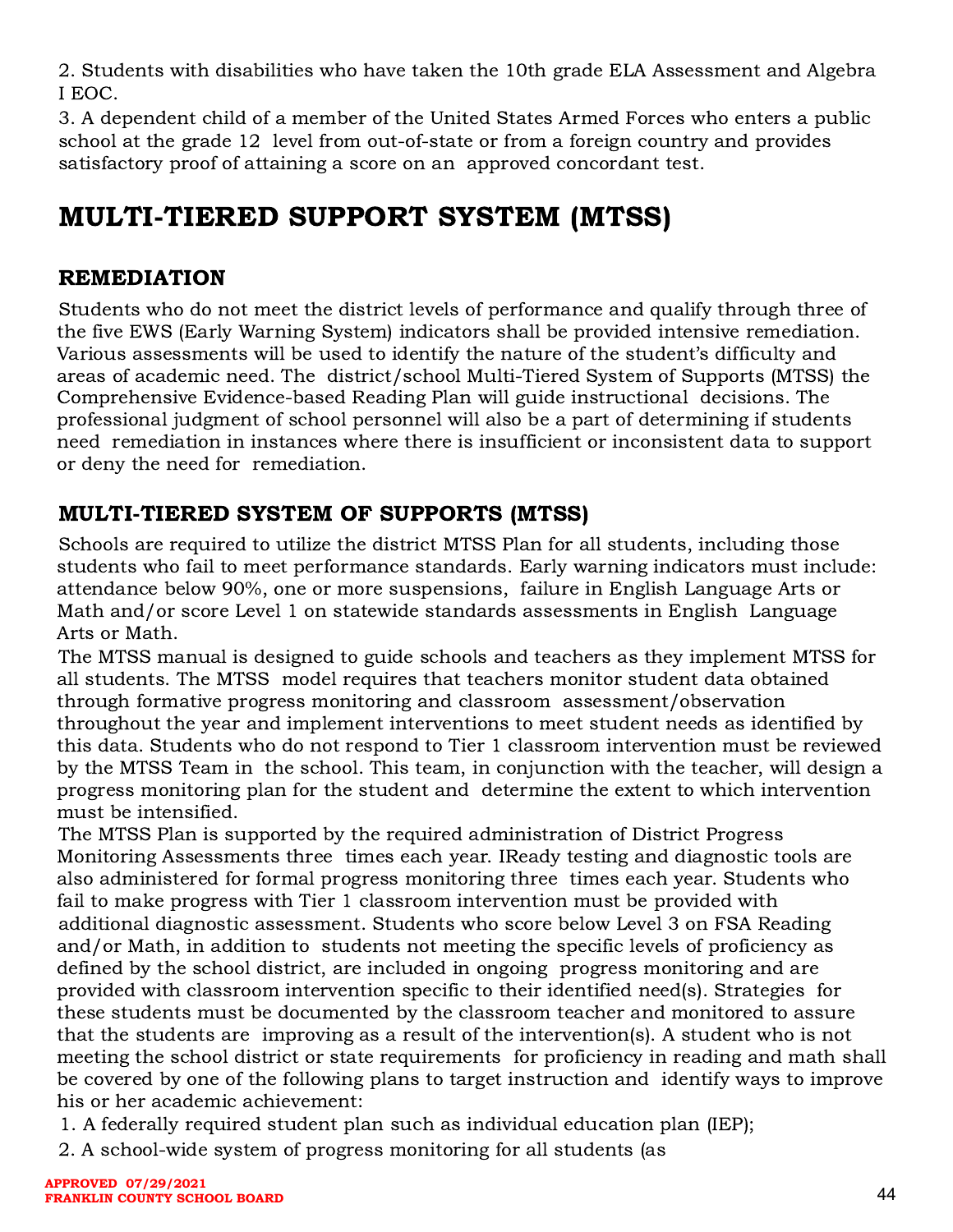described above); or 3. An individualized progress monitoring plan (as determined by the school MTSS Team).

The plan chosen must be designed to assist the student in meeting state and district expectations for proficiency. If the student has been identified as having a deficiency in reading, the K-12 Comprehensive Reading Plan includes instructional and support services to help the student meet the desired levels of performance. Each student who does not meet minimum performance expectations for the statewide assessment tests in reading, writing, science, and mathematics must continue remedial instruction or supplemental instruction until expectations are met or the student graduates from high school or is not subject to compulsory school attendance.

The MTSS Plan is supported by the required administration of Universal Progress Monitoring Assessment at least three times each year. APM (Adaptive Progress Monitoring), I-Ready testing and STAR Reading/Math will be administered for formative progress monitoring as determined by the MTSS Team. Students who fail to make progress with Tier I classroom intervention must be provided with additional diagnostic assessment, such as LLI Running Records.

Students who score below Level 3 on the Statewide Assessment of English Language Arts and Mathematics, in addition to students not meeting the specific levels of proficiency as defined by the school district, are included in ongoing progress monitoring and are provided with classroom intervention specific to their identified need(s).

Strategies for these students must be documented intervention(s). A student who is not meeting the school district or state requirements for proficiency in reading and math shall be covered by one of the following plans to target instruction and identify ways to improve his or her academic achievement:

A federally required student plan such as an individual education plan (IEP); A school wide system of progress monitoring for all students (as described above); or An individualized progress monitoring plan (as determined by the school MTSS).

### <span id="page-45-0"></span>REPORTING STUDENT PROGRESS

The progress of each student toward achieving state and district requirements will be reported to each student and his/her parents or legal guardian each marking period (report cards). Progress reports will be sent twice per marking period to inform parents of a student's progress prior to the end of the marking period. The report card will clearly depict:

1. The student's academic performance in each class or course based upon written papers, class participation, teacher observation, portfolio documentation, written and oral tests and/or other academic performance criteria.

2. The student's attendance, including absences and tardiness.

3. The student's conduct/behavior.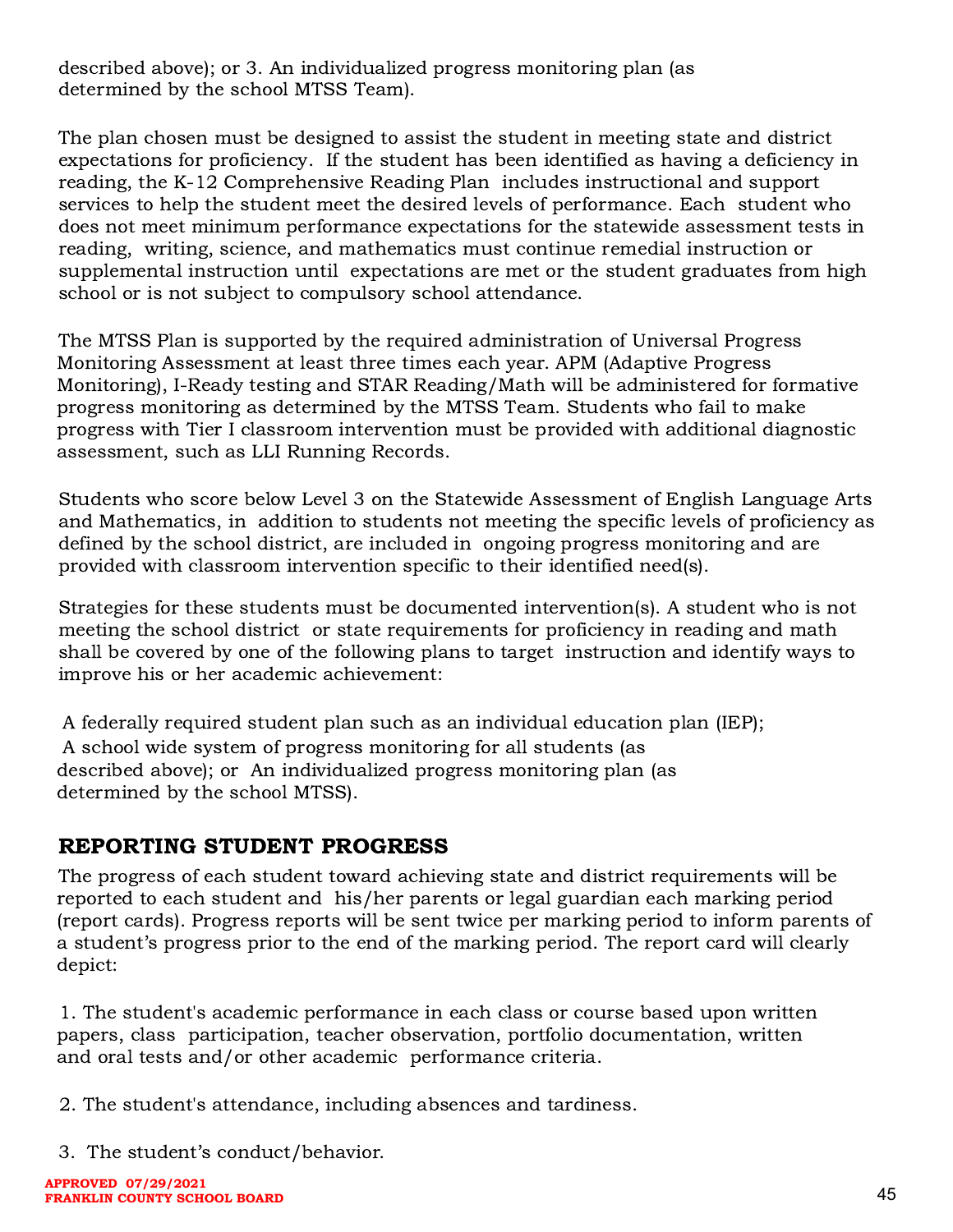Each student and his/her parent or guardian will be able to receive a written report of the student's results on each statewide assessment test when the state releases those scores.

# <span id="page-46-0"></span>SECTION IV-SPECIAL CONSIDERATIONS FOR ADULT EDUCATION PLACEMENT

1. Florida does not require students who are sixteen (16) years or older, with parent permission to drop out, to attend school. The adult program is designed to give further education to persons, sixteen (16) or older, who are no longer attending the regular school program.

2. To qualify for the adult program, a person must be sixteen (16) years of age and not enrolled in school and Superintendent approval.

3. Students may enroll in adult general education classes at any time and progress at their own rates of speed; Superintendent approval is required.

4. All students enrolled in adult education (vocational or academic) must be tested within the first six (6) weeks of enrollment on the Test of Adult Basic Education (TABE) exam.

# <span id="page-46-1"></span>PROGRAMS OF STUDY

General Education Development (GED). The program of studies for the GED prep course will include Reading, Math, Social Studies and Science review courses in preparation for taking the General Education Development (GED) Tests.

# <span id="page-46-2"></span>GENERAL EDUCATION DEVELOPMENT TEST (GED) AND HIGH SCHOOL EQUIVALENCY

1. The GED is a national test that permits a student to receive the equivalent of a high school diploma upon successfully passing an examination. The diploma issued is the State of Florida High School Diploma.

2. The GED is a battery of four (4) tests which cover the areas of reading/writing, social studies, science and mathematics. To take the test, a person must be 18 years of age or older and reside in the State of Florida at the time of application. Approval of Superintendent or designee is required prior to registration by 16 or 17 year olds for examination. Minor persons 16 or 17 years of age may, with parent/guardian's permission, take the GED only under extraordinary circumstances.

Extraordinary circumstances may include:

- Early admission to college, junior/community college or university.
- Military enlistment. (Some branches of the military may require a standard high school diploma to enlist.)
- Vocational training requirements.

**APPROVED 07/29/2021 FRANKLIN COUNTY SCHOOL BOARD**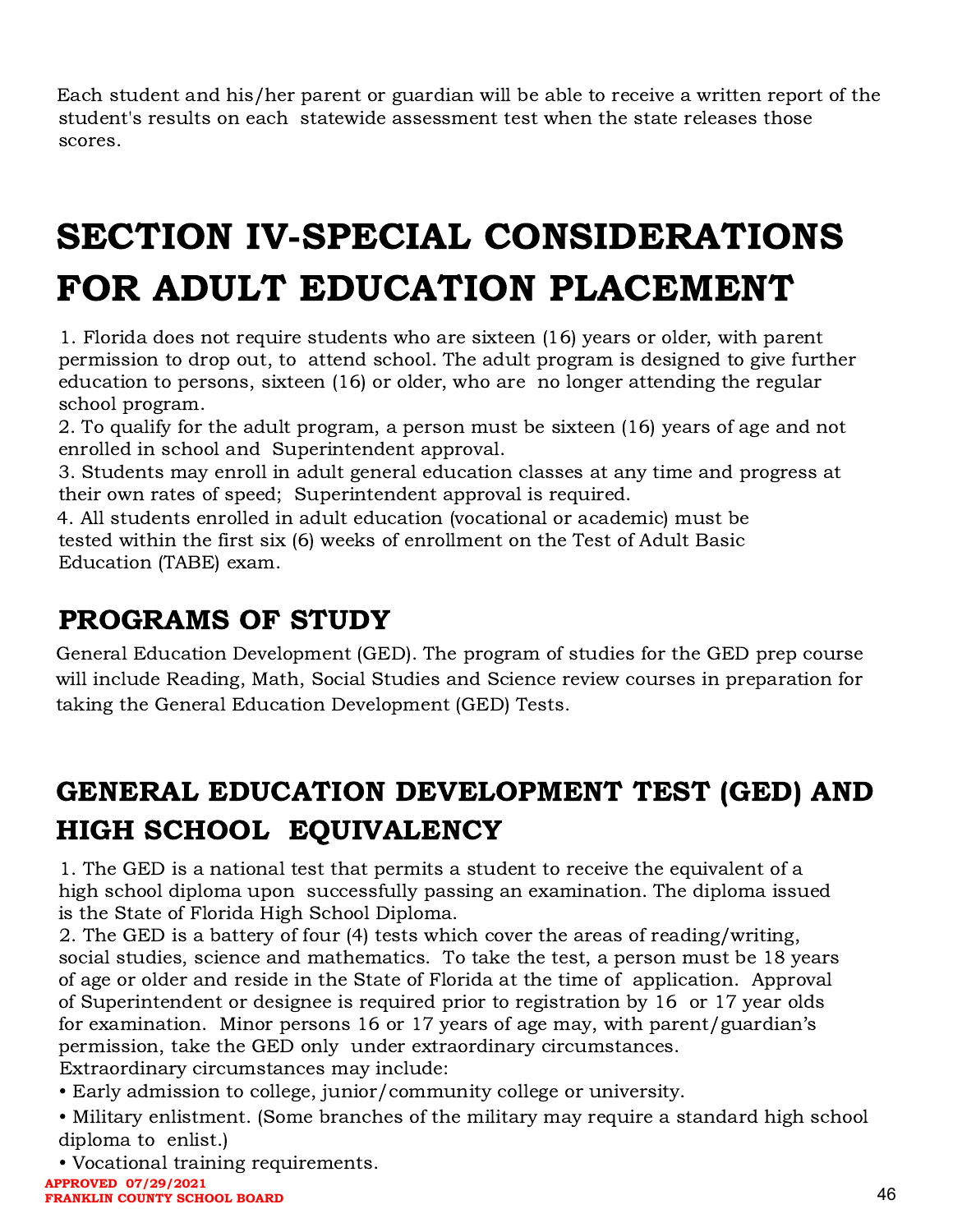• Documented emotional, psychological or serious difficulty prohibiting the student from attending regular classes

- Serious financial need
- Employment where a diploma is required

# SECTION V-SPECIAL CONSIDERATIONS FOR EXCEPTIONAL STUDENT EDUCATION

<span id="page-47-0"></span>Students entering grade 9 will designate at the transition meeting the diploma option they will pursue, standard high school diploma through coursework or the employment option. Digital materials may include CAPE Digital Tools certifications, workplace industry certifications and OSHA industry certification identified pursuant to s.1008.44 for students with disabilities. Each student's IEP must identify the CAPE Digital Tool certificates and CAPE industry certification the students seeks to attain before high school graduation.

## <span id="page-47-1"></span>**INSTRUCTION**

Placement in an Exceptional Student Education (ESE) program is in accordance with **F.S.** 1003.57 and local rules and procedures reflected in the document Franklin County Exceptional Student Education Policies and Procedures. Programs are provided for the following exceptionalities:

- Autism Spectrum Disorder (ASD)
- Intellectual Disability (InD)
- Orthopedically Impaired
- Speech Impaired
- Language Impaired
- Deaf/Hard of Hearing
- Visually Impaired
- Emotional Behavioral Disorder (EBD)
- Specific Learning Disabled
- Gifted
- Hospital/Homebound
- Dual-Sensory Impaired
- Traumatic Brain Injury
- Developmentally Delayed
- Established Conditions
- Other Health Impaired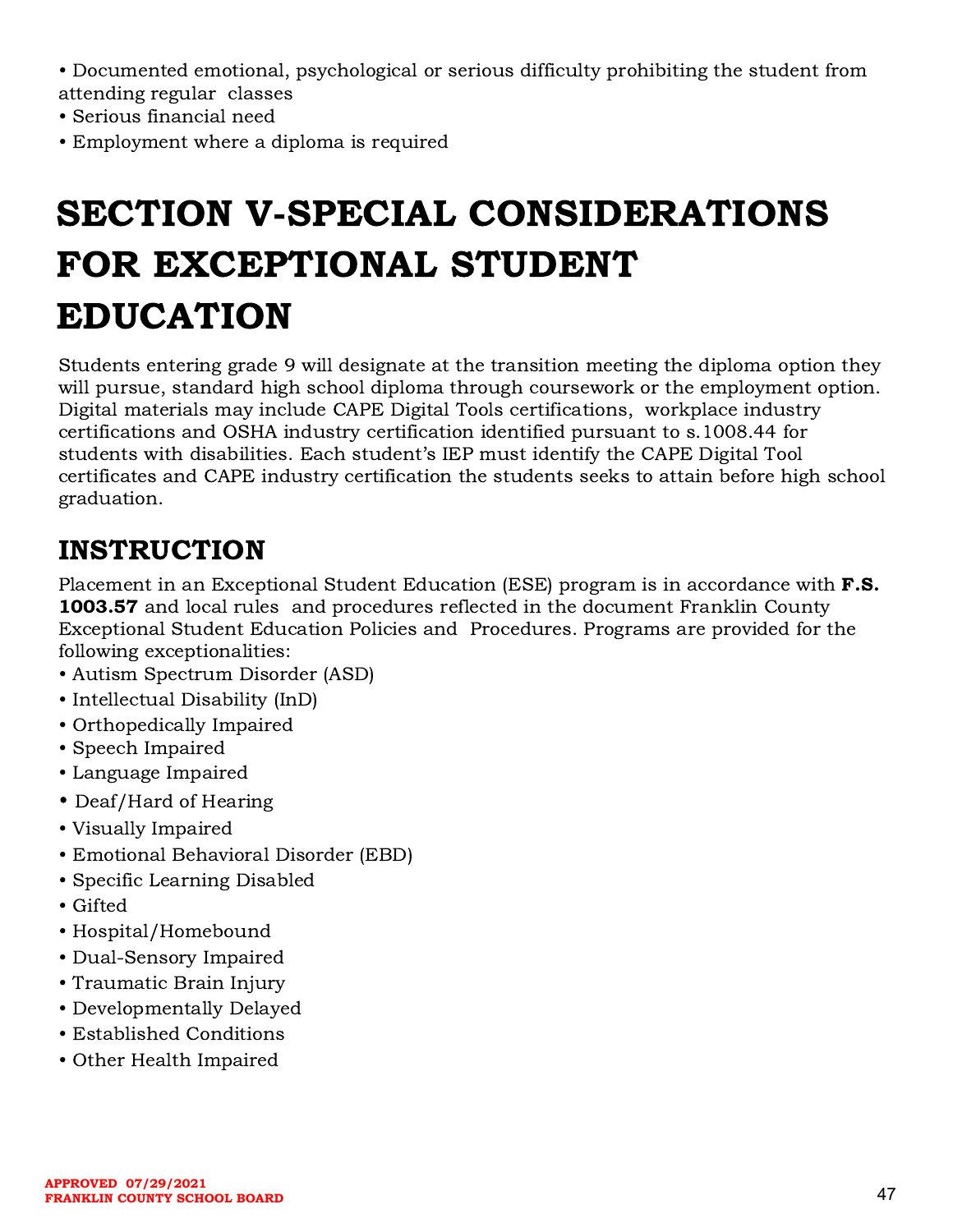# <span id="page-48-0"></span>COOPERATIVE PROGRAMS FOR EXCEPTIONAL EDUCATION STUDENTS

Programs for some students with Intellectual Disabilities (InD) in combination with medical needs are provided in Franklin County through a cooperative agreement. These students will follow the Franklin County Student Progression Plan and graduation criteria.

### <span id="page-48-1"></span>STATE MINIMUM STUDENT PERFORMANCE STANDARDS

1. Students with Disabilities (SWD) who are main-streamed may follow either the standard curriculum or access points of the State Standards for English Language Arts and Mathematics.

2. The following chart lists the State Standards in ELA and Mathematics that are available to exceptional students. Florida law requires a cognitive impairment signified by an IQ of 67 or lower to qualify for ACCESS Points.

| <b>Exceptionality</b>            | <b>State Standards in</b><br><b>English Language Arts</b><br>and Mathematics | <b>Access Points</b> |
|----------------------------------|------------------------------------------------------------------------------|----------------------|
| <b>Intellectually Disabled</b>   | $\mathbf{X}$                                                                 | X                    |
| Orthopedically Impaired          | X                                                                            |                      |
| Speech Impaired                  | X                                                                            |                      |
| Language Impaired                | X                                                                            |                      |
| Deaf or Hard of Hearing          | X                                                                            |                      |
| Visually Impaired                | X                                                                            |                      |
| Emotional/Behavioral<br>Disorder | X                                                                            |                      |
| Specific Learning Disabled       | X                                                                            |                      |
| Gifted                           | X                                                                            |                      |
| Hospital/Homebound               | X                                                                            |                      |
| Dual-Sensory Impaired            | X                                                                            |                      |
| Autism Spectrum Disorder         | X                                                                            |                      |
| Traumatic Brain Injured          | X                                                                            | X                    |
| Developmentally Delayed          | X                                                                            |                      |

#### Florida State Standards in English Language Arts and Math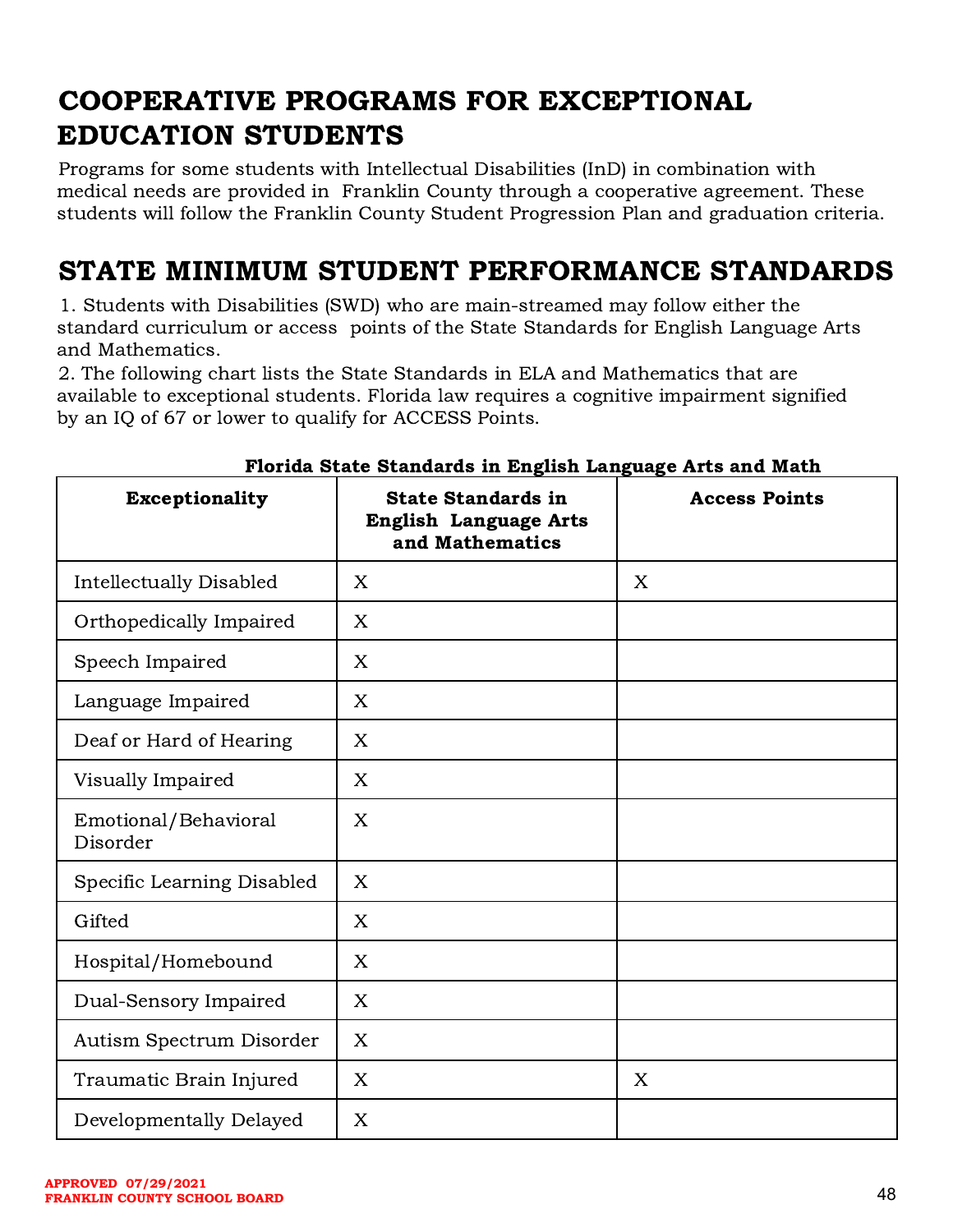# <span id="page-49-0"></span>DISTRICT ESE ASSESSMENT PROGRAM

Students with Disabilities (SWD) shall participate in the administration of Statewide standardized assessments given yearly county-wide. The IEP team, with parents as participating members, will determine which assessments the student will participate in and will indicate the assessments to be administered on the Individual Education Plan (IEP).

### <span id="page-49-1"></span>TEST ACCOMMODATIONS

The administration of the Florida Statewide Assessment, EOCs and other tests may use accommodations for students with disabilities (6A.1.0943). The following accommodations are authorized for the student with disabilities when determined appropriate by the IEP team and so indicated on the IEP. The accommodations are to be used in the classroom on a regular basis. Any accommodation that is not allowed on a statewide or district assessment must be noted and Parental consent obtained for the accommodation.

#### 1. Flexible Scheduling

A test may be administered to a student during several brief sessions, during which consideration must be given to specific breaking points mentioned in the administration manual. However, all testing must be completed by the deadline specified for the particular test.

#### 2. Flexible Seating

A test may be administered to a student individually and/or in a small group setting rather than in a whole group classroom setting.

#### 3. Flexible Responding

The student may mark answers in a test booklet, type the answers by machine, or indicate the selected answers to a test proctor. The proctor may then transcribe the student's responses onto a machine scorable answer sheet.

#### 4. Assistive Devices

The student may use a magnifying device, a pointer, a non-calibrated rule or template, or other similar devices to assist in maintaining visual attention to the test booklet. An abacus and a Braille writer may be used.

#### 5. Presentation

The student may be tested by one or more of the following three methods specifically developed by the Department of Education of the State of Florida.

A. Visual Reading- The student may be tested with materials which are enlarged print or may be tested with regular print materials enlarged through mechanical or electronic means. Enlarged materials shall be provided only for students who meet the eligibility criteria for visually impaired programs.

B. Tactile Reading- The student may be tested with materials which have been transformed to Braille code or tested by using devices which permit optical to tactile transformations. Test items which have no application for the non-sighted person will be deleted from the tactile forms authorized or provided by the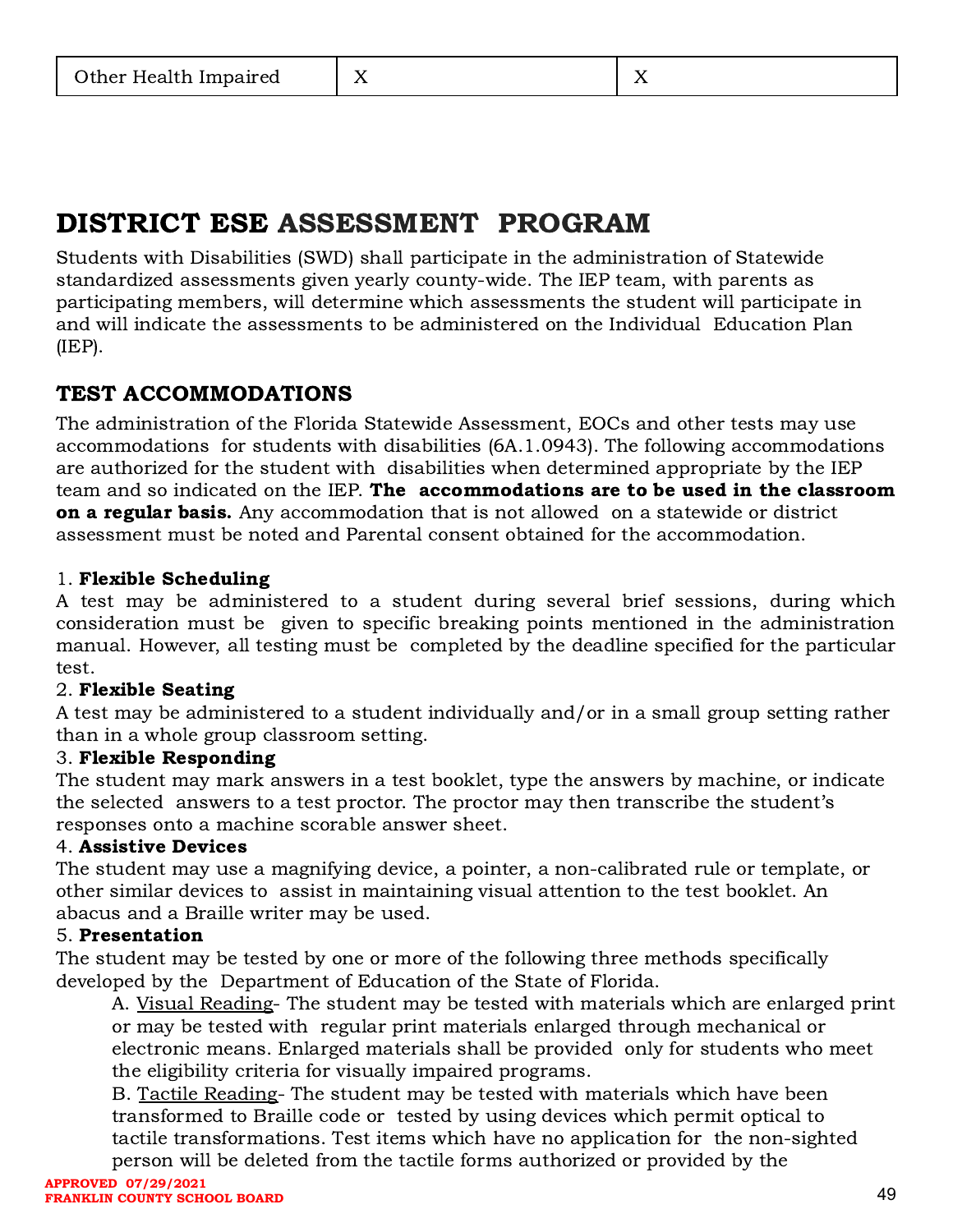department and shall be deleted from the requirements of FS 1008.22. C. Auditory or Sign Language Presentation- The test administrator may sign, provide oral interpretation, or read to the student the following portions of the test: all mathematics items, all writing items, all oral reading items, and all directions. The reading items shall be read by the student using visual or tactile means. D. Paper/pencil test in lieu of computer based assessment.

In no case shall the accommodations authorized above be interpreted or construed as an authorization to provide a student with assistance in determining the answer to any test item.

## <span id="page-50-0"></span>STUDENT PROGRESSION REQUIREMENTS IN GRADES K-5

Academic grades must reflect the student's academic progress. The grade must not be based upon the student's effort and conduct. The grade must provide both students and parents with a clear indication of academic performance. Grades in all subjects are to be based upon the student's degree of mastery of the instructional objectives for the subject. The determination of the specific grade a student receives must be based upon the teacher's best judgment after careful consideration of all aspects of each student's performance during a grading period.

### <span id="page-50-1"></span>Academic Grades for Student with Disabilities Following Regular State Student Performance Standards:

- 1. Grades earned by students with disabilities shall be based upon the student's ability to master the objectives specified in the State Standards for subjects in which the student has the basic skills necessary to achieve mastery as well as those written as IEP specifications.
- 2. Students with disabilities shall earn grades that reflect the same criteria as outlined for the regular education program and the evaluation criteria indicated on the student's IEP.
- 3. If students with disabilities are enrolled in a subject which is taught by a non-ESE teacher, and it has been determined that the student is unable to master the objectives for that subject, consideration shall be given to rescheduling the student into a similar subject taught by an ESE teacher. The IEP must be updated to reflect any change in part-time/full-time status and any change in the instructional program.

### <span id="page-50-2"></span>Academic Grades for Students with Disabilities Following Access Points for Students with Significant Cognitive Disabilities:

1. Academic grades shall be based upon IEP objectives based on State Standards access points which should reflect the student's needs and exceptionality, as well as subject content. The IEP objectives must be appropriate to the student's documented levels of performance.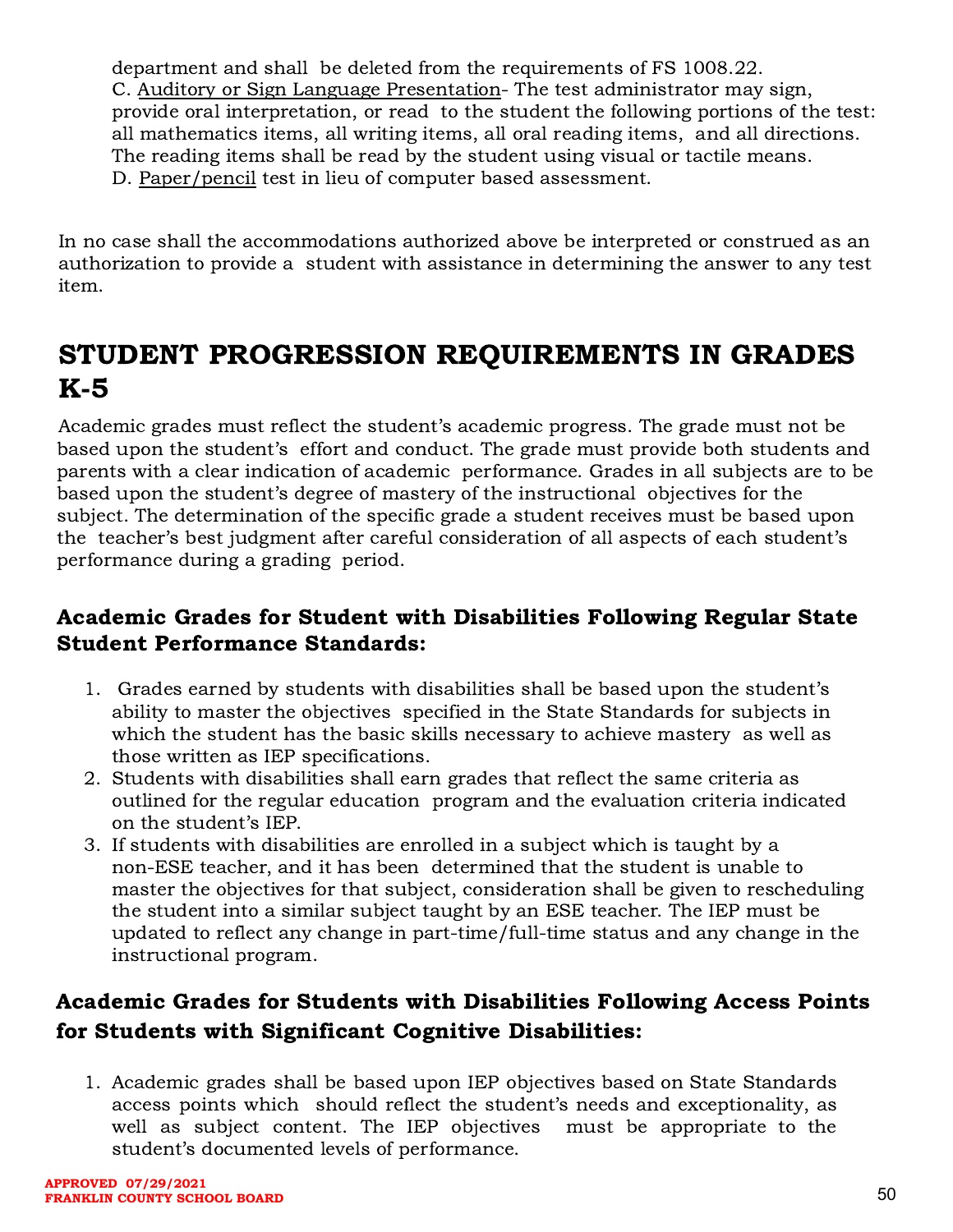2. A brief explanation of the use of each grade follows:

A-(90-100) indicates that the student has demonstrated excellent achievement of the IEP objectives.

B-(80-89) indicates that the student has demonstrated good, but not outstanding, achievement of the IEP objectives.

C-(70-79) indicates that the student has demonstrated satisfactory achievement of the IEP objectives.

D-(60-69) indicates that the student has demonstrated a minimal acceptable level of mastery of the IEP objectives.

 $\mathbf{F}$ -(0-59) indicates that the student has not demonstrated an acceptable level of performance of the IEP objectives.

In order for a grade of F to be given, the student's records must be reviewed and evaluated by the exceptional student education teacher with the school principal or designee, prior to the end of the current grading period. The following issues should be addressed:

- ✔ Has an "Interim Progress Report" been sent to the parent or guardian?
- $\vee$  Has the student's parents been officially notified and involved in documented conferences regarding the student's problems?
- $\vee$  Are the instructional strategies, techniques, curriculum content, and classroom assignments employed in the instructional program appropriate for the student's need?

 $\vee$  Are the goals and objectives on the IEP appropriate for the documented levels of performance?  $\vee$  Are there factors operating in the home or community or other emotional factors affecting the student's performance which are not currently being addressed through the provision of related services?

 $\vee$  Is a behavior management system in operation in the classroom for those instances where effort and conduct are hindering the student's mastery of skills necessary for meeting the goals and objectives?

## <span id="page-51-0"></span>PROMOTION AND RETENTION IN GRADES K-5

### <span id="page-51-1"></span>Students with Disabilities Following State Standards:

Students with disabilities who are following the State Standards are promoted based upon the Student Progression Plan for regular subjects and the IEP. The IEP will determine the appropriate objectives and mastery level for each student for subjects taught in Exceptional Student Education. If a student with disabilities following one retention, is still demonstrating inability to meet promotion criteria, consideration must be given to re-evaluating the student. The decision to retain a student with disabilities shall be made at the annual or an interim IEP conference. A recommendation for retention or good cause promotion must be approved by the principal.

### <span id="page-51-2"></span>Students with Disabilities Following Access Points:

Elementary students who are following the access points shall be promoted throughout elementary grades based upon consideration of the following factors: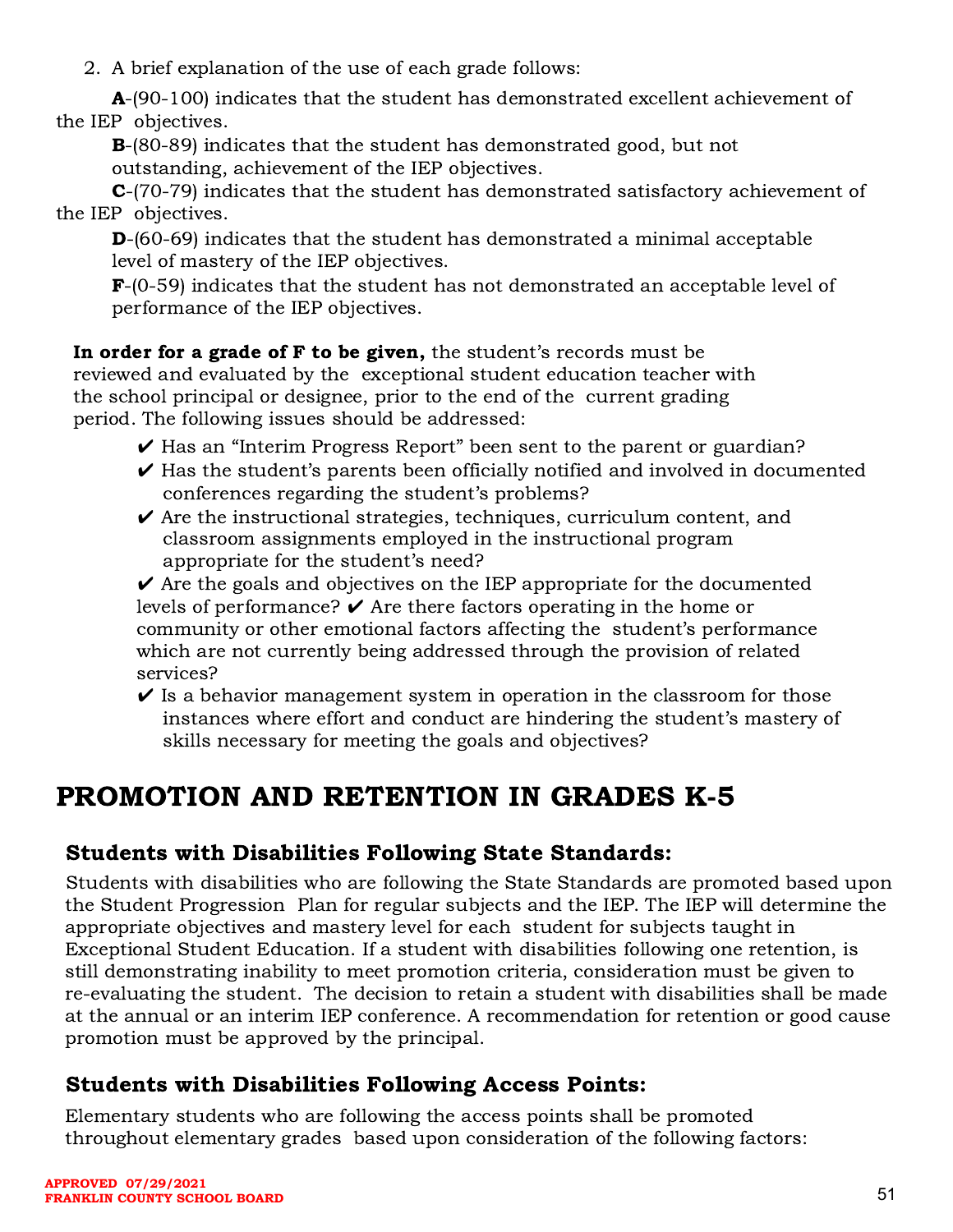∙ Successful completion of IEP goals and objectives

- ∙ Grades earned in all subjects
- ∙ Attendance

∙ Demonstrated mastery of the access points as appropriate to the student's exceptionality and grade level.

The exceptional student education teacher and school principal, or designee, shall consider all of the above factors when determining whether promotion or retention is appropriate. Retention shall be limited to no more than two times at the elementary level. The decision to promote or retain a student should be discussed at the annual and/or interim IEP review conference. A recommendation for retention must be approved by the principal. NOTE: See Grade 3 Promotion Requirements.

## <span id="page-52-0"></span>STUDENT PROGRESSION REQUIREMENTS IN GRADES 6-12

### <span id="page-52-1"></span>Grading and Reporting Student Progress in the Middle and Secondary School (Grades 6-12)

### <span id="page-52-2"></span>A. Enrollment in Courses

Students with disabilities who are following the State Standards must be enrolled in standard education courses and/or in those exceptional student education courses that parallel the standard program requirements. Students with disabilities who are following the access points are enrolled in ACCESS courses.

The following factors should be considered when enrolling students with disabilities in required and elective courses:

- 1. The student's current level of functioning as indicated by the current IEP,
- 2. The student's ability to master the regular standards or access points,

3. The student's need for special support services, e.g., sign language interpreter, assistive technology.

#### <span id="page-52-3"></span>B. Academic Grades for Students with Disabilities Enrolled in Standard Education and/or Vocational Education Courses

1. Standard Education Courses

Students with disabilities enrolled in basic and/or vocational education courses, whether instructed by a regular, vocational, or ESE teacher, must master the standards established for the course as adopted by the district in order to receive credit for the course. Letter grades received for these courses shall be based upon grading guidelines established for standard education as outlined in the Student Progression Plan, and the evaluation criteria indicated on the student's IEP. The determination of the specific grade a student receives must be based upon the teacher's best judgment after careful consideration of all aspects of each student's performance during a grading period.

2. Accommodations in instruction for both regular and vocational courses may include any of the following: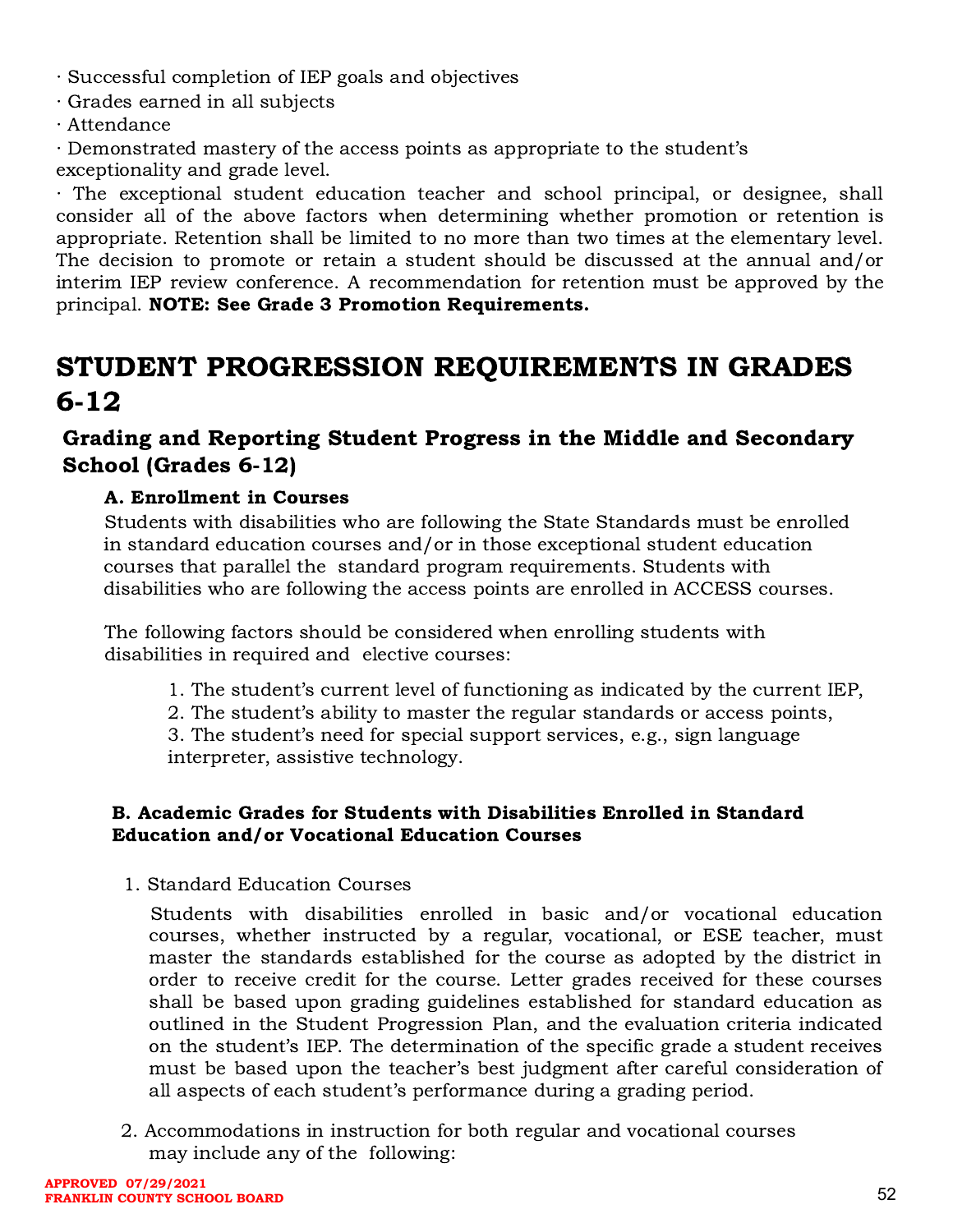A. The instructional time may be increased or decreased.

- B. Instructional strategies may be varied.
- C. Assistive Technology systems may be used by the teacher or the students.

D. Classroom and district test administration procedures and other evaluation procedures may be modified as specified in Rule 6 A.1.943, FAC, to accommodate the student's handicap.

In order for a grade of F to be given, the student's records must be reviewed and evaluated by the exceptional student education teacher with the school principal or designee, prior to the end of the current grading period. The following issues should be addressed:

- ✔ Has an "Interim Progress Report" been sent to the parent or guardian?
- $\vee$  Has the student's parents been officially notified and involved in documented conferences regarding the student's problems?
- $\vee$  Are the instructional strategies, techniques, curriculum content, and classroom assignments employed in the instructional program appropriate for the student's need?

 $\vee$  Are the goals and objectives on the IEP appropriate for the documented levels of performance?  $\vee$  Are there factors operating in the home or community or other emotional factors affecting the student's performance which are not currently being addressed through the provision of related services?

 $\vee$  Is a behavior management system in operation in the classroom for those instances where effort and conduct are hindering the student's mastery of skills necessary for meeting the goals and objectives?

# <span id="page-53-0"></span>PROMOTION AND RETENTION AT THE SECONDARY AND MIDDLE SCHOOL LEVEL (GRADES 6-12)

Students with disabilities who are following regular state student performance standards shall be promoted based upon the requirements as outlined in the Student Progression Plan and the IEP. Students with disabilities who are following access points are promoted based upon a mastery of the objectives on the IEP and appropriate access points.

The time required to complete the secondary program (grades 9-12) will depend upon the time necessary for the student with disabilities to earn the required number of credits for a standard diploma and to demonstrate mastery of required regular or access points. Promotion is based upon the student's ability to earn the required number of credits for each grade level. Students may be served until their twenty-second (22) birthday, or upon graduation with a regular diploma.

# <span id="page-53-1"></span>GRADUATION REQUIREMENTS

For students entering 9th grade, the IEP team including the parent, will designate the pathway to graduation the student will pursue. If a student with disabilities does not fulfill criteria for a diploma on the standard 24 or 18-credit Diploma Option, he/she may exit high school with a Certificate of Completion.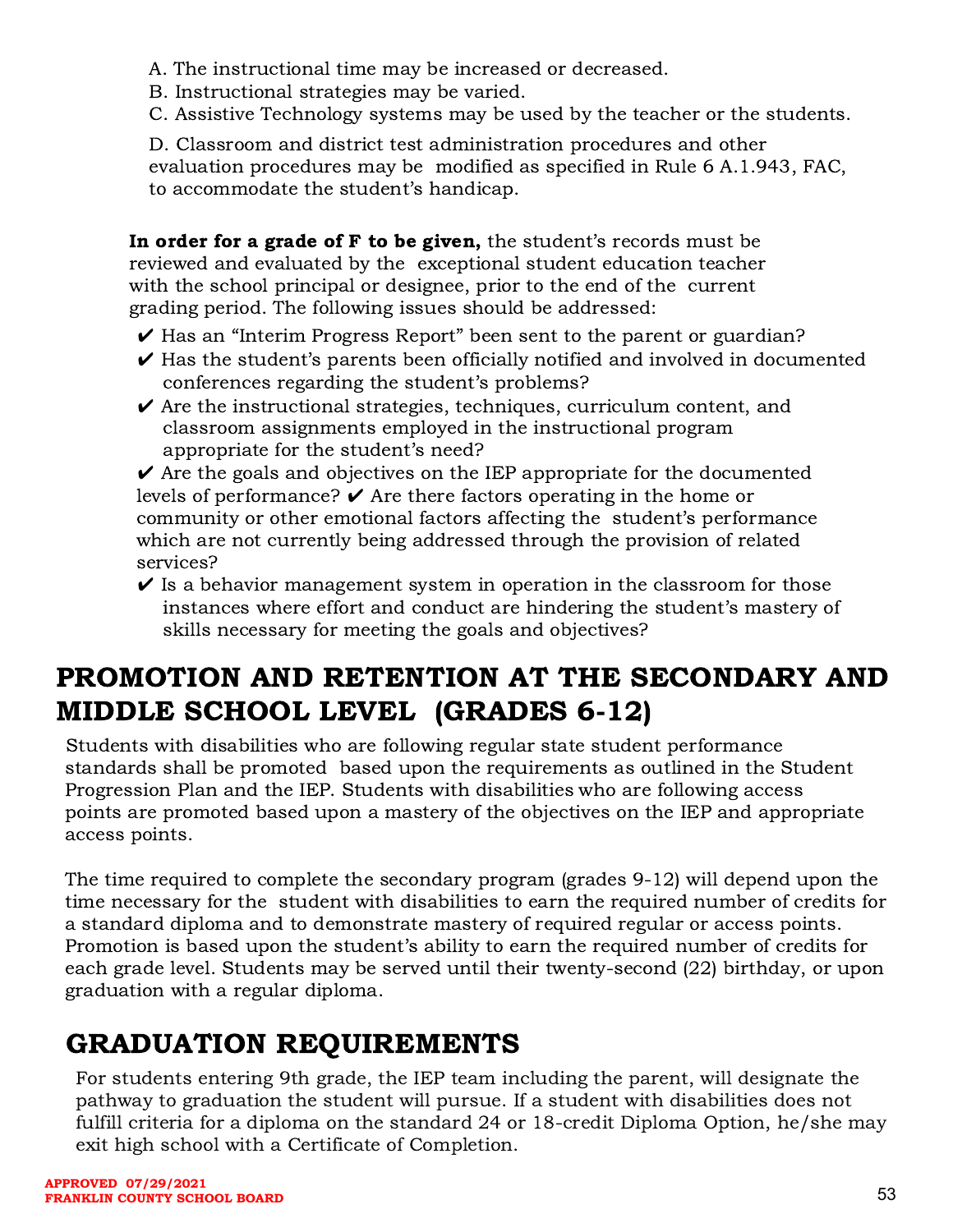The selection of a diploma option must take place at an IEP meeting during the eighth grade year or the year of the students' fourteenth birthday, whichever comes first. Staffing Specialists are responsible for discussion of diploma options with parents. Since the selection of a diploma option will have a significant impact upon the student's high school curriculum, parents must be involved in the decision- making process. Parents must be informed about course/credit requirements and access point requirements for each diploma option. The diploma option selected at the IEP meeting must be noted on the IEP. Subsequent IEP meetings should address the academic performance of the student in relation to the diploma option selected. Changes in the diploma option must be noted on the IEP and signed by the parents.

- A. Standard Diploma Eligibility- All students with disabilities will be given the opportunity to meet the requirements for a standard diploma. If a student with disabilities is seeking a Standard diploma, it must be indicated on the current IEP.
- B. Requirements- The Standard Diploma will be awarded to any student who has satisfactorily completed the high school program and has met all local and state requirements for graduation. The standard diploma will be awarded to students who have:
	- 1. Successfully completed the required credits for grades 9-12 as outlined in the Student Progression Plan, Section IV.
	- 2. Attained a cumulative grade point average of 2.0 on a 4.0 scale.
	- 3. Taken the required state assessment for graduation. If not passed the IEP committee can determine that the assessment cannot accurately measure the student's abilities, even with the accommodations and a waiver can be applied for to the Department of Education. (s.1003.43(11) (b), F.S.)

# <span id="page-54-0"></span>SECTION VI- GENERAL INFORMATION (GRADES K-12)

### <span id="page-54-1"></span>PARENT REQUEST FOR CHANGE IN CLASS ASSIGNMENT

Parents may request that his/her child be transferred to another classroom teacher. The request must be in writing and must include the educational reasons for the request. The request will be reviewed by the principal and other appropriate personnel. Parents will be notified of approval or denial within two weeks of the receipt of the written request. Grounds for approval will be based on:

- ∙ Class size and grade span capacity
- ∙ Equitable distribution of students by grade or course
- ∙ Special education needs
- ∙ Social, emotional wellbeing of student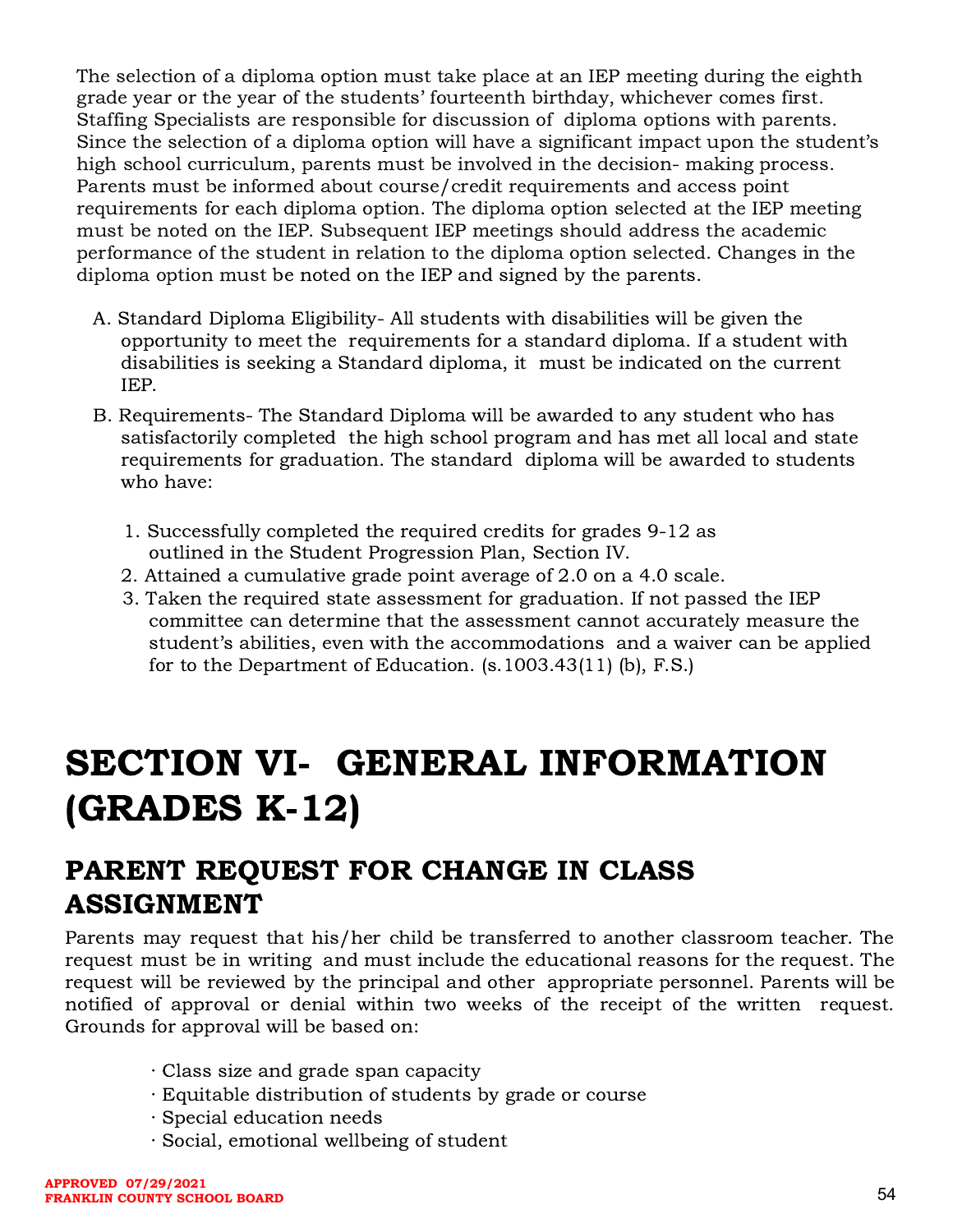This does not give a parent the right to choose a specific classroom teacher.

A parent whose student is assigned an out-of-field teacher may request in writing that his/her child be transferred to an in-field classroom teacher within the school and grade in which the student is currently enrolled. The request for transfer will be reviewed by the principal and other appropriate personnel. Parents will be notified of approval or denial within a time period not to exceed two weeks of the receipt of the written request. Transfer will be made if there is an in-field teacher for that course or grade level that is employed by the school and the transfer does not violate maximum class size pursuant to s. 1003.03. If the request is denied the parent will be notified and the reasons for the denial will be specified.

### <span id="page-55-0"></span>STUDENT RECORDS

At any time that a decision is made to promote, retain, or administratively assign a student, that decision shall be recorded in the student's cumulative record and copies of any correspondence with parents regarding these decisions shall be maintained.

# <span id="page-55-1"></span>ATTENDANCE REGULATIONS

Attendance procedures shall be carried out in accordance with Franklin County School Board Policy and the Student Code of Conduct and Attendance Policies.

# <span id="page-55-2"></span>PLEDGE OF ALLEGIANCE

The Pledge of Allegiance to the flag shall be recited at the beginning of each school day. Students choosing not to recite the pledge may remain respectfully silent.

# <span id="page-55-3"></span>ALTERNATIVE PROGRAMS

Any eligible student may be assigned to an alternative program by the school administrator following the recommendation of the screening and placement committee. The screening and placement committee shall make recommendations for assignment according to student eligibility criteria. When assigning a student to an alternative program, the principal shall notify the parent/guardian in writing. The parent shall be entitled to an administrative review of any actions related to the placement of the student in the alternative program. All programs shall constitute an intervention program for students who experience difficulty in the normal classroom environment. The emphasis of the program shall be placed on meeting individual needs, academic as well as behavioral.

## <span id="page-55-4"></span>REQUIRED INSTRUCTION

- 1. History and content of the Declaration of Independence
- 2. History, meaning, significance, and effect of the provisions of the Constitution of the United States 3. Arguments in support of adopting our republican form of

government

- 4. Flag Education
- 5. Elements of civil government
- 6. History of the United States
- 7. History of the Holocaust (1933-1945)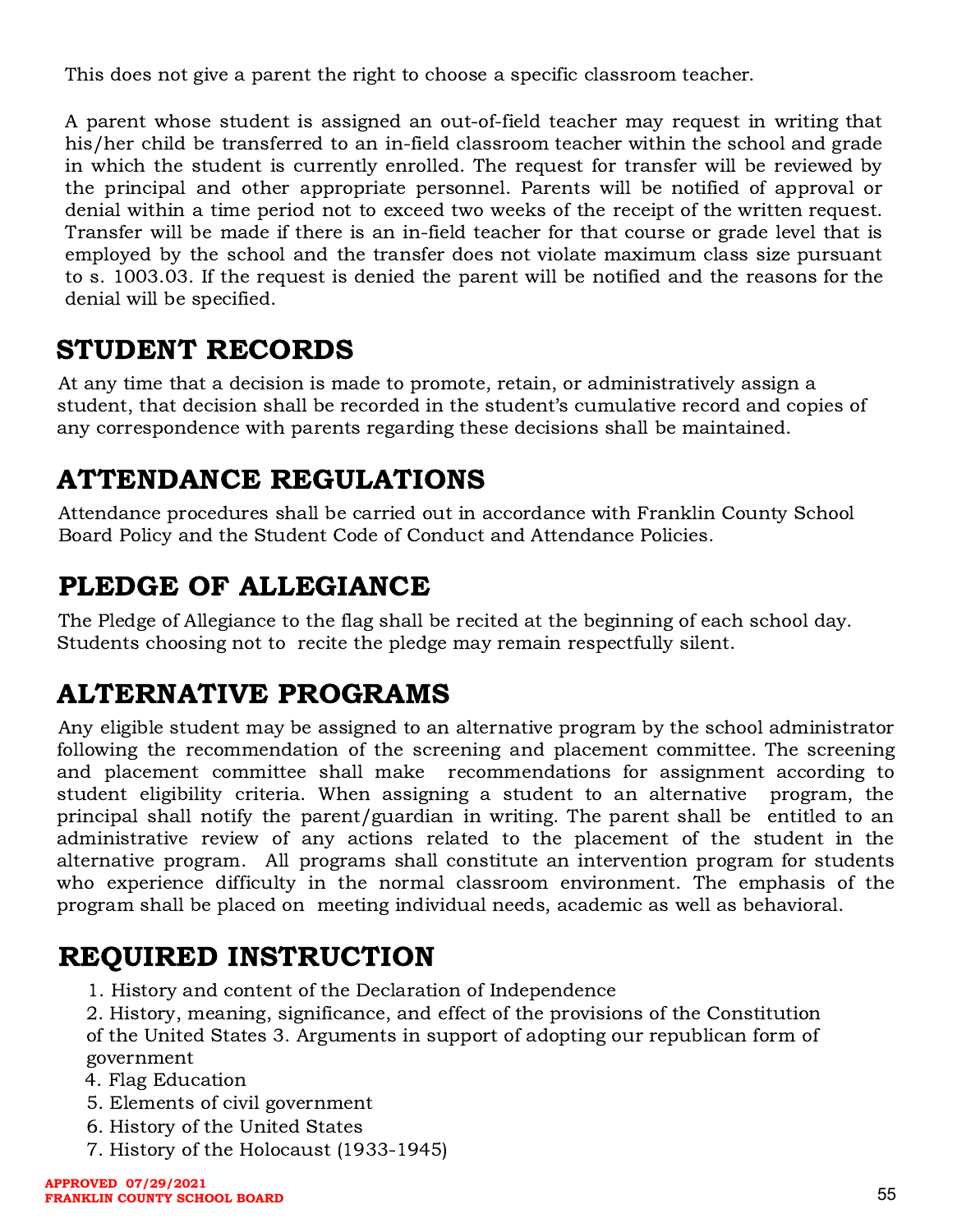- 8. History of African Americans
- 9. Elementary principles of agriculture
- 10. The true effects of all alcoholic and intoxicating liquors
- 11. Kindness to animals
- 12. History of the state
- 13. Conservation of natural resources
- 14. Community Health
- 15. Prevention and control of disease
- 16. Substance use and abuse
- 17. Teen dating violence and abuse
- 18. Consumer health
- 19. Environmental health
- 20. Family Life
- 21. Mental and emotional health
- 22. Injury prevention and safety
- 23. Internet safety
- 24. Nutrition
- 25. Personal health
- 26. Study of Hispanic contributions
- 27. Study of women's contributions
- 28. Nature and importance of free enterprise
- 29. Character development program
- 30. To encourage patriotism

### <span id="page-56-0"></span>ANNUAL/CONTINUOUS NOTICES OF NONDISCRIMINATION

In compliance with 45 CFR Part 80 Appendix B: IV.O. (Guidelines for Eliminating Discrimination and Denial of Services on the Basis of Race, Color, National Origin, Sex or Handicap in Vocational Education Programs), prior to the beginning of each school year, recipients of federal funds must advise students, parents, employees and the general public that all vocational opportunities will be offered without regard to race, color, national origin, sex, pregnancy or disability.

Franklin County School District offers programs in the following areas of study: Culinary Arts, Welding, Health Sciences, Business, Building Trades and Aeronautics.

Franklin County School District career and technical programs are open to all eligible high school students in the district and the district is committed to a policy of nondiscrimination in employment and educational opportunities. No person shall be discriminated against or harassed in any educational program, services or activities, or employment conditions or practices on the basis of race, color, national origin, religion, sex, age, disability, marital status or sexual orientation.

Admission is open to students with limited English proficiency in order to eliminate barriers, the district assesses each student's ability to participate and benefit through placement testing and counselling. Based on assessments, services or referrals are provided to help prepare students for successful participation.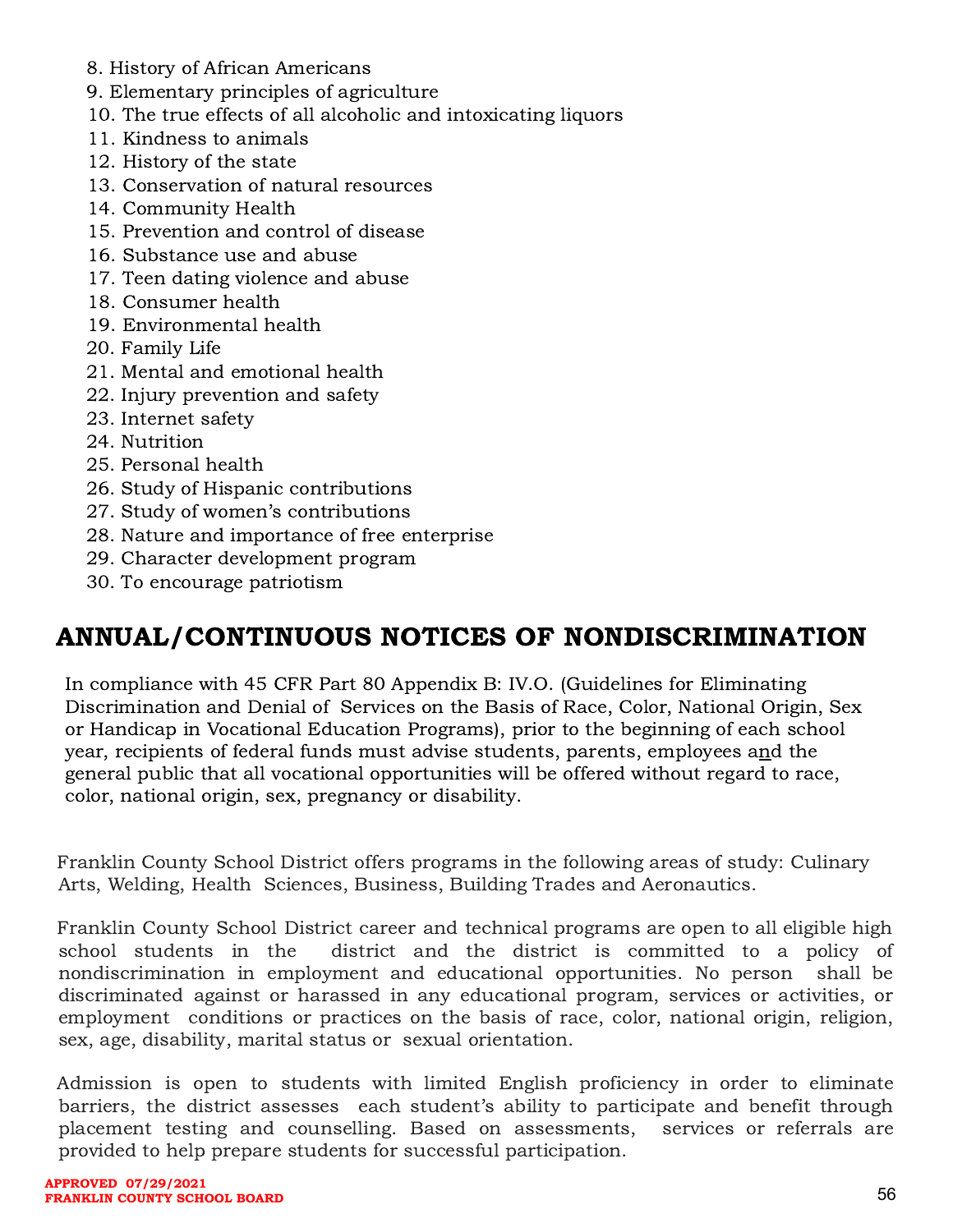Questions, complaints, or requests for additional information regarding discrimination or harassment may be sent to:

| Karen Peddie                      | Jill Rudd                       |
|-----------------------------------|---------------------------------|
| Director of Human Resources       | Director of Special Services    |
| 850-670-2810 ext 4101             | 850-670-2810 ext 4109           |
| 85 School Road                    | 85 School Road                  |
| Eastpoint, FL 32328               | Eastpoint, FL 32328             |
| kpeddie@franklincountyschools.org | jrudd@franklincountyschools.org |

### FORMS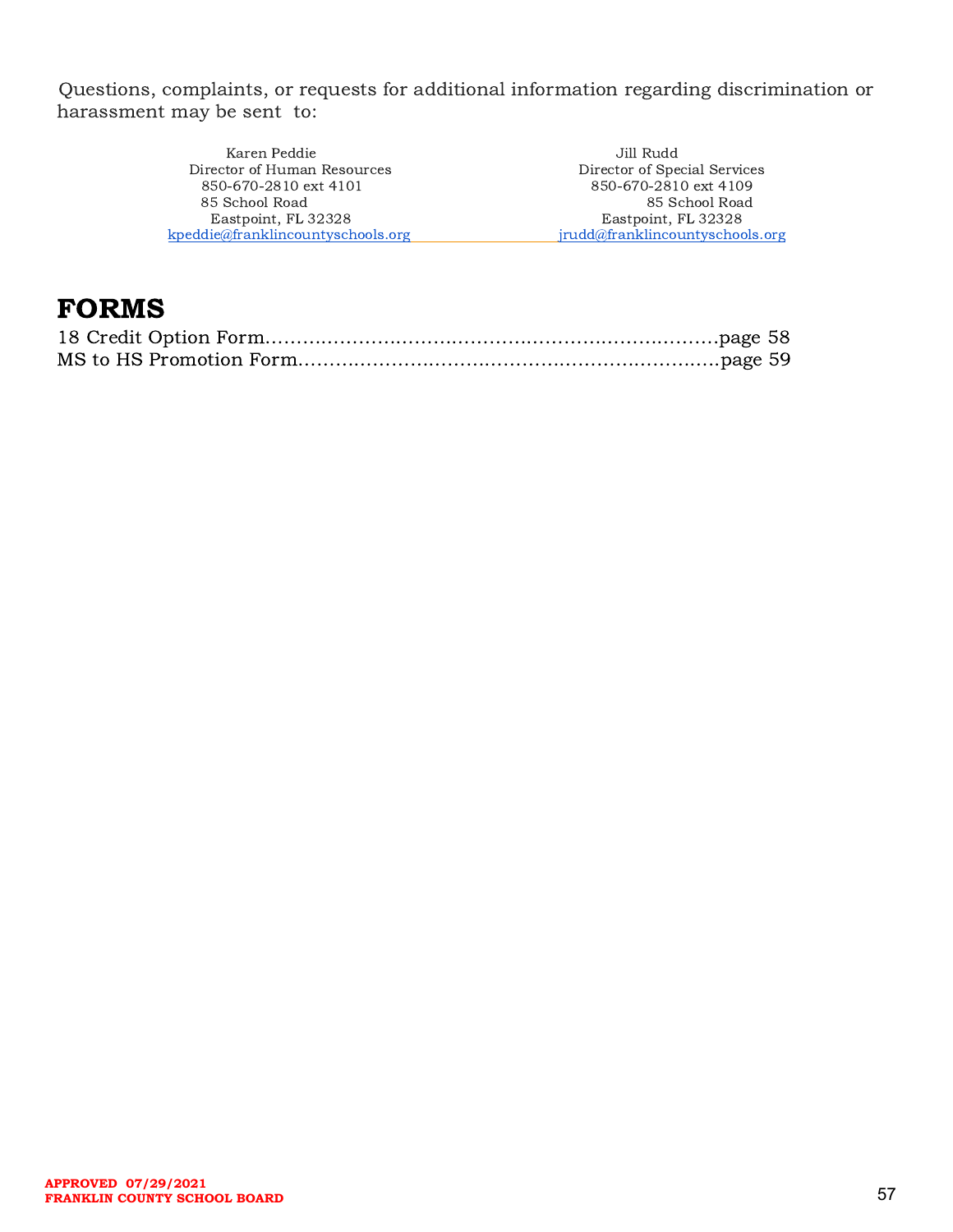#### Franklin County Schools 18-Credit Graduation Option Contract

Pursuant to FS 1002.3105 (3), students may choose to take part in the 18-credit option for Graduation. Students who wish to enroll in the 18-credit option must meet the criteria set forth by the District and maintain "Student in Good Standing" status (see Code of Conduct).

#### ELIGIBILITY REQUIREMENTS

1. The student **must have a satisfactory score** on a locally determined assessment or a statewide standardized assessment administered pursuant to FS [1008.22.](http://www.leg.state.fl.us/statutes/index.cfm?App_mode=Display_Statute&Search_String=accel&URL=1000-1099/1008/Sections/1008.22.html)

\_\_\_\_\_\_\_\_ FSA ELA/concordant \_\_\_\_\_\_\_\_ Alg I/Geo/Concordant

- 2. The student must have **and maintain** the required GPA. For a student to participate in the ACCEL option, the student must have a 3.0 GPA. For a student to participate in the CTE Pathways option, the student must have a 2.0 GPA. \_\_\_\_\_\_\_\_\_Weighted GPA \_\_\_\_\_\_\_\_\_Unweighted GPA
- 3. The student must not have excessive **absences or tardies**. Excessive is defined in the Code of Conduct.

\_\_\_\_\_\_\_\_\_\_ # of absences \_\_\_\_\_\_\_\_\_\_\_# of tardies

- 
- 4. The student must have excellent **conduct**. Include an explanation and the result of any discipline referral/incident.

#### 5. The student must have the recommendation of at least two core-curricula teachers.

| Teacher's Name (printed) |  |
|--------------------------|--|
| Class                    |  |
| Teacher's Signature      |  |

Teacher's Name (printed) \_\_\_\_\_\_\_\_\_\_\_\_\_\_\_\_\_\_\_\_\_\_\_\_\_\_\_\_\_\_\_\_\_ Class \_\_\_\_\_\_\_\_\_\_\_\_\_\_\_\_\_\_\_\_\_\_\_\_\_\_\_\_\_ Teacher's Signature

6. The student must have the **approval** of the following people, evidenced by their **signature**.

 $\frac{1}{2}$ Parent \_\_\_\_\_\_\_\_\_\_\_\_\_\_\_\_\_\_\_\_\_\_\_\_\_\_\_\_\_\_\_\_\_\_\_\_\_\_\_\_\_\_\_\_\_\_\_\_\_\_\_\_\_\_\_\_\_\_\_\_\_\_\_\_\_\_\_\_ Principal \_\_\_\_\_\_\_\_\_\_\_\_\_\_\_\_\_\_\_\_\_\_\_\_\_\_\_\_\_\_\_\_\_\_\_\_\_\_\_\_\_\_\_\_\_\_\_\_\_\_\_\_\_\_\_\_\_\_\_\_\_\_\_\_\_\_